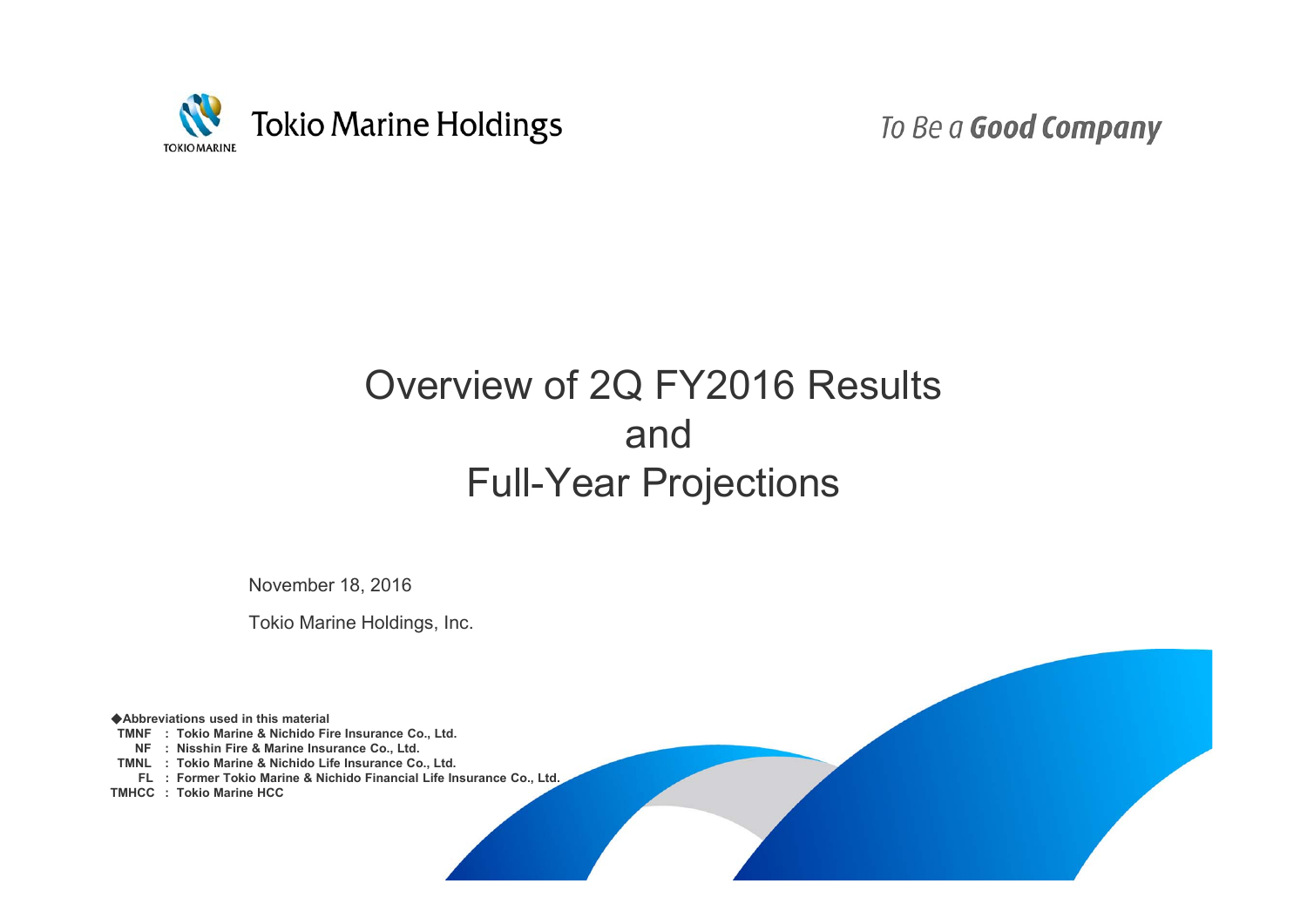# **Table of Contents**



・・・17

 $\cdots$ 19

 $\cdots$  20  $\cdots$  21  $\cdots$  22  $\cdots$  23

 $\cdots$  24

 $\cdots$  25  $\cdots$  26  $\cdots$  27

 $\cdots$  28  $\cdots$  29

 $\cdots$  32  $\cdots$ 33

| <b>Consolidated Results</b><br>$\bullet$<br><b>Consolidated Projections</b><br>Overview<br>$\cdots$ 3<br>$-$ Overview                                                                                                                                                                                                                                                                                                                                 | $\cdots$ 17<br>$\cdots$ 18                               |
|-------------------------------------------------------------------------------------------------------------------------------------------------------------------------------------------------------------------------------------------------------------------------------------------------------------------------------------------------------------------------------------------------------------------------------------------------------|----------------------------------------------------------|
| <b>Ordinary Profit</b><br>4<br><b>Ordinary Profit</b>                                                                                                                                                                                                                                                                                                                                                                                                 |                                                          |
| <b>Adjusted Net Income</b><br>$\bullet$<br><b>Adjusted Net Income</b><br>- Adjusted Net Income<br>$\cdots 5$<br>- Adjusted Net Income                                                                                                                                                                                                                                                                                                                 | $\cdots$ 19                                              |
| <b>Domestic Non-Life</b><br>$\bullet$<br><b>Domestic Non-Life</b><br>$\bullet$<br><b>TMNF Financial Results</b><br>$\cdots$ 6<br>- TMNF FY2016 Financial Projections<br><b>TMNF Combined Ratio</b><br>$\cdots$ 7<br>- TMNF Combined Ratio<br>TMNF NPW & Loss Ratio<br>$\cdots$ 8<br><b>TMNF NPW &amp; Loss Ratio</b><br><b>TMNF Asset Management</b><br>$\cdots$ 9<br><b>NF Financial Results</b><br>- NF FY2016 Financial Projections<br>$\cdots$ 10 | $\cdots$ 20<br>$\cdots$ 21<br>$\cdots$ 22<br>$\cdots$ 23 |
| <b>Domestic Life</b><br>$\bullet$<br><b>Domestic Life</b><br><b>TMNL Financial Results</b><br>$\cdots$ 11<br>- TMNL FY2016 Financial Projections                                                                                                                                                                                                                                                                                                      | $\cdots$ 24                                              |
| <b>International Insurance Business</b><br>$\bullet$<br><b>International Insurance Business</b><br>$\bullet$<br>$\cdots$ 12<br>Net Premiums Written<br>- Net Premiums Written<br><b>Business Unit Profits</b><br>$\cdots$ 13<br><b>Business Unit Profits</b><br>North America (Breakdown)<br>$\cdots$ 14<br>North America (Breakdown)                                                                                                                 | $\cdots$ 25<br>$\cdots$ 26<br>$\cdots$ 27                |
| <b>Business Unit Profits</b><br>$\bullet$<br><b>Business Unit Profits</b><br><b>Business Unit Profits</b><br>$\cdots$ 15<br>- Business Unit Profits<br>- TMNL Supplement on MCEV Increase                                                                                                                                                                                                                                                             | $\cdots$ 28<br>$\cdots$ 29                               |
| <b>III. Economic Solvency Ratio</b>                                                                                                                                                                                                                                                                                                                                                                                                                   |                                                          |
| - Economic Solvency Ratio                                                                                                                                                                                                                                                                                                                                                                                                                             | $\cdots$ 31                                              |
| ESR as of Sep. 30, 2016<br>- Subordinated Term Loan at TMNL                                                                                                                                                                                                                                                                                                                                                                                           | $\cdots$ 32<br>$\cdots$ 33                               |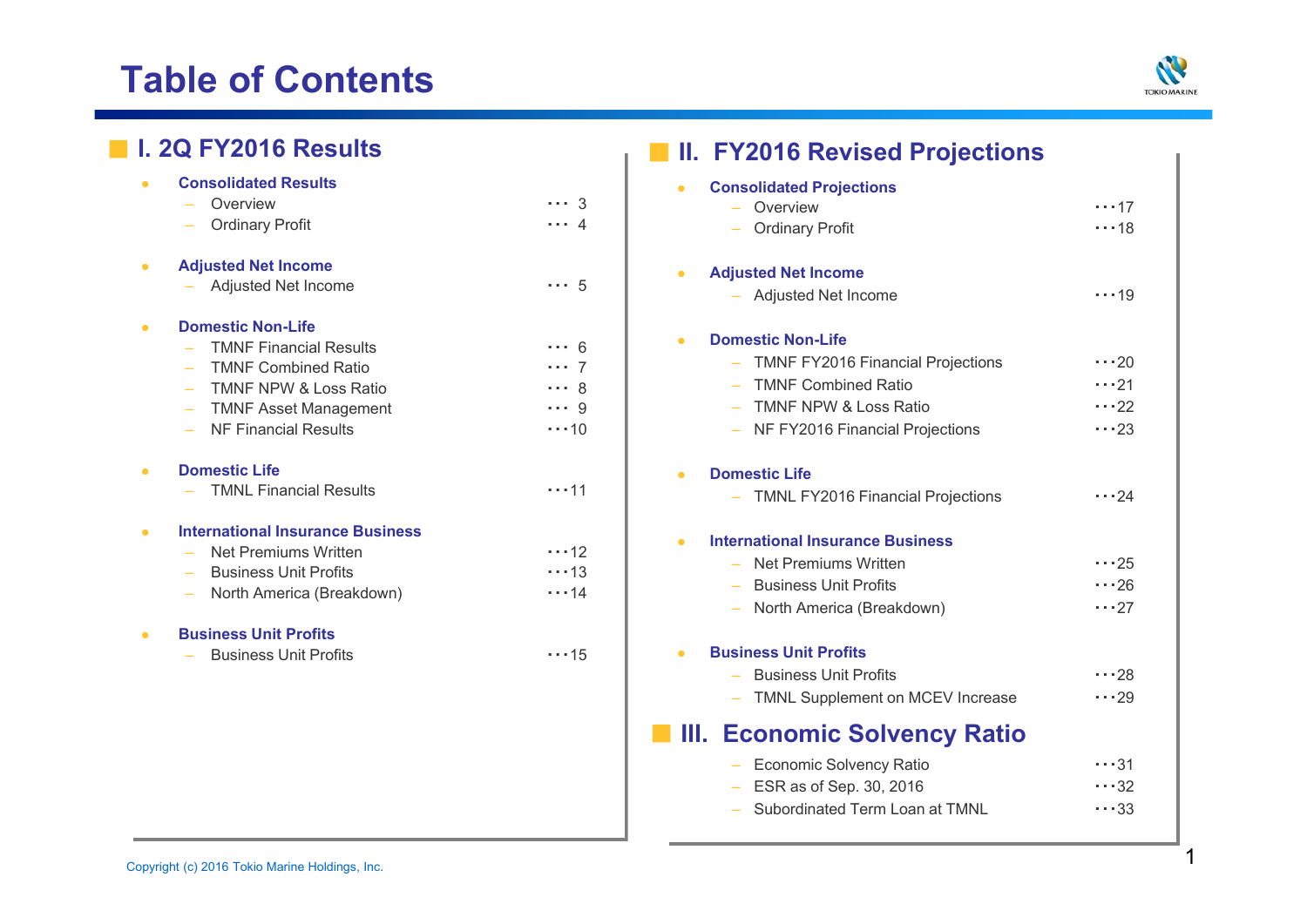

# **I. 2Q FY2016 Results**

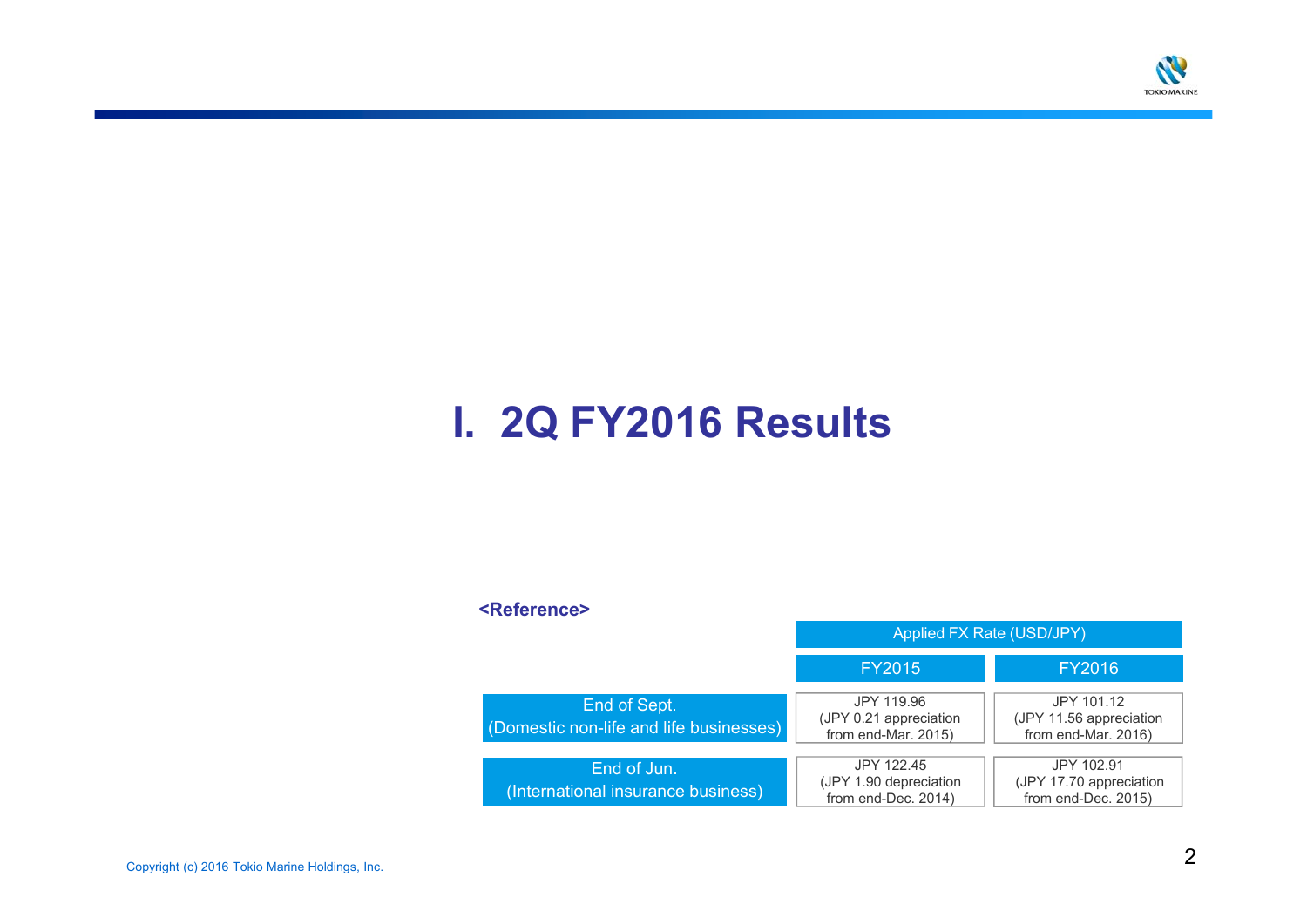# **Consolidated Results Overview (1)**



- Net premiums written : Decreased by ¥34.2B YoY due to a decrease at overseas subsidiaries owing to the appreciation of the yen and a decrease in fire in domestic non-life business despite TMHCC consolidation
- Life insurance premiums : Increased significantly due to an increase in in-force policies and a decrease in surrender of variable annuities in domestic life business as well as TMHCC consolidation, etc.
- Ordinary profit increased by ¥97.2B YoY, net income attributable to owners of the parent increased by ¥69.6B YoY
- Adjusted net income which excludes the effect of provision for catastrophe loss reserves and amortization of goodwill associated with TMHCC, etc., increased by ¥78.9B YoY

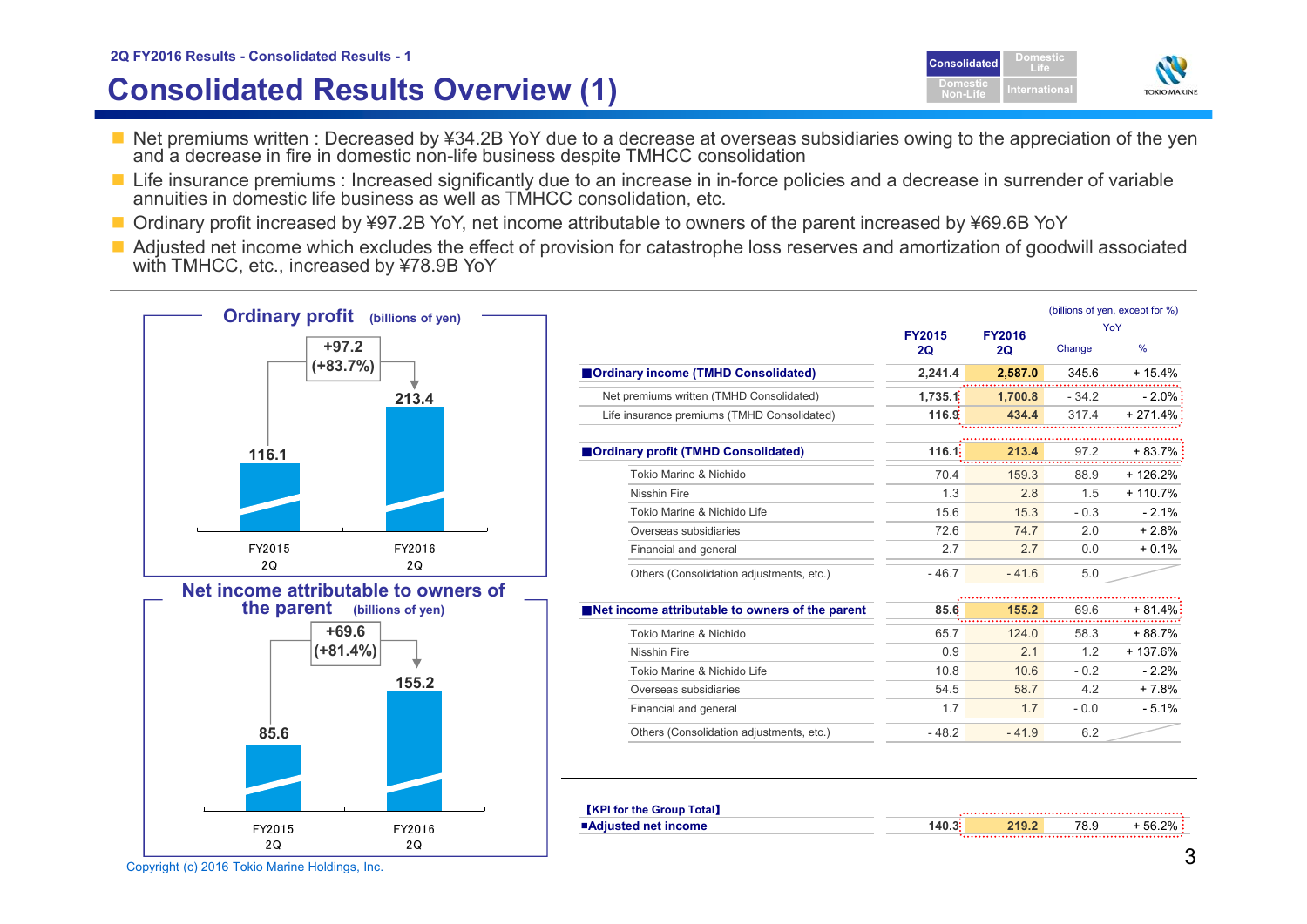# **Consolidated Results Overview (2)**

**DomesticConsolidatedLifeDomesticTOKIO MARINE Non-Life**

**Ordinary Profit (billions of yen)** 



On this page, figures of each business domain are calculated as follows, and they differ form segment information in the Summary Report.

- DNL (Domestic Non-life) : Total of TMNF and NF
- DL (Domestic life) : TMNL
- Ovs (Overseas subsidiaries)
- F&G (Financial & General)
- Adj, etc (Consolidation adjustments, etc.)
	- : Total of the followings: i) purchase method adjustments ii) amortization of goodwill and negative goodwill iii) others (elimination, etc.)

## Domestic Non-Life

- TMNF: Increased by ¥88.9B YoY
	- **•** Underwriting profit increased mainly due to:
		- i. Decrease in net incurred losses relating to natural catastrophes
		- ii. Decrease in net provision for catastrophe loss reserves
		- iii. Decrease in provision for reserves for foreign currency denominated outstanding claims due to the appreciation of the yen, etc.
	- Net investment income and other decreased mainly due to a decrease in dividends from subsidiaries, etc. despite an increase in gains on sales of securities
	- NF: Increased by ¥1.5B YoY
		- **Increased mainly due to a decrease in net incurred losses** relating to natural catastrophes

## Domestic Life

 Decreased mainly due to (i) a decrease in gains on sales of securities and (ii) a decrease in reversal of contingency reserves despite a decrease in provision for underwriting reserves by limiting the sales of individual annuities

## Overseas Subsidiaries

- Increased mainly due to TMHCC consolidation and foreign exchange gains on a local accounting basis, etc. despite the appreciation of the yen
- Consolidation Adjustments, etc.
	- $\bullet$  Negative adjustment decreased mainly due to a decrease in dividends from consolidated subsidiaries at TMNF despite an increase in amortization of goodwill associated with TMHCC consolidation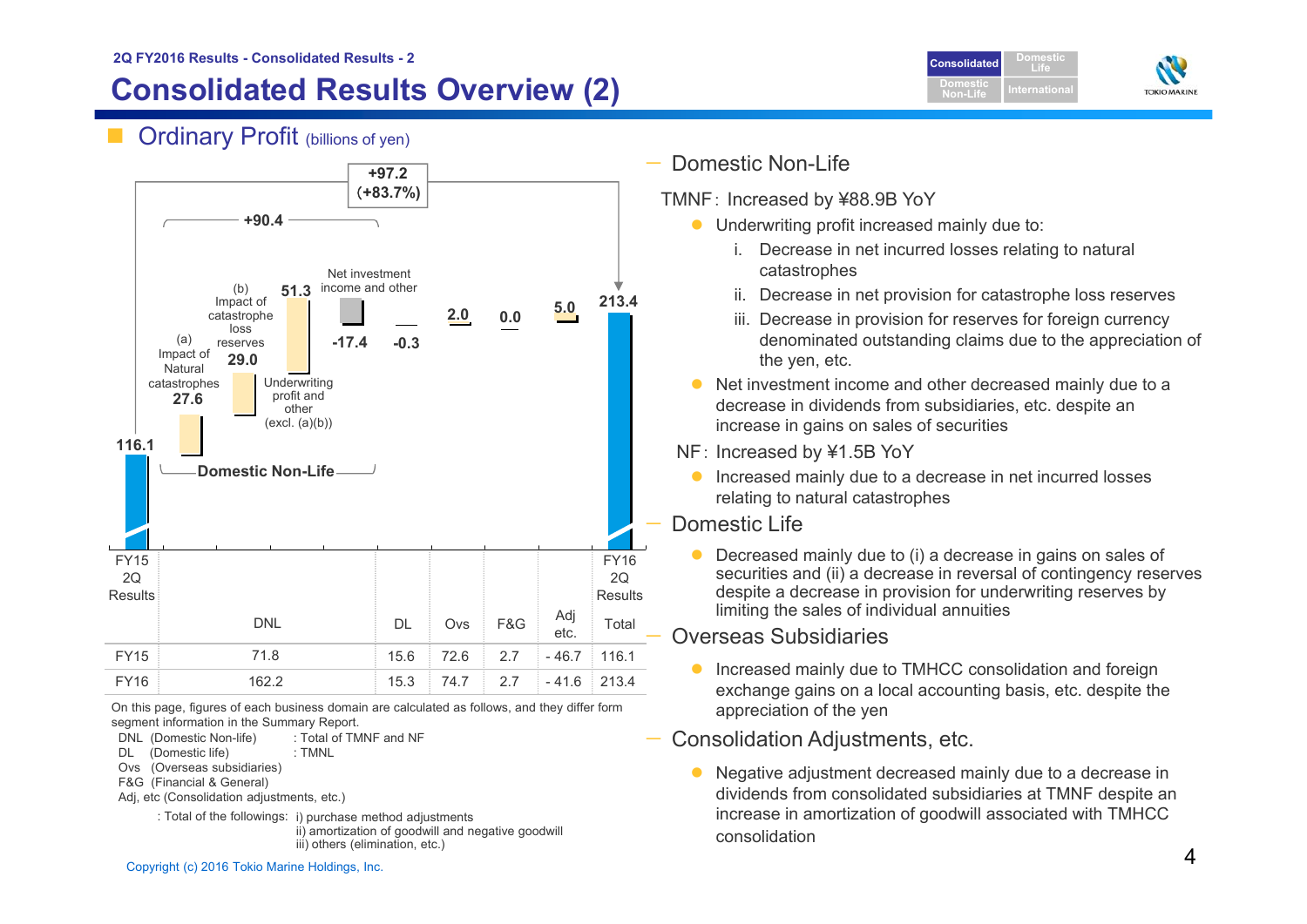

## ■ Adjusted Net Income for 2Q FY2016 increased by ¥78.9B YoY to ¥219.2B

| <b>Reconciliation</b> <sup>1</sup>                                                                                                                                          |                                       |                                       | (billions of yen)    |
|-----------------------------------------------------------------------------------------------------------------------------------------------------------------------------|---------------------------------------|---------------------------------------|----------------------|
| Note: Factors positive to profit are showed with "plus signs"                                                                                                               | <b>FY2015</b><br>20<br><b>Results</b> | <b>FY2016</b><br>20<br><b>Results</b> | YoY<br><b>Change</b> |
| Net income attributable to owners of the parent<br>(consolidated)                                                                                                           | 85.6                                  | 155.2                                 | 69.6                 |
| Provision for catastrophe loss reserves <sup>2</sup>                                                                                                                        | $+47.3$                               | $+26.8$                               | $-20.5$              |
| Provision for contingency reserves <sup>*2</sup>                                                                                                                            | $-0.8$                                | $+0.4$                                | 1.2                  |
| Provision for price fluctuation reserves <sup>*2</sup>                                                                                                                      | $+1.5$                                | $+1.9$                                | 0.4                  |
| Gains or losses on sales or valuation of ALM <sup>*3</sup> bonds<br>and interest rate swaps                                                                                 | $-3.9$                                | $-2.6$                                | 1.3                  |
| Gains or losses on sales or valuation of fixed assets<br>and business investment equities<br>(2Q FY2015 Results : Gains or losses on sales or<br>valuation of fixed assets) | $+1.1$                                | $-4.4$                                | $-5.5$               |
| Amortization of goodwill and other intangible fixed<br>assets                                                                                                               | $+16.1$                               | $+43.1$                               | 27.0                 |
| Other extraordinary gains/losses,<br>valuation allowances, etc.                                                                                                             | $-6.4$                                | $-1.3$                                | 5.1                  |
| <b>Adjusted Net Income</b>                                                                                                                                                  | 140.3                                 | 219.2                                 | 78.9                 |

#### —Changes in reconciliation YoY

- **N** Decrease in reconciling amount since provision for catastrophe loss reserves decreased due to lowering of provision rate in auto group at TMNF
- $\lambda$  Increase in reconciling amount since amortization of goodwill and other intangible fixed assets increased due to TMHCC consolidation

#### $\bullet$ **Definition of Adjusted Net Income**

| Adjusted<br>-<br>Net Income  | Net income<br>(consolidated)                                                                   |  | Provision for<br>+ catastrophe loss +<br>reserves <sup>*2</sup> |  | Provision for<br>contingency<br>reserves <sup>*2</sup>            |          | Provision for<br>+ price fluctuation<br>reserves <sup>*2</sup>                   |  |
|------------------------------|------------------------------------------------------------------------------------------------|--|-----------------------------------------------------------------|--|-------------------------------------------------------------------|----------|----------------------------------------------------------------------------------|--|
| $\qquad \qquad \blacksquare$ | Gains or losses on sales or<br>valuation of ALM <sup>*3</sup> bonds<br>and interest rate swaps |  |                                                                 |  |                                                                   | equities | Gains or losses on sales or valuation of<br>fixed assets and business investment |  |
| +                            | Amortization of<br>goodwill and<br>other intangible<br>fixed assets                            |  |                                                                 |  | Other extraordinary<br>gains/losses,<br>valuation allowances, etc |          |                                                                                  |  |

\*1: Each adjustment is on an after-tax basis

\*2: Reversals are subtracted

\*3: ALM: Asset Liability Management. Excluded as counter balance items against market value fluctuations of liabilities under ALM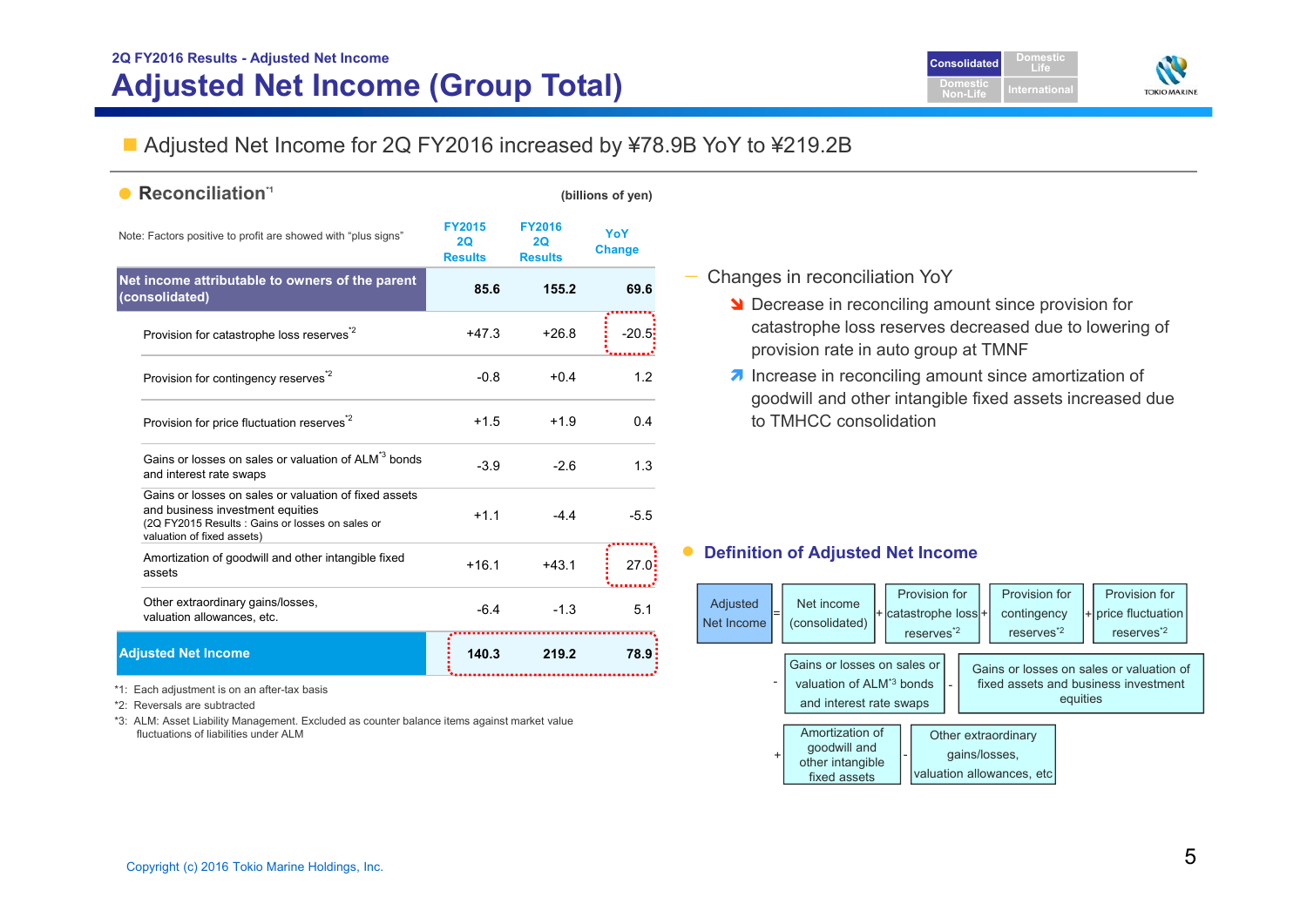# **Changes in Major P/L Items**

|                             |                                                                                          | FY2015         | P<br>FY2016    |         |  |
|-----------------------------|------------------------------------------------------------------------------------------|----------------|----------------|---------|--|
|                             |                                                                                          | 2O             | 2O             | YoY     |  |
|                             |                                                                                          | <b>Results</b> | <b>Results</b> | Change  |  |
|                             | <b>Underwriting profit/loss</b>                                                          | $-43.0$        | 64.9           | 107.9   |  |
|                             | (Underwriting profit/loss: excluding provision/reversal of<br>catastrophe loss reserves) | 20.2           | 99.1           | 78.9    |  |
|                             | Net premiums written (Private insurance)                                                 | 937.4          | 918.2          | $-19.1$ |  |
|                             | Net premiums earned (Private insurance)                                                  | 885.6          | 910.5          | 24.8    |  |
|                             | Net incurred losses (Private insurance)*                                                 | $-560.3$       | $-510.3$       | 49.9    |  |
|                             | Natural catastrophe losses                                                               | $-62.7$        | $-37.7$        | 25.0    |  |
|                             | Provision/Reversal of foreign currency denominated<br>outstanding claims reserves        | 0.1            | 10.2           | 10.1    |  |
|                             | Other than above                                                                         | $-497.7$       | $-482.9$       | 14.7    |  |
|                             | Business expenses (Private insurance)                                                    | $-301.8$       | $-297.1$       | 4.6     |  |
|                             | Provision/Reversal of catastrophe loss reserves                                          | $-63.2$        | $-34.2$        | 29.0    |  |
|                             | Auto                                                                                     | $-43.6$        | $-16.9$        | 26.7    |  |
|                             | Fire                                                                                     | $-7.7$         | $-7.1$         | 0.6     |  |
|                             | Net investment income (loss) and other                                                   | 112.8          | 96.1           | $-16.6$ |  |
|                             | Net investment income/loss                                                               | 115.4          | 105.1          | $-10.2$ |  |
|                             | Interest and dividends                                                                   | 97.3           | 66.7           | $-30.6$ |  |
|                             | Dividends from foreign stocks                                                            | 31.3           | 10.9           | $-20.3$ |  |
|                             | Gains/Losses on sales of securities                                                      | 37.4           | 63.0           | 25.6    |  |
|                             | Impairment losses on securities                                                          | $-0.4$         | $-1.7$         | $-1.2$  |  |
|                             | Gains/Losses on derivatives                                                              | 8.6            | 6.2            | $-2.4$  |  |
| <b>Ordinary profit/loss</b> |                                                                                          | 70.4           | 159.3          | 88.9    |  |
|                             | <b>Extraordinary gains/losses</b>                                                        | $-3.2$         | 5.3            | 8.5     |  |
|                             | <b>Net income/loss</b>                                                                   | 65.7           | 124.0          | 58.3    |  |

\*Including loss adjustment expenses

(Notes)

1. Plus and minus of the figures in the above table correspond to positive and negative to profit respectively 2. Private insurance includes all lines excluding compulsory automobile liability insurance and

residential earthquake insurance

— Underwriting Profit

Increased by ¥107.9B YoY to ¥64.9B

- Net premiums written (Private insurance):
	- **N** Decrease in fire mainly due to (i) a decline in unit premiums associated with shortening of insurance period for long-term policies effective from Oct. 2015 and (ii) the reversal effect of an increase in FY2015 due to policy review by customers before the product revisions
	- **1** Increase in auto mainly due to product and rate revisions in the past as well as an increase in the number of policies (See P.8 for details)
- Net incurred losses (Private insurance):
	- **7** Decrease in net incurred losses relating to natural catastrophes
	- **7** Decrease in provision for reserves for foreign currency denominated outstanding claims due to the appreciation of the yen
	- **A** Reversal effect of an increase in FY2015 due to large losses and an increase in net incurred losses in auto relating to accidents occurred in past fiscal years
- **Business expenses (Private insurance):** 
	- **7** Decrease in agency commissions associated mainly due to premiums decrease in fire
- Catastrophe loss reserves:
	- **7** Decrease in net provision mainly due to a lowering of the provision rate in auto group
- Net Investment Income and Other (See P.9 for details) Decreased by ¥16.6B YoY to ¥96.1B due to a decrease in dividends from overseas subsidiaries despite an increase in gains on sales of securities
- Net Income

 $\mathsf{C}$ opyright (c) 2016 Tokio Marine Holdings, Inc. 6  $\mathsf{C}$ Increased by ¥58.3B YoY to ¥124.0B mainly due to the factors above,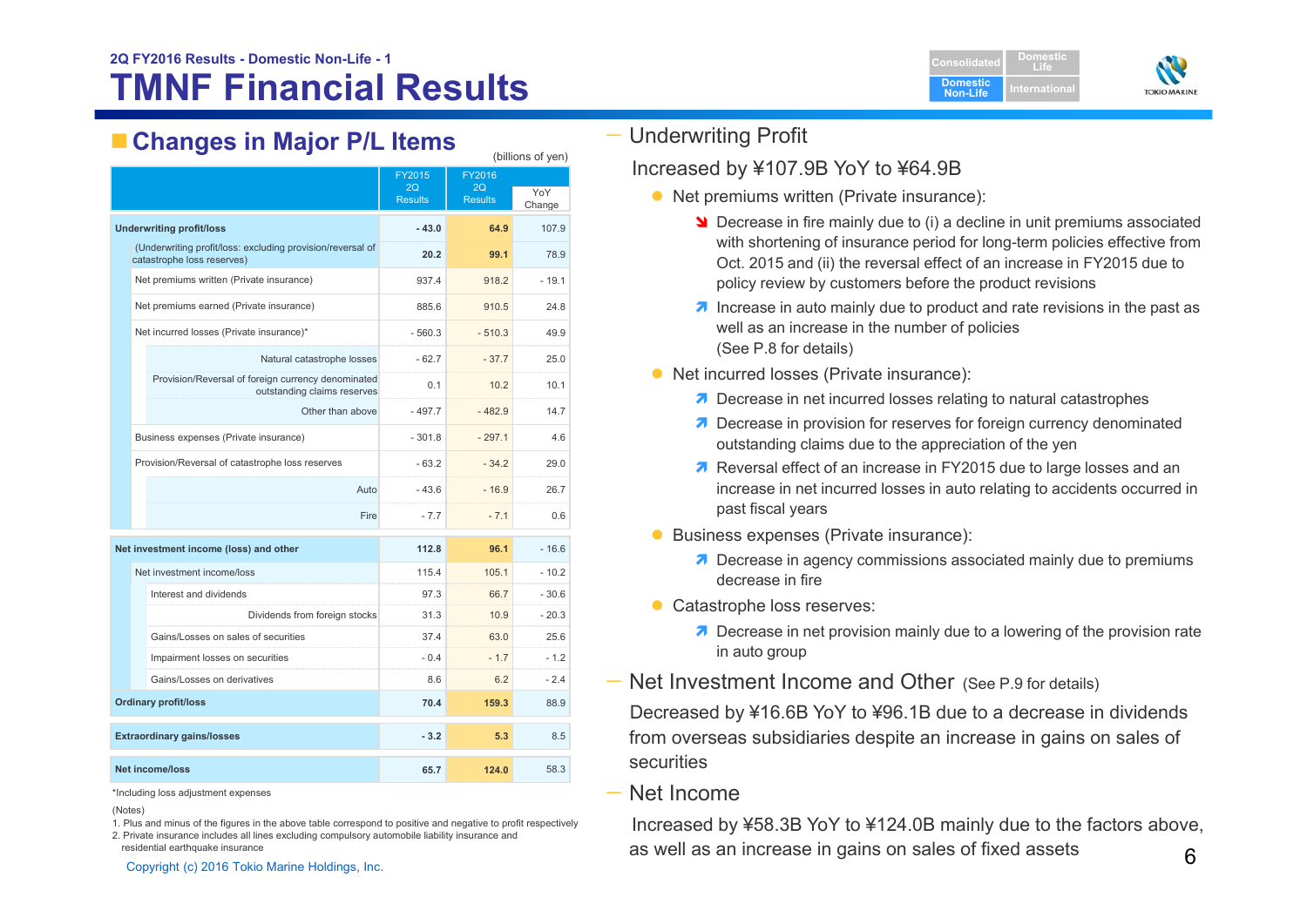# **TMNF Combined Ratio 2Q FY2016 Results - Domestic Non-Life - <sup>2</sup> Consolidated**

■ Combined Ratio (Private insurance: E/I basis)



|                          |                             |                                       |                                |                                | (billions of yen) |
|--------------------------|-----------------------------|---------------------------------------|--------------------------------|--------------------------------|-------------------|
|                          |                             | <b>FY2014</b><br>2Q<br><b>Results</b> | FY2015<br>2Q<br><b>Results</b> | FY2016<br>2Q<br><b>Results</b> | YoY<br>Change     |
|                          | <b>Net premiums written</b> | 868.2                                 | 937.4                          | 918.2                          | $-19.1$           |
| Net incurred losses*     |                             | 486.2                                 | 560.3                          | 510.3                          | $-49.9$           |
| <b>Business expenses</b> |                             | 278.7                                 | 301.8                          | 297.1                          | $-4.6$            |
|                          | Corporate expenses          | 107.4                                 | 114.7                          | 114.6                          | $-0.0$            |
|                          | Agency commissions          | 171.3                                 | 187.1                          | 182.4                          | $-4.6$            |

### **(Reference)**

| <b>Private insurance</b><br>W/P combined ratio* | 90.7% | 84.1% | 87.4% | 3.3 <sub>pt</sub> |
|-------------------------------------------------|-------|-------|-------|-------------------|
| <b>Private insurance</b><br>W/P loss ratio*     | 58.5% | 51.9% | 55.0% | 3.1pt             |

\* Including loss adjustment expenses

- E/I Basis Loss Ratio
	- E/I basis loss ratio improved by 7.2 points YoY to 56.1% mainly due to:

**DomesticNon-Life**

**DomesticLife**

**TOKIO MARINE** 

- **7** Decrease in net incurred losses relating to natural catastrophes
- **7** Decrease in provision for reserves for foreign currency denominated outstanding claims due to the appreciation of the yen
- 7 Reversal effect of large losses in FY2015

#### –Expense Ratio

Expense ratio worsened by 0.2 points YoY to 32.4% mainly due to:

- Increase in corporate expense ratio due to a decrease in net premiums written while the actual corporate expenses remain almost flat
- **7** Decrease in agency commission ratio associated with a decrease in percentage of policies with higher commission rates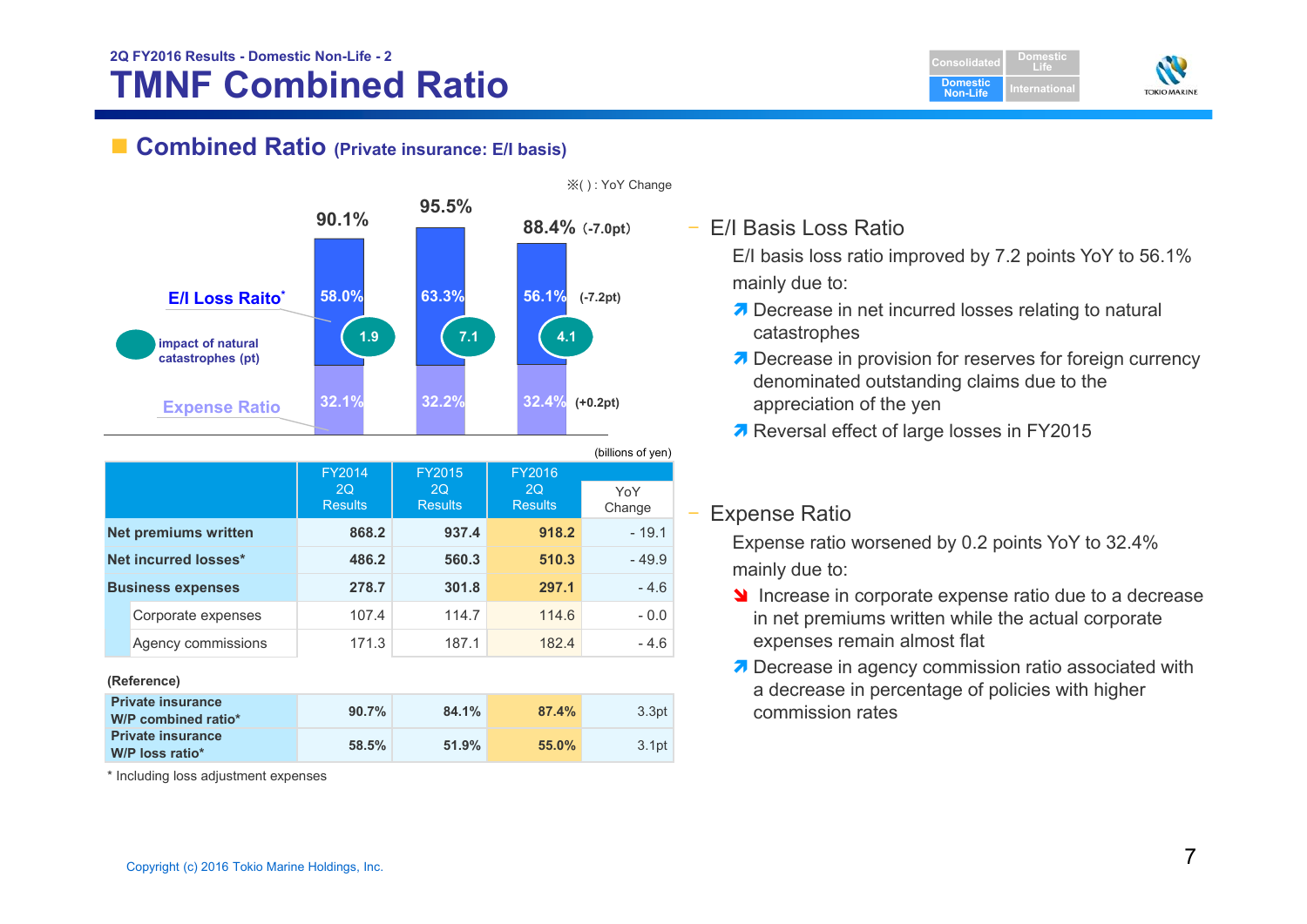# **TMNF NPW & Loss Ratio 2Q FY2016 Results - Domestic Non-Life - <sup>3</sup> Consolidated**





# **Net Premiums Written by Line**

| (billions of yen, except for %)          |                |                |         |          |  |
|------------------------------------------|----------------|----------------|---------|----------|--|
|                                          | FY2015<br>2Q   | FY2016<br>2Q   | YoY     |          |  |
|                                          | <b>Results</b> | <b>Results</b> | Change  | %        |  |
| Fire                                     | 152.6          | 124.4          | $-28.1$ | $-18.5%$ |  |
| Marine                                   | 34.9           | 30.3           | $-4.5$  | $-13.1%$ |  |
| <b>P.A.</b>                              | 99.9           | 102.5          | 2.5     | 2.6%     |  |
| Auto                                     | 511.1          | 522.9          | 11.8    | 2.3%     |  |
| <b>CALI</b>                              | 145.1          | 139.5          | $-5.5$  | $-3.8%$  |  |
| Other                                    | 139.4          | 138.6          | $-0.8$  | $-0.6%$  |  |
| <b>Total</b>                             | 1,083.3        | 1,058.6        | $-24.7$ | $-2.3%$  |  |
| <b>Private insurance</b><br><b>Total</b> | 937.4          | 918.2          | $-19.1$ | $-2.0%$  |  |

■ **E/I Loss Ratio by Line** 

|                                          | FY2015               | <b>FY2016</b>        |               |
|------------------------------------------|----------------------|----------------------|---------------|
|                                          | 2Q<br><b>Results</b> | 2Q<br><b>Results</b> | YoY<br>Change |
| Fire                                     | 75.3%                | 58.8%                | $-16.5pt$     |
| <b>Marine</b>                            | 69.9%                | 40.9%                | $-28.9pt$     |
| P.A.                                     | 52.4%                | 49.0%                | $-3.4pt$      |
| Auto                                     | 61.5%                | 58.6%                | $-2.8pt$      |
| Other                                    | 63.8%                | 51.9%                | $-11.9pt$     |
| <b>Private insurance</b><br><b>Total</b> | 63.3%                | 56.1%                | $-7.2pt$      |

Major Factors of Changes in NPW

- $\bullet$  Fire: Decreased mainly due to (i) a decline in unit premiums associated with shortening of insurance period for long-term policies effective from Oct. 2015 and (ii) the reversal effect of an increase in FY2015 due to policy review by customers before the product revisions
- Marine: Decreased mainly due to the appreciation of the yen
- $\bullet$  Auto: Increased mainly due to product and rate revisions in the past as well as an increase in the number of policies

- Major Factors of Changes in E/I Loss Ratio
	- $\bullet$  Fire: Improved mainly due to a decrease in net incurred losses relating to natural catastrophes
	- Marine: Improved mainly due to (i) the reversal effect of large losses in FY2015 and (ii) a decrease in provision for reserves for foreign currency denominated outstanding claims due to the appreciation of the yen
	- $\bullet$  Auto: Improved mainly due to the reversal effect of an increase in net incurred losses in FY2015 relating to accidents occurred in past fiscal years
	- Other: Improved mainly due to (i) the reversal effect of large losses in FY2015 and (ii) a decrease in provision for reserves for foreign currency denominated outstanding claims due to the appreciation of the yen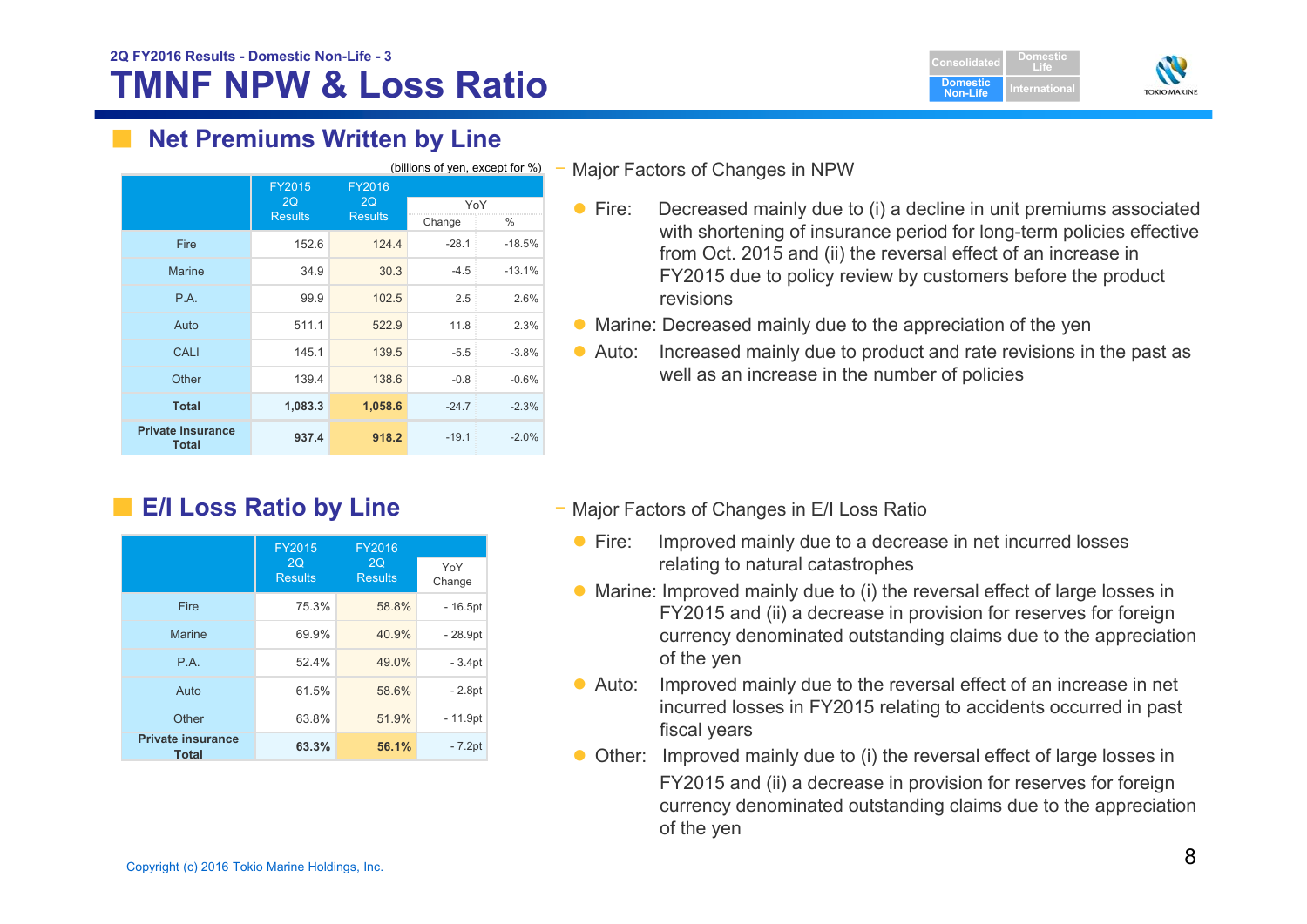# **TMNF Asset Management Results**





# **TMNF Net Investment Income and Other**

| (billions of yen)                                    |                      |                |         |  |  |  |
|------------------------------------------------------|----------------------|----------------|---------|--|--|--|
|                                                      | FY2015               | FY2016         |         |  |  |  |
|                                                      | 2Q<br><b>Results</b> | 2Q             | YoY     |  |  |  |
|                                                      |                      | <b>Results</b> | Change  |  |  |  |
| Net investment income and other                      | 112.8                | 96.1           | $-16.6$ |  |  |  |
| Net investment income                                | 115.4                | 105.1          | $-10.2$ |  |  |  |
| Net interest and dividends income                    | 72.9                 | 42.6           | $-30.2$ |  |  |  |
| Interest and dividends                               | 97.3                 | 66.7           | $-30.6$ |  |  |  |
| Dividends from domestic stocks                       | 34.4                 | 29.8           | $-4.6$  |  |  |  |
| Dividends from foreign stocks                        | 31.3                 | 10.9           | $-20.3$ |  |  |  |
| Income from domestic bonds                           | 14.1                 | 13.0           | $-1.0$  |  |  |  |
| Income from foreign bonds                            | 2.9                  | 2.4            | $-0.5$  |  |  |  |
| Income from other domestic securities <sup>*1</sup>  | 0.2                  | 1.0            | 0.8     |  |  |  |
| Income from other foreign securities*2               | 7.8                  | 3.6            | $-4.1$  |  |  |  |
| Transfer of investment income<br>on deposit premiums | $-24.4$              | $-24.0$        | 0.3     |  |  |  |
| Net capital gains                                    | 42.5                 | 62.5           | 19.9    |  |  |  |
| Gains/Losses on sales of securities                  | 37.4                 | 63.0           | 25.6    |  |  |  |
| Impairment losses on securities                      | $-0.4$               | $-1.7$         | $-1.2$  |  |  |  |
| Impairment losses on domestic stocks                 | $-0.4$               | $-1.7$         | $-1.2$  |  |  |  |
| Gains/Losses on derivatives                          | 8.6                  | 6.2            | $-2.4$  |  |  |  |
| Other investment income and expenses                 | $-3.5$               | 0.1            | 3.7     |  |  |  |
| Others (Gains/Losses on foreign exchange, etc.)      | 0.4                  | $-5.2$         | $-5.7$  |  |  |  |
| Other ordinary income and expenses                   | $-2.6$               | $-9.0$         | $-6.3$  |  |  |  |

\*1. Income from domestic securities excluding domestic stocks and domestic bonds

\*2. Income from foreign securities excluding foreign stocks and foreign bonds

Note: Plus and minus of the figures in the above table correspond to positive and negative to profit respectively

# ■ Sales of Business-Related Equities

|                                    |                      |                      | (billions of yen) |
|------------------------------------|----------------------|----------------------|-------------------|
|                                    | FY2015               |                      |                   |
|                                    | 2O<br><b>Results</b> | 2O<br><b>Results</b> | YoY<br>Change     |
| Sales of business-related equities | 51                   | 77                   | 26                |

– Net investment income and other at TMNF decreased by ¥16.6B YoY to ¥96.1B

- Net interest and dividends income decreased by ¥30.2B YoY to ¥42.6B
	- **N** Dividends from foreign stocks:
		- $\checkmark$ Decrease in dividends from overseas subsidiaries
	- **N** Dividends from domestic stocks:
		- $\checkmark$  Reversal effect of the dividend increases from domestic subsidiaries in FY2015
	- Income from other foreign securities:
		- $\checkmark$  Reversal effect of the dividend increase from investment fund in FY2015
- Net capital gains increased by ¥19.9B YoY to ¥62.5B
	- **A** Gains/Losses on sales of securities:
		- $\checkmark$  Increase in gains on sales of business-related equities due to the faster sales pace than that in FY2015
	- **N** Others (Gains/Losses on foreign exchange, etc):
		- $\checkmark$  Foreign exchange losses from foreign currency deposits due to the yen's appreciation
- Sales of business-related equities increased by ¥26B YoY to ¥77B with gains of ¥54B

Copyright (c) 2016 Tokio Marine Holdings, Inc. 9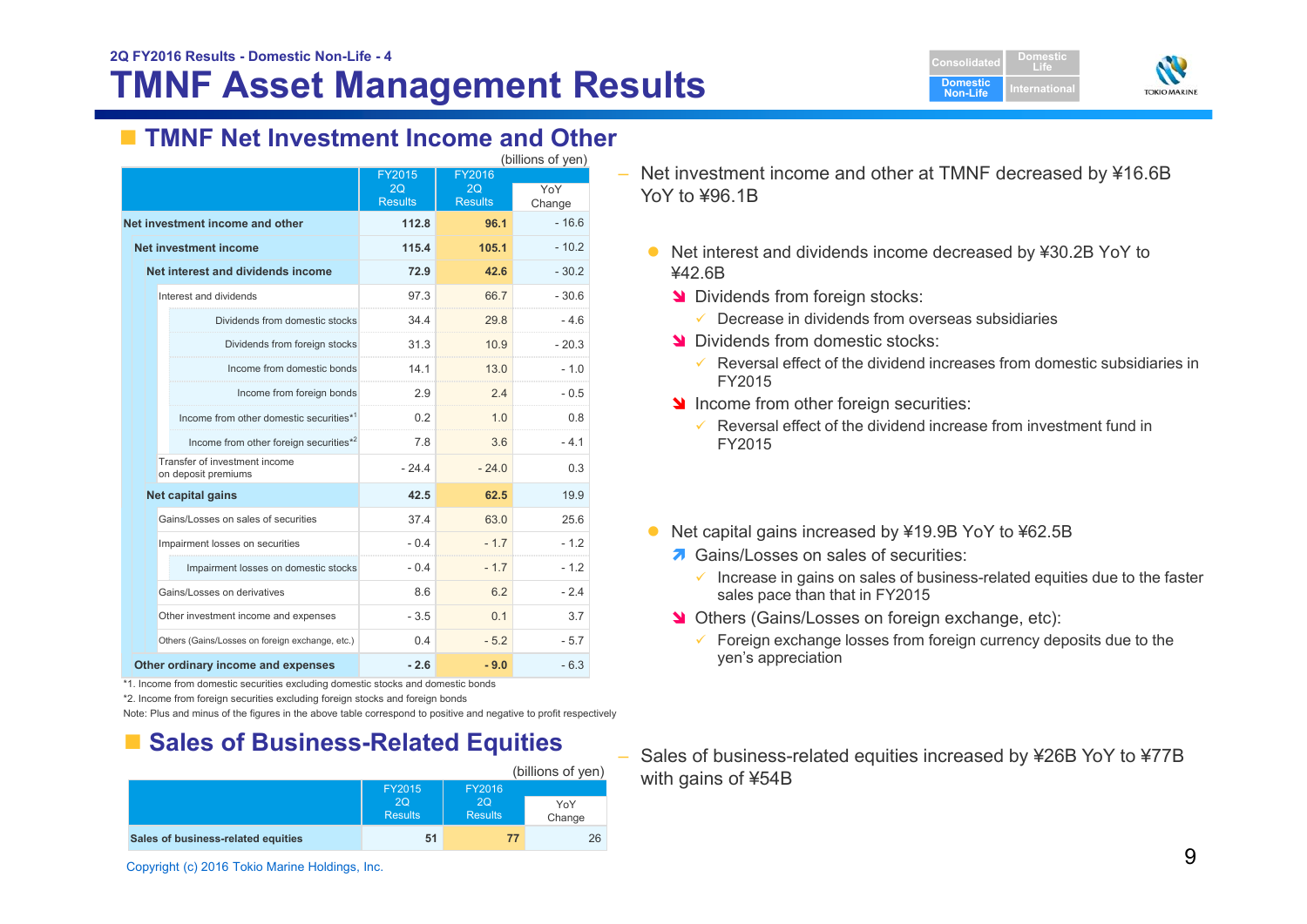**Domestic Non-LifeDomesticLifeIternationa** 



# **Changes in Major P/L Items**

|                                            | (billions of yen)                                                                        |                |                |                   |  |  |  |  |
|--------------------------------------------|------------------------------------------------------------------------------------------|----------------|----------------|-------------------|--|--|--|--|
|                                            |                                                                                          | FY2015         | FY2016         |                   |  |  |  |  |
|                                            |                                                                                          | 2Q             | 2Q             | YoY               |  |  |  |  |
|                                            |                                                                                          | <b>Results</b> | <b>Results</b> | Change            |  |  |  |  |
|                                            | <b>Underwriting profit/loss</b>                                                          | 0.2            | 2.6            | 2.4               |  |  |  |  |
|                                            | (Underwriting profit/loss: excluding<br>provision/reversal of catastrophe loss reserves) | 3.2            | 5.6            | 2.4               |  |  |  |  |
|                                            | Net premiums written (Private insurance)                                                 | 60.9           | 60.9           | 0.0               |  |  |  |  |
|                                            | Net premiums earned (Private insurance)                                                  | 59.9           | 60.3           | 0.3               |  |  |  |  |
|                                            | Net incurred losses (Private insurance)*                                                 | $-36.2$        | $-33.7$        | 2.4               |  |  |  |  |
|                                            | Natural catastrophe losses                                                               | $-4.2$         | $-1.7$         | 2.5               |  |  |  |  |
|                                            | Other than above                                                                         | $-32.0$        | $-32.0$        | $-0.0$            |  |  |  |  |
|                                            | Business expenses (Private insurance)                                                    | $-20.4$        | $-20.8$        | $-0.4$            |  |  |  |  |
|                                            | Provision/Reversal of catastrophe loss reserves                                          | $-2.9$         | $-2.9$         | 0.0               |  |  |  |  |
|                                            | Fire                                                                                     | $-0.4$         | $-0.4$         | 0.0               |  |  |  |  |
|                                            | Auto                                                                                     | $-2.0$         | $-2.0$         | $-0.0$            |  |  |  |  |
|                                            | Net investment income (loss) and other                                                   | 1.3            | 0.5            | $-0.8$            |  |  |  |  |
|                                            | Net investment income/loss                                                               | 1.4            | 0.7            | $-0.6$            |  |  |  |  |
|                                            | Interest and dividends                                                                   | 24             | 2.0            | $-0.3$            |  |  |  |  |
|                                            | Gains/Losses on sales of securities                                                      | 0.2            | 0.1            | $-0.1$            |  |  |  |  |
|                                            | <b>Ordinary profit/loss</b>                                                              | 1.3            | 2.8            | 1.5               |  |  |  |  |
| <b>Extraordinary gains/losses</b>          |                                                                                          | $-0.0$         | 0.0            | 0.1               |  |  |  |  |
| Net income/loss                            |                                                                                          | 0.9            | 2.1            | 1.2               |  |  |  |  |
| Loss ratio (Private insurance, E/I basis)* |                                                                                          | 60.5%          | 56.0%          | $-4.5pt$          |  |  |  |  |
|                                            | <b>Expense ratio (Private insurance)</b>                                                 | 33.5%          | 34.3%          | 0.7 <sub>pt</sub> |  |  |  |  |
|                                            | E/I Combined ratio (Private insurance)*                                                  | 94.0%          | 90.2%          | $-3.8pt$          |  |  |  |  |

\* Including loss adjustment expenses

(Notes)

1. Plus and minus of the figures in the above table correspond to positive and negative to profit respectively

2. Private insurance includes all lines excluding compulsory automobile liability insurance and residential earthquake insurance

## – Underwriting Profit

## Increased by ¥2.4B YoY to ¥2.6B

- $\bullet$  Net premiums written (Private insurance)  $\rightarrow$  Almost flat YoY due to a decrease in fire, etc. despite an increase in auto owing to rate revisions in the past and expansion of coverage
- $\bullet$  Net incurred losses (Private insurance)
	- **Reversal effect of an increase in net incurred losses relating to** natural catastrophes in FY2015
	- → Net incurred losses other than the above; almost flat YoY

#### ‒Net Investment Income and Other

Decreased by ¥0.8B YoY to ¥0.5B due to a decrease in interest and dividends income and gains on sales of securities, etc.

‒ Net Income

Accordingly, increased by ¥1.2B YoY to ¥2.1B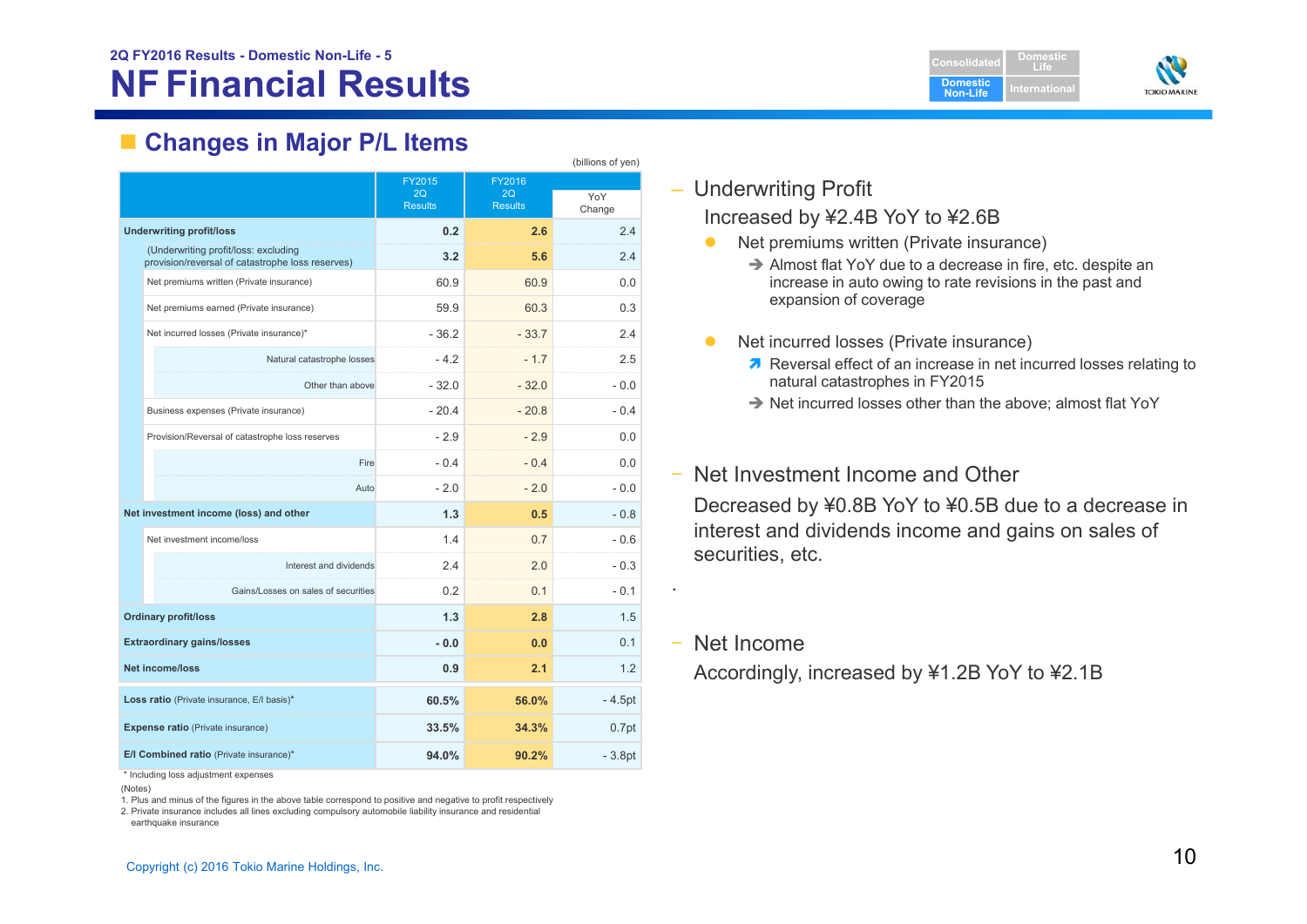**Consolidated Domestic Non-LifeLife**



# ■ **Annualized Premiums (ANP)**

|  |                                          |                             |                      |               | (billions of yen) |
|--|------------------------------------------|-----------------------------|----------------------|---------------|-------------------|
|  |                                          | <b>FY2015</b>               | FY2016               |               |                   |
|  |                                          | <b>2Q</b><br><b>Results</b> | 2Q<br><b>Results</b> | YoY<br>Change | $\frac{0}{0}$     |
|  |                                          |                             |                      |               |                   |
|  | <b>New policies ANP</b>                  | 56.7                        | 53.3                 | $-3.3$        | $-5.9%$           |
|  | excluding long-term saving-type products | 43.6                        | 46.2                 | 2.6           | 6.1%              |
|  | <b>In-force policies ANP</b>             | 772.0                       | 810.9                | 38.8          | 5.0%              |

\* Individual annuity and "*whole life with long-term discount* "

# ■ Key Figures in Financial Accounting

|                              |                                |                                       | (billions of yen) |  |
|------------------------------|--------------------------------|---------------------------------------|-------------------|--|
|                              | FY2015<br>2Q<br><b>Results</b> | FY2016<br><b>2Q</b><br><b>Results</b> | YoY<br>Change     |  |
| <b>Ordinary income</b>       | 619.4                          | 503.8                                 | $-115.6$          |  |
| Insurance premiums and other | 386.6                          | 414.7                                 | 28.0              |  |
| <b>Net income</b>            | 10.8                           | 10.6                                  | $-0.2$            |  |
| <b>Core operating profit</b> | 13.2                           | 16.6                                  | 3.3               |  |

### – New Policies ANP

- Decreased by 5.9% YoY due to limiting the sales of individual annuities
- Excluding long-term saving type products, increased by 6.1% YoY due to favorable sales in protection-type products while the sales of cancer products released in FY2015 leveled off YoY
- – In-force Policies ANP
	- Increased by 5.0% YoY due to an increase in new policies despite an increase in lump-sum payout upon maturities in variable annuities
- Net Income
	- Almost flat YoY of ¥10.6B mainly due to a decrease in gains on sales of securities and a decrease in reversal of contingency reserves, etc. despite a decrease in net provision for underwriting reserves owing to limiting sales of individual annuities
- Core Operating Profit
	- Increased by ¥3.3B YoY to ¥16.6B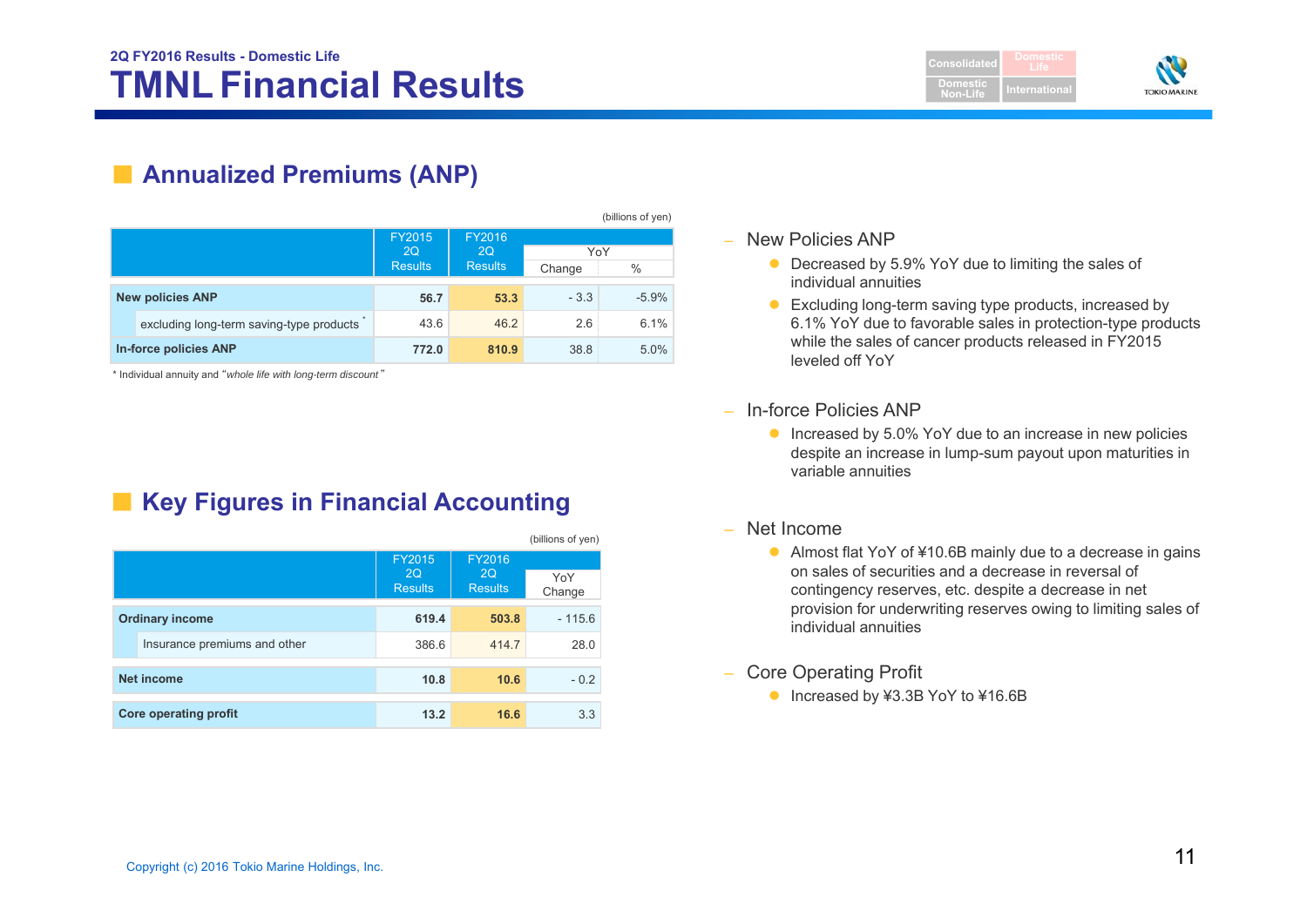# **Net Premiums Written**

**Domestic Non-LifeInternational**

**DomesticLife**



|                                   |                                      |                                      |         |        | (billions of yen, except for %) -       | Increased by 3% YoY due to the appreciation of the yen despite                                                                                          |
|-----------------------------------|--------------------------------------|--------------------------------------|---------|--------|-----------------------------------------|---------------------------------------------------------------------------------------------------------------------------------------------------------|
|                                   | FY2015<br>2Q<br><b>Results</b>       | FY2016<br>2Q<br>Results              | YoY     |        | (Ref.)                                  | significant increase (by 26% YoY) on a local currency basis due to<br>contribution from TMHCC and the progress of growth measures                       |
| Applied FX rate<br>(USD/JPY)      | As of end-<br>Jun. 2015<br>JPY 122.4 | As of end-<br>Jun. 2016<br>JPY 102.9 | Change  | $\%$   | YoY<br>(Excluding<br>$FX$ effects) $^2$ | in each business segment, etc.<br><b>North America</b><br>TMHCC expanded its specialty insurance products sales<br>$\bullet$                            |
| North America                     | 333.2                                | 457.2                                | 123.9   | 37%    | 63%                                     | mainly in North America and contributed to the growth of<br>international business<br>NPWs of Philadelphia and Delphi increased on a local<br>$\bullet$ |
| Europe                            | 88.7                                 | 64.9                                 | $-23.8$ | $-27%$ | 2%                                      | currency basis mainly due to rate increases in renewal book<br>and an increase in new business book, while decreased on a<br>yen basis                  |
| South &<br><b>Central America</b> | 64.7                                 | 57.1                                 | $-7.5$  | $-12%$ | 9%                                      | Europe                                                                                                                                                  |
| Asia<br>(incl. Middle East)       | 64.8                                 | 54.3                                 | $-10.5$ | $-16%$ | 4%                                      | Decreased due to yen's appreciation while increased on a<br>local currency basis due to business expansion at Tokio<br>Marine Kiln, etc.                |
| Reinsurance                       | 145.3                                | 86.1                                 | $-59.1$ | $-41%$ |                                         | -28% South & Central America<br>Decreased due to yen's appreciation while increased on a<br>$\bullet$                                                   |
| Total Non-Life <sup>*1</sup>      | 697.0                                | 719.8                                | 22.8    | 3%     | 27%                                     | local currency basis driven by auto insurance sales growth in<br><b>Brazil</b>                                                                          |
| Life                              | 44.7                                 | 41.7                                 | $-2.9$  | $-7%$  | 13%                                     | Asia (incl. Middle East)<br>Decreased due to yen's appreciation while increased on a<br>$\bullet$                                                       |
| <b>Total</b>                      | 741.8                                | 761.6                                | 19.8    | 3%     | 26%                                     | local currency basis due to auto insurance sales growth in<br>India and Thailand, etc.                                                                  |

\*1: Total Non-Life figures include some life insurance figures of composite overseas subsidiaries

\*2: Excluding FX effects due to yen conversion

The above figures of International Insurance Business are the total of foreign branches of TMNF, equity method investees, and non-consolidated companies, etc. which are aligned with the disclosure format of our IR materials from before

 $\bullet$  Decreased mainly due to the reversal effect of an increase in multi-year policies in FY2015

Life

Reinsurance

local currency basis mainly due to sales growth in ها المستخدم المستخدم المستخدم المستخدم المستخدم المستخدم ال<br>Singapore and Thailand  $\bullet$  Decreased due to yen's appreciation while increased on a Singapore and Thailand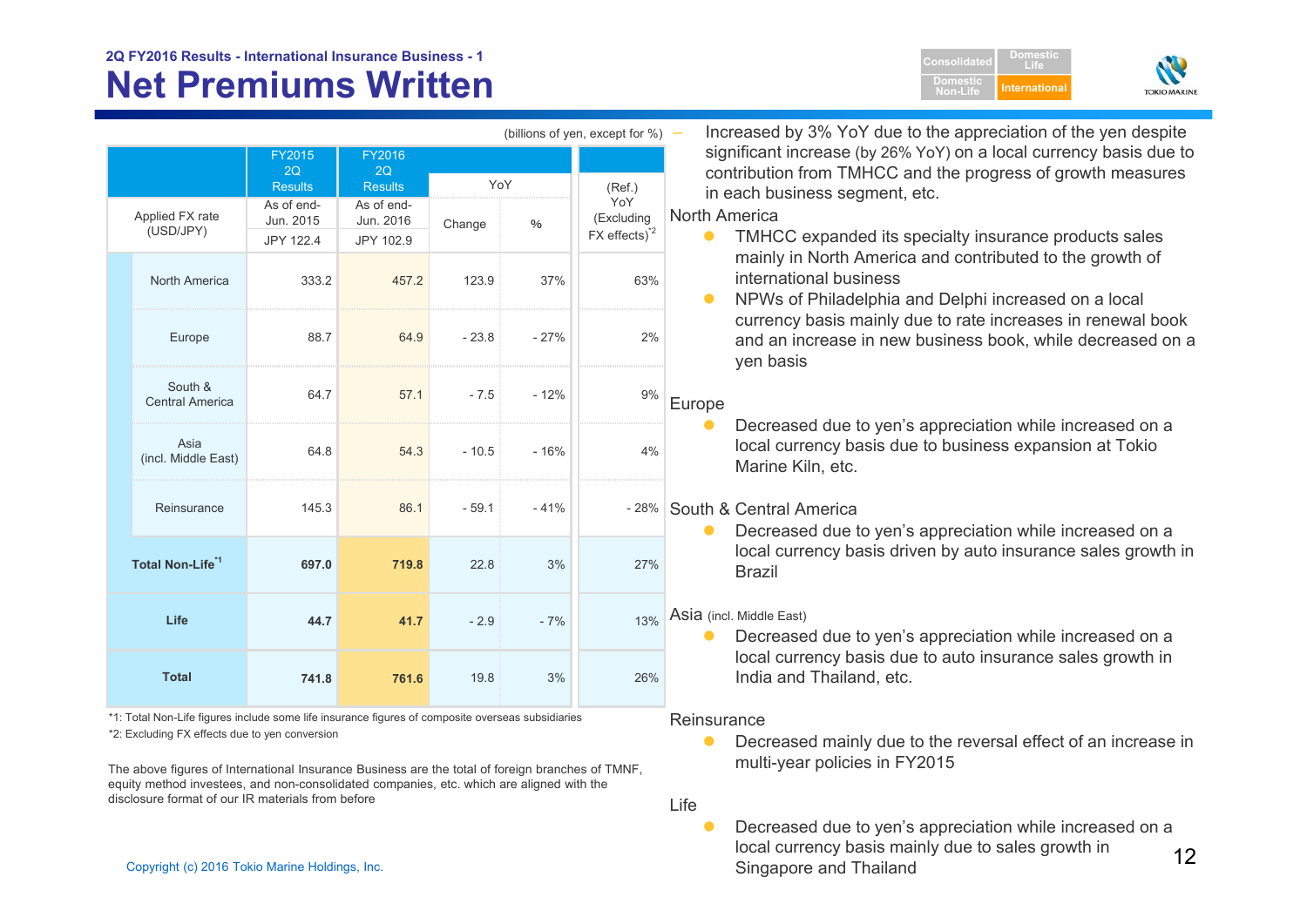## **2Q FY2016 Results - International Insurance Business - 2**

# **Business Unit Profits Algorithment Computer Seconds International**

|                                   |                         |                         |        |        | (billions of yen, except for %) |
|-----------------------------------|-------------------------|-------------------------|--------|--------|---------------------------------|
|                                   | <b>FY2015</b>           | <b>FY2016</b>           |        |        |                                 |
|                                   | 2Q<br><b>Results</b>    | 2Q<br><b>Results</b>    | YoY    |        | (Ref.)                          |
| Applied FX rate<br>(USD/JPY)      | As of end-<br>Jun. 2015 | As of end-<br>Jun. 2016 | Change | $\%$   | YoY<br>(Excluding               |
|                                   | JPY 122.4               | JPY 102.9               |        |        | FX effects) <sup>2</sup>        |
| North America                     | 46.6                    | 55.7                    | 9.0    | 19%    | 42%                             |
| Europe                            | $-0.9$                  | 9.0                     | 10.0   |        | -                               |
| South &<br><b>Central America</b> | 3.1                     | 1.7                     | $-1.3$ | $-44%$ | $-30%$                          |
| Asia<br>(incl. Middle East)       | 7.6                     | 2.8                     | $-4.7$ | $-63%$ | $-52%$                          |
| Reinsurance                       | 6.6                     | 7.4                     | 0.7    | 12%    | 32%                             |
| Total Non-Life <sup>*1</sup>      | 62.9                    | 76.5                    | 13.5   | 22%    | 48%                             |
| Life                              | 1.3                     | 3.7                     | 2.4    | 183%   | 252%                            |
| <b>Total</b>                      | 63.7                    | 79.6                    | 15.9   | 25%    | 52%                             |

\*2: Excluding FX effects due to yen conversion \*1: Total Non-Life figures include some life insurance figures of composite overseas subsidiaries

The above figures of International Insurance Business are the total of foreign branches of TMNF, equity method investees, and non-consolidated companies, etc. which are aligned with the disclosure format of our IR materials from before

 Increased by ¥15.9B YoY (by 25% YoY) due to the appreciation of the yen despite significant increase (by 52% YoY) on a local currency basis due to contribution from TMHCC and the progress of growth measures in each business segment, etc.

**ConsolidatedDomesticNon-Life**

**DomesticLife**

**TOKIO MARINE** 

### North America

- $\bullet$  TMHCC maintained high profitability and contributed to the growth of international business
- $\bullet$  Philadelphia's profit decreased due to yen's appreciation while increased on a local currency basis due to business expansion and an increase in investment income, etc.
- $\bullet$  Delphi's profit decreased YoY mainly due to realized capital losses associated with proactive risk reduction in 1Q, while income return was increased due to increased investment asset

## Europe

 $\bullet$  Increased mainly due to foreign exchange gains and the reversal effect of large losses in FY2015

## South & Central America

 $\bullet$  Decreased mainly due to an increase in loss ratio as a result of large losses etc. in Brazil

### Asia (incl. Middle East)

 $\bullet$  Decreased mainly due to large losses and the reversal effect of temporary factors in FY2015

### **Reinsurance**

 $\bullet$  Increased mainly due to foreign exchange gains and an increase in investment income

Life

 $\frac{13}{\frac{13}{\frac{13}{\frac{13}{\frac{13}{\frac{13}{\frac{13}{\frac{13}{\frac{13}{\frac{13}{\frac{13}{\frac{13}{\frac{13}{\frac{13}{\frac{13}{\frac{13}{\frac{13}{\frac{13}{\frac{13}{\frac{13}{\frac{13}{\frac{13}{\frac{13}{\frac{13}{\frac{13}{\frac{13}{\frac{13}{\frac{13}{\frac{13}{\frac{13}{\frac{13}{\frac{13}{\frac{13}{\frac{13}{\frac{13}{\frac{13}{\frac{1$  $\bullet$  Increased mainly due to an increase of unrealized gains on bonds in accordance with decline of interest rates in Singapore and Thailand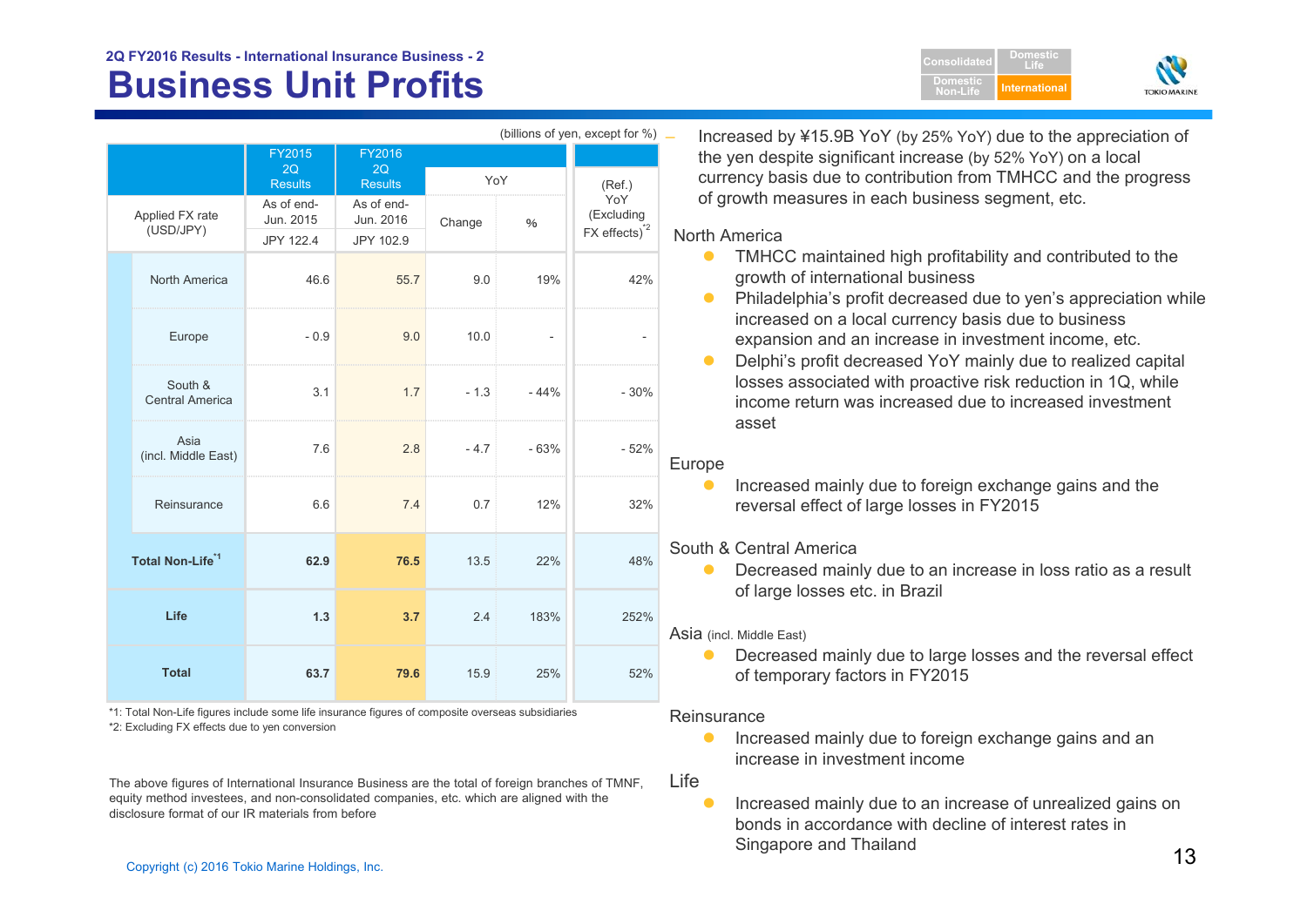# **North America (Breakdown) International**





# **Net Premiums Written**

(billions of yen, except for %)

|                              | <b>FY2015</b><br>2Q<br><b>Results</b> | <b>FY2016</b><br>2Q<br><b>Results</b> | YoY     | ,      | (Ref.)                                        |
|------------------------------|---------------------------------------|---------------------------------------|---------|--------|-----------------------------------------------|
| Applied FX rate<br>(USD/JPY) | As of end-<br>Jun. 2015               | As of end-<br>Jun. 2016               | Change  | $\%$   | YoY<br>(Excluding<br>FX effects) <sup>*</sup> |
| Philadelphia                 | <b>JPY 122.4</b><br>169.5             | JPY 102.9<br>150.9                    | $-18.6$ | $-11%$ | 6%                                            |
| Delphi                       | 122.3                                 | 110.2                                 | $-12.1$ | $-10%$ | 7%                                            |
| <b>TMHCC</b>                 |                                       | 158.7                                 | 158.7   |        |                                               |

\* Excluding FX effects due to yen conversion

# ■ Business Unit Profits

(billions of yen, except for %)

|                 | <b>FY2015</b>           | <b>FY2016</b>           |        |                          |                          |
|-----------------|-------------------------|-------------------------|--------|--------------------------|--------------------------|
|                 | 2Q<br><b>Results</b>    | 2Q<br><b>Results</b>    | YoY    |                          | (Ref.)                   |
| Applied FX rate | As of end-<br>Jun. 2015 | As of end-<br>Jun. 2016 | Change | $\%$                     | YoY<br>(Excluding        |
| (USD/JPY)       | <b>JPY 122.4</b>        | JPY 102.9               |        |                          | FX effects) <sup>*</sup> |
| Philadelphia    | 21.6                    | 19.7                    | $-1.9$ | $-9%$                    | 8%                       |
| Delphi          | 21.7                    | 14.6                    | $-7.1$ | $-33%$                   | $-20%$                   |
| <b>TMHCC</b>    |                         | 19.2                    | 19.2   | $\overline{\phantom{0}}$ |                          |

\* Excluding FX effects due to yen conversion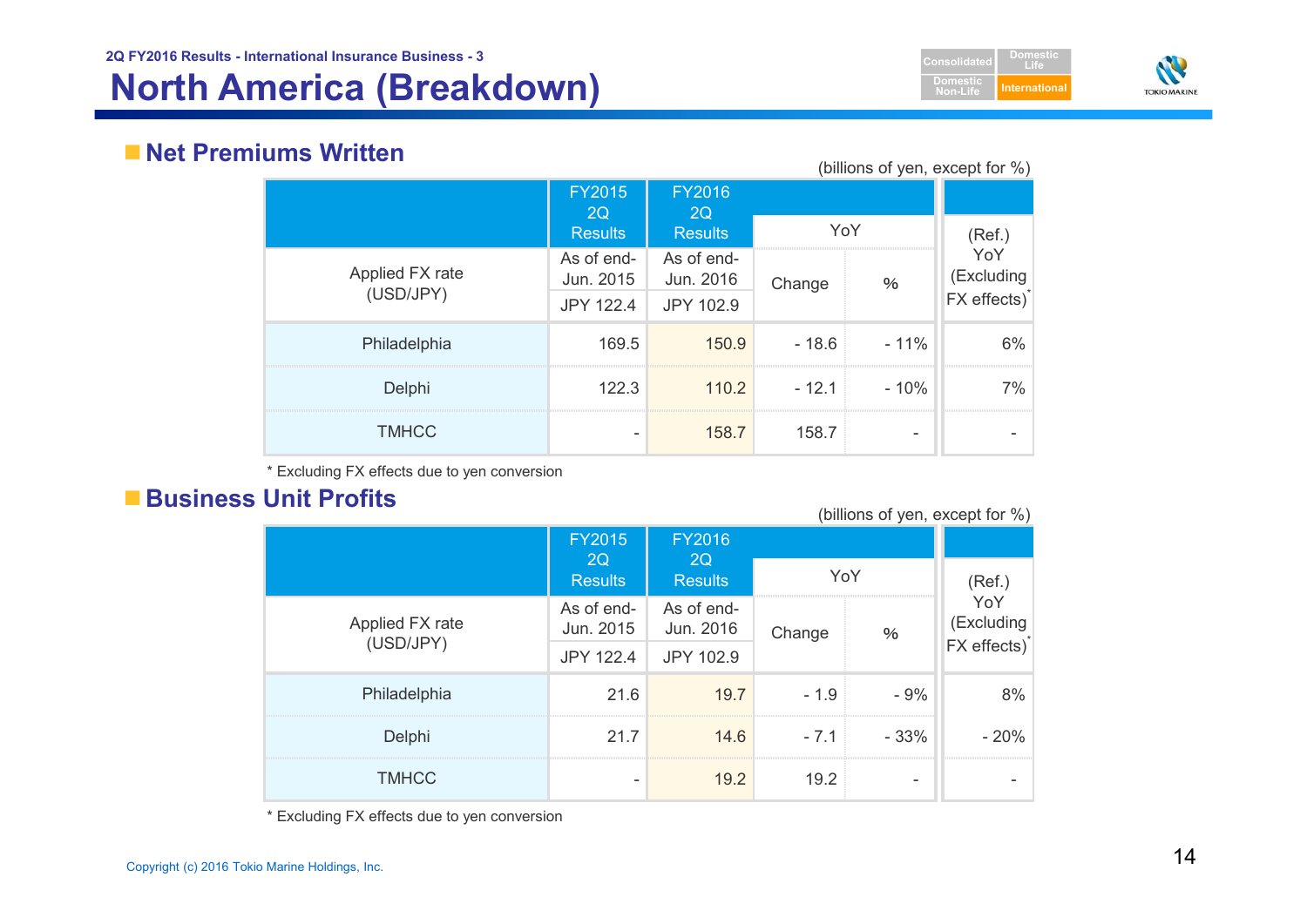| <b>Consolidated</b>          | Domestic             |                     |
|------------------------------|----------------------|---------------------|
| <b>Domestic</b><br>Non-Life: | <u>International</u> | <b>TOKIO MARINE</b> |

|                                      |                                       |                                                                     | (billions of yen) |
|--------------------------------------|---------------------------------------|---------------------------------------------------------------------|-------------------|
| <b>Business Domain</b>               | <b>FY2015</b><br>2Q<br><b>Results</b> | <b>FY2016</b><br>2Q<br><b>Results</b>                               | YoY<br>Change     |
| <b>Domestic Non-Life</b>             | 47.9                                  | 98.8                                                                | 50.8              |
| <b>TMNF</b>                          | 46.1                                  | 96.1                                                                | 49.9              |
| <b>NF</b>                            | 3.0                                   | 4.2                                                                 | 11                |
| Other                                | $-1.2$                                | $-1.5$                                                              | $-0.3$            |
| Domestic Life <sup>*1.2</sup>        | 59.7                                  | 199.6                                                               | 139.8             |
| <b>TMNL</b>                          | 60.3                                  | 200.3                                                               | 139.9             |
| <b>International Insurance</b>       | 63.7                                  | 79.6                                                                | 15.9              |
| North America                        | 46.6                                  | 55.7                                                                | 9.0               |
| Europe                               | $-0.9$                                | 9.0                                                                 | 10.0              |
| South & Central America              | 3.1                                   | 1.7<br>, a componentation and component of the component components | $-1.3$            |
| Asia (incl. Middle East)             | 7.6                                   | 2.8                                                                 | $-47$             |
| Reinsurance                          | 6.6                                   | 7.4                                                                 | 0.7               |
| International Non-Life <sup>*3</sup> | 62.9                                  | 76.5                                                                | 13.5              |
| International Life                   | 1.3                                   | 3.7                                                                 | 2.4               |
| <b>Financial &amp; General</b>       | 5.5                                   | 3.5                                                                 | $-2.0$            |

\*1: Excluding capital transactions

- \*2: Simplified calculation method is applied for EV. The calculation is an unaudited basis
- \*3: International Non-Life figures include some life insurance figures of composite overseas subsidiaries

Domestic Non-Life

Increased by ¥50.8B YoY to ¥98.8B mainly due to:

- **7** Decrease in net incurred losses relating to natural catastrophes
- **7** Decrease in provision for reserves for foreign currency denominated outstanding claims due to the appreciation of the yen at TMNF
- Reversal effect of an increase in net incurred losses in FY2015 due to large losses and an increase in net incurred losses in auto relating to accidents occurred in past fiscal years at TMNF
- Domestic Life

Increased by ¥139.8B YoY to ¥199.6B mainly due to:

- **7** Changes in definitions in the measurement method of MCEV (See P. 29 for details)
- Standing Changes in economic environment including interest rates, etc.
- International Insurance

Increased by ¥15.9B YoY to ¥79.6B (see P. 13 for details)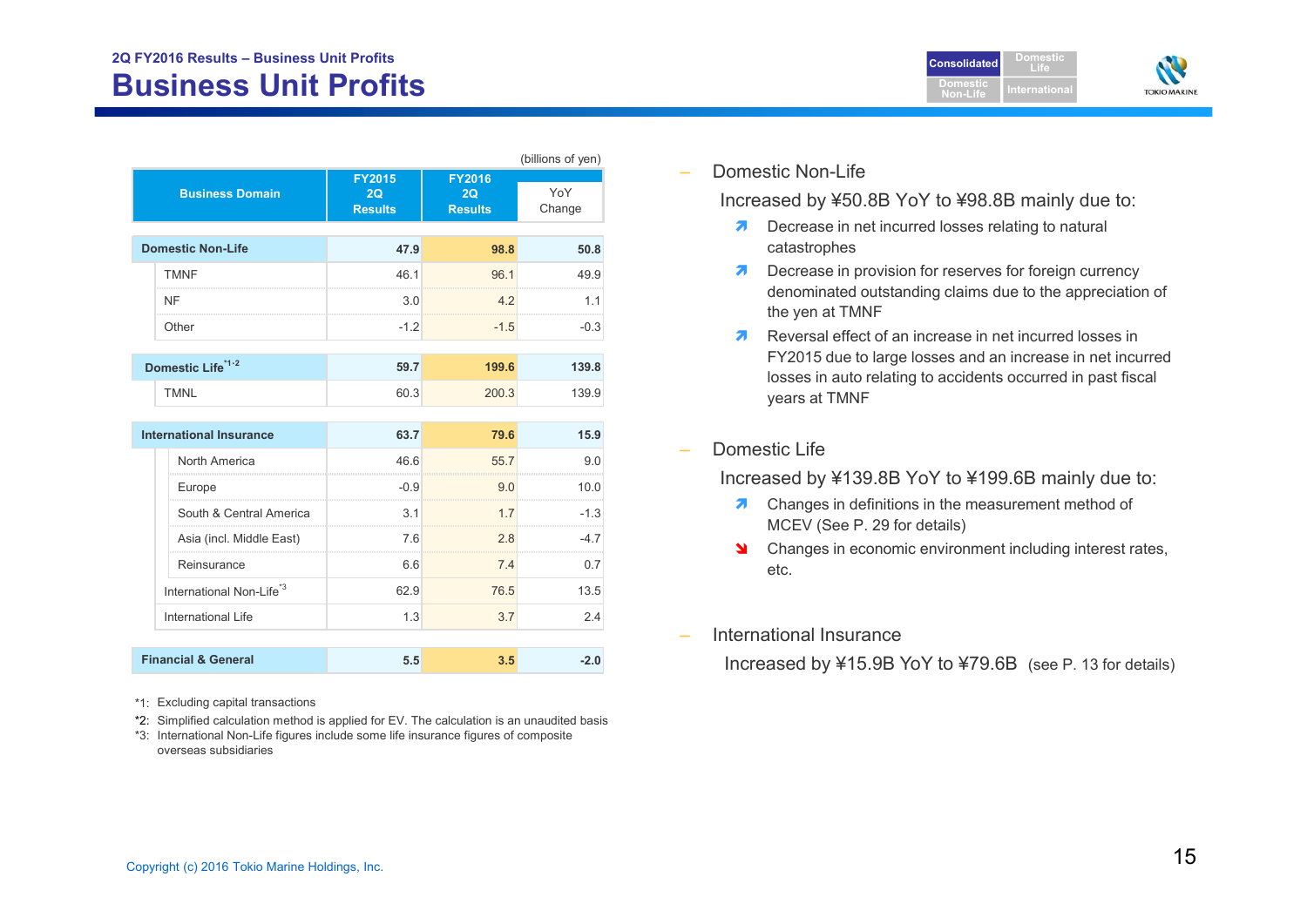

# **II. FY2016 Revised Projections**

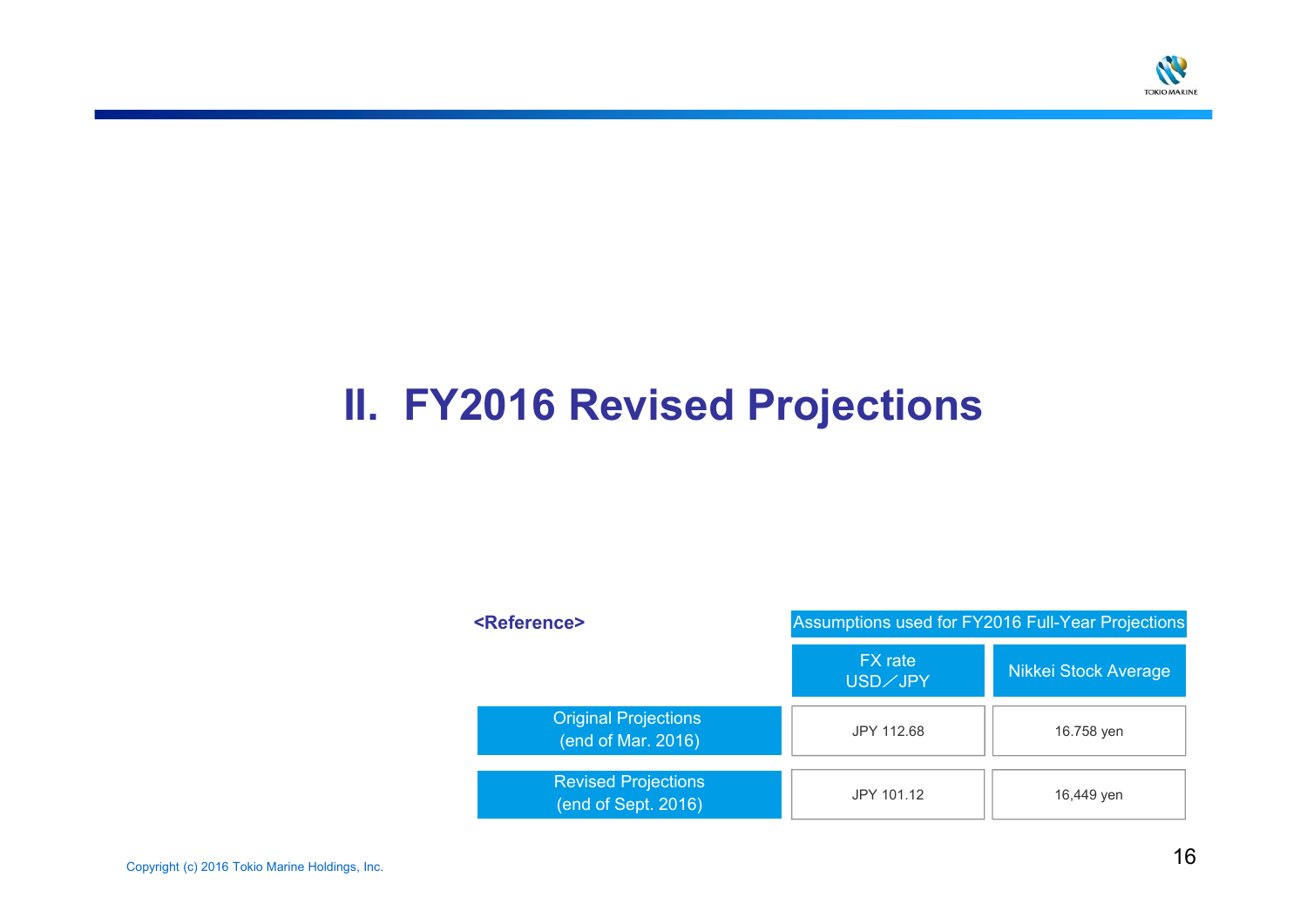## **Consolidated Projections Overview (1) FY2016 Revised Projections - Consolidated Projections- <sup>1</sup> Consolidated**

- Net premiums written: Downward revision by ¥140B from the original projections to ¥3,320B due to a decrease in premiums at overseas subsidiaries associated with the appreciation of the yen, etc.
- Life insurance premiums: Upward revision by ¥10B from the original projections to ¥810B
- Both ordinary profit and net income attributable to owners of the parent are revised upward by ¥15B from the original projections to ¥395B and ¥280B respectively
- Adjusted net income: Upward revision by ¥1B from the original projections to ¥389B







| $+15$                                                              |                                                 |                                 |                                                     |                                                           | (billions of yen, except for %)  |            |
|--------------------------------------------------------------------|-------------------------------------------------|---------------------------------|-----------------------------------------------------|-----------------------------------------------------------|----------------------------------|------------|
| $(+3.9\%)$<br>395<br>380                                           |                                                 | <b>FY2015</b><br><b>Results</b> | <b>FY2016</b><br><b>Projections</b><br>Original (a) | <b>FY2016</b><br><b>Projections</b><br><b>Revised (b)</b> | <b>Difference</b><br>$(b) - (a)$ | Change     |
|                                                                    | Ordinary income (TMHD Consolidated)             |                                 |                                                     |                                                           |                                  |            |
|                                                                    | Net premiums written (TMHD Consolidated)        | 3,265.5                         | 3,460.0                                             | 3,320.0                                                   | $-140.0$                         | $-4.0\%$   |
|                                                                    | Life insurance premiums (TMHD Consolidated)     | 471.6                           | 800.0                                               | 810.0                                                     | 10.0                             | $+1.3\%$ : |
|                                                                    |                                                 |                                 |                                                     |                                                           |                                  |            |
|                                                                    | Ordinary profit (TMHD Consolidated)             | 385.8                           | 380.0                                               | 395.0                                                     | 15.0                             | $+3.9\%$   |
|                                                                    | Tokio Marine & Nichido                          | 377.2                           | 309.0                                               | 321.0                                                     | 12.0                             | $+3.9%$    |
| 2016<br>FY2016                                                     | <b>Nisshin Fire</b>                             | 9.7                             | 6.4                                                 | 5.4                                                       | $-1.0$                           | $-15.6%$   |
| Projections<br>ections                                             | Tokio Marine & Nichido Life                     | 29.0                            | 22.9                                                | 24.5                                                      | 1.6                              | $+7.0%$    |
| (Revised)<br>riginal)                                              | Overseas subsidiaries                           | 145.7                           | 164.1                                               | 155.0                                                     | $-9.1$                           | $-5.5%$    |
|                                                                    | Financial and general                           | 5.7                             | 4.3                                                 | 4.3                                                       |                                  |            |
| me attributable to owners of<br><b>he parent</b> (billions of yen) | Others (Consolidation adjustments, etc.)        | $-181.5$                        | $-126.7$                                            | $-115.2$                                                  | 11.5                             |            |
| $+15$                                                              | Net income attributable to owners of the parent | 254.5                           | 265.0                                               | 280.0                                                     | 15.0                             | $+5.7\%$   |
| $(+5.7%)$                                                          | Tokio Marine & Nichido                          | 301.6                           | 245.0                                               | 252.0                                                     | 7.0                              | $+2.9%$    |
| 280                                                                | <b>Nisshin Fire</b>                             | 6.1                             | 4.3                                                 | 3.9                                                       | $-0.4$                           | $-9.3%$    |
| 265                                                                | Tokio Marine & Nichido Life                     | 14.7                            | 15.6                                                | 16.9                                                      | 1.3                              | $+8.3%$    |
|                                                                    | Overseas subsidiaries                           | 111.5                           | 120.7                                               | 117.0                                                     | $-3.7$                           | $-3.1%$    |
|                                                                    | Financial and general                           | 3.4                             | 3.0                                                 | 2.9                                                       | $-0.1$                           | $-3.3%$    |
|                                                                    | Others (Consolidation adjustments, etc.)        | $-183.0$                        | $-123.6$                                            | $-112.7$                                                  | 10.9                             |            |
|                                                                    | <b>KPI</b> for the Group Total]                 |                                 |                                                     |                                                           |                                  |            |
|                                                                    | ■Adjusted net income                            | 351.9                           | 388.0                                               | 389.0                                                     |                                  | + 0.3%     |
| 2016<br>FY2016                                                     |                                                 |                                 |                                                     |                                                           |                                  |            |

**DomesticNon-Life**

**DomesticLife**

**TOKIO MARINE**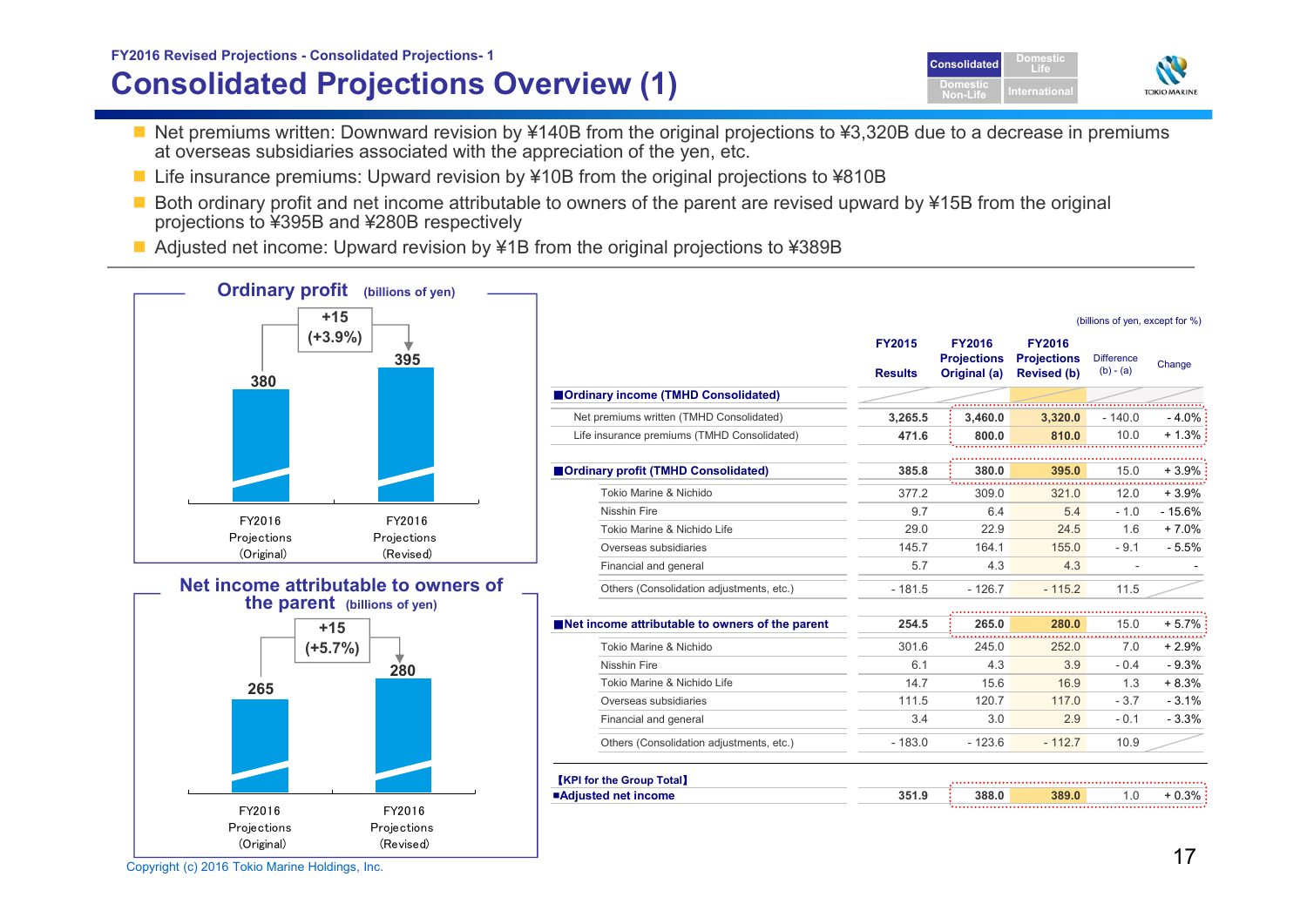## **Consolidated Projections Overview (2) FY2016 Revised Projections - Consolidated Projections- <sup>2</sup> Consolidated**



**Ordinary Profit (billions of yen)** 



On this page, figures of each business domain are calculated as follows, and they differ form segment information in the Summary Report.

DNL (Domestic Non-life) : Total of TMNF and NF

DL (Domestic life) : Total of TMNL

Ovs (Overseas subsidiaries)

F&G (Financial & General)

Adj, etc (Consolidation adjustments, etc.)

: Total of the followings: i) purchase method adjustments

ii) amortization of goodwill and negative goodwill iii) others (elimination, etc.)

Domestic Non-Life

TMNF : Upward revision by ¥12B from the original projections

- **Underwriting Profit** 
	- $\checkmark$  Upward revision due to (i) a decrease in provision for reserves for foreign currency denominated outstanding claims associated with the appreciation of the yen and (ii) an improvement of loss ratio mainly in auto, etc.
- Net Investment Income and Other
	- $\checkmark$  Downward revision due to a decrease in dividends from overseas subsidiaries associated with the appreciation of the yen

NF : Downward revision by ¥1B from the original projections

## Domestic Life

- Upward revision by ¥1.6B from the original projections due to an increase in gains on sales of securities, etc.
- Overseas Subsidiaries
	- $\bullet$  Downward revision by ¥9.1B from the original projections due to the appreciation of the yen, etc. despite a decrease in natural catastrophes

## — Consolidation Adjustments, etc.

 $\bullet$  Decrease in negative adjustment by ¥11.5B from the original projections due to (i) a decrease in dividends from consolidated subsidiaries at TMNF associated with the appreciation of the yen and (ii) a decrease in amortization of goodwill, etc.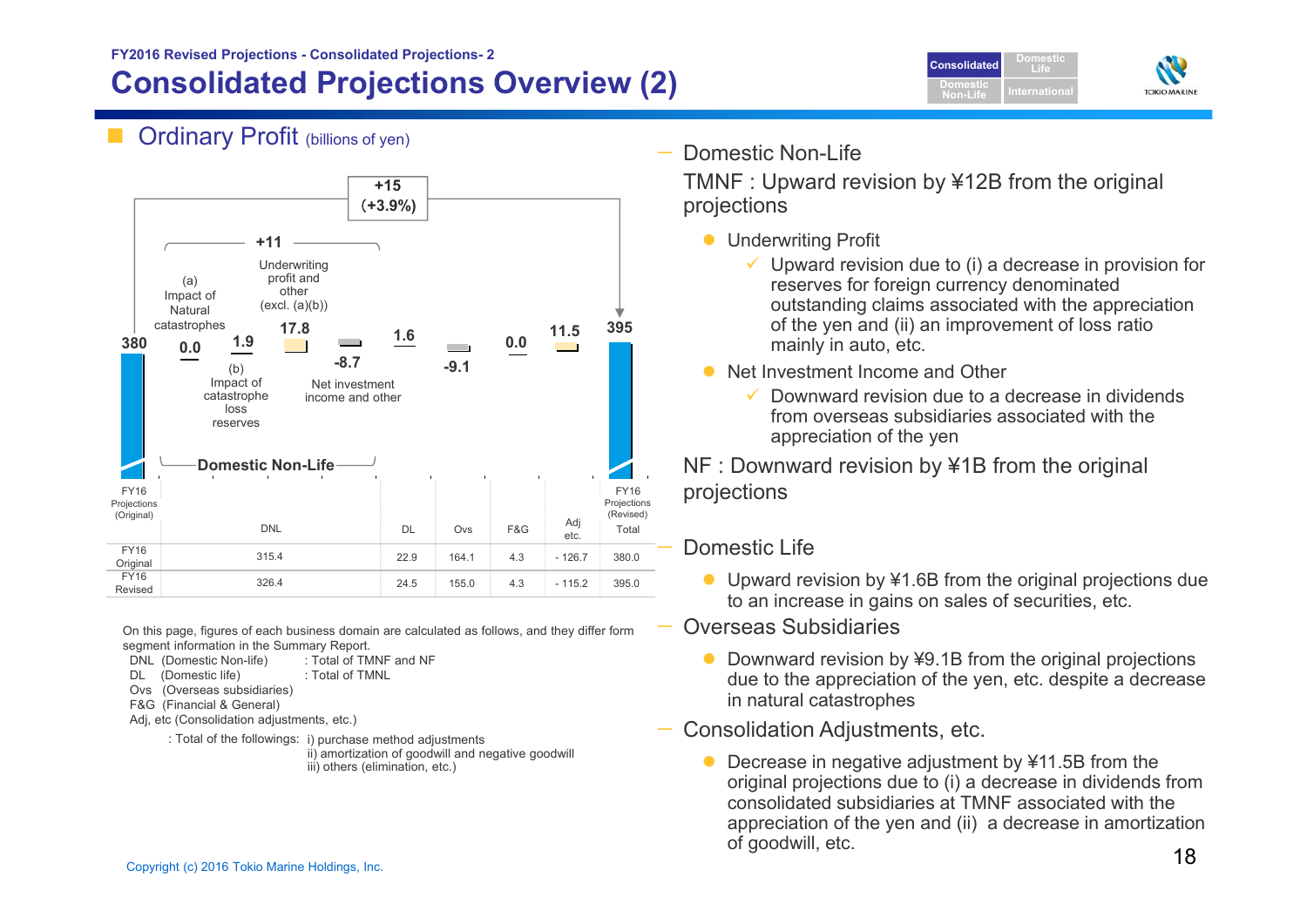$\frac{1}{2}$  Copyright (c) 2016 Tokio Marine Holdings, Inc. 1991 19. 1991 19. 1991 19. 1991 19. 1991 19. 1991 19. 1991 19. 1991 19. 1991 19. 1991 19. 1992 19. 1992 19. 1992 19. 1992 19. 1992 19. 1992 19. 1992 19. 1992 1993 1

# ■ Adjusted Net Income is revised upward by ¥1B from the original projections to ¥389B Adjusted ROE is projected to be 10.7% up by 0.2pts from the original projections **Adjusted Net Income (Group Total)**

**FY2015Results FY2016Projections Projections Original (a) Revised (b) FY2016(b)-(a) 351.9 388.0 389.0 1.0 Adjusted ROE 9.1% 10.5% 10.7% 0.2pt Adjusted Net Income (billions of yen)** 

**FY2016 Revised Projections - Adjusted Net Income** 

#### •**Reconciliation\*1**

| Note: Factors positive to profit are showed with "plus signs"                                                                                                           | <b>FY2015</b><br><b>Results</b> | <b>FY2016</b><br><b>Projections</b><br>Original (a) | <b>FY2016</b><br><b>Projections</b><br><b>Revised (b)</b> | $(b)-(a)$ |
|-------------------------------------------------------------------------------------------------------------------------------------------------------------------------|---------------------------------|-----------------------------------------------------|-----------------------------------------------------------|-----------|
| Net income attributable to owners of the parent<br>(consolidated)                                                                                                       | 254.5                           | 265.0                                               | 280.0                                                     | 15.0      |
| Provision for catastrophe loss reserves <sup>*2</sup>                                                                                                                   | $+68.9$                         | $+31.0$                                             | $+29.0$                                                   | $-2.0$    |
| Provision for contingency reserves <sup>2</sup>                                                                                                                         | $-0.2$                          |                                                     |                                                           |           |
| Provision for price fluctuation reserves <sup>72</sup>                                                                                                                  | $+3.7$                          | $+3.0$                                              | $+3.0$                                                    |           |
| Gains or losses on sales or valuation of ALM <sup>*3</sup> bonds<br>and interest rate swaps                                                                             | $-226$                          |                                                     | $-4.0$                                                    | $-4.0$    |
| Gains or losses on sales or valuation of fixed assets and<br>business investment equities<br>(FY2015 Results: Gains or losses on sales or valuation of<br>fixed assets) | $+1.8$                          | $-4.0$                                              | $-3.0$                                                    | 1.0       |
| Amortization of goodwill and other intangible fixed<br>assets                                                                                                           | $+34.3$                         | $+93.0$                                             | $+83.0$                                                   | $-10.0$   |
| Other extraordinary gains/losses,<br>valuation allowances, etc.                                                                                                         | $+11.3$                         |                                                     | $+1.0$                                                    | 1.0       |
| <b>Adjusted Net Income</b>                                                                                                                                              | 351.9                           | 388.0                                               | 389.0                                                     | 1.0       |

\*1: Each adjustment is on an after-tax basis

\*2: Reversals are subtracted

\*3: ALM: Asset Liability Management. Excluded as counter balance items against market value fluctuations of liabilities under ALM

— Changes in reconciliation from the original projections

**N** Decrease in reconciling amount due to a decrease in amortization of goodwill and other intangible fixed assets associated with the appreciation of the yen

#### $\bullet$ **Definition of Adjusted Net Income**



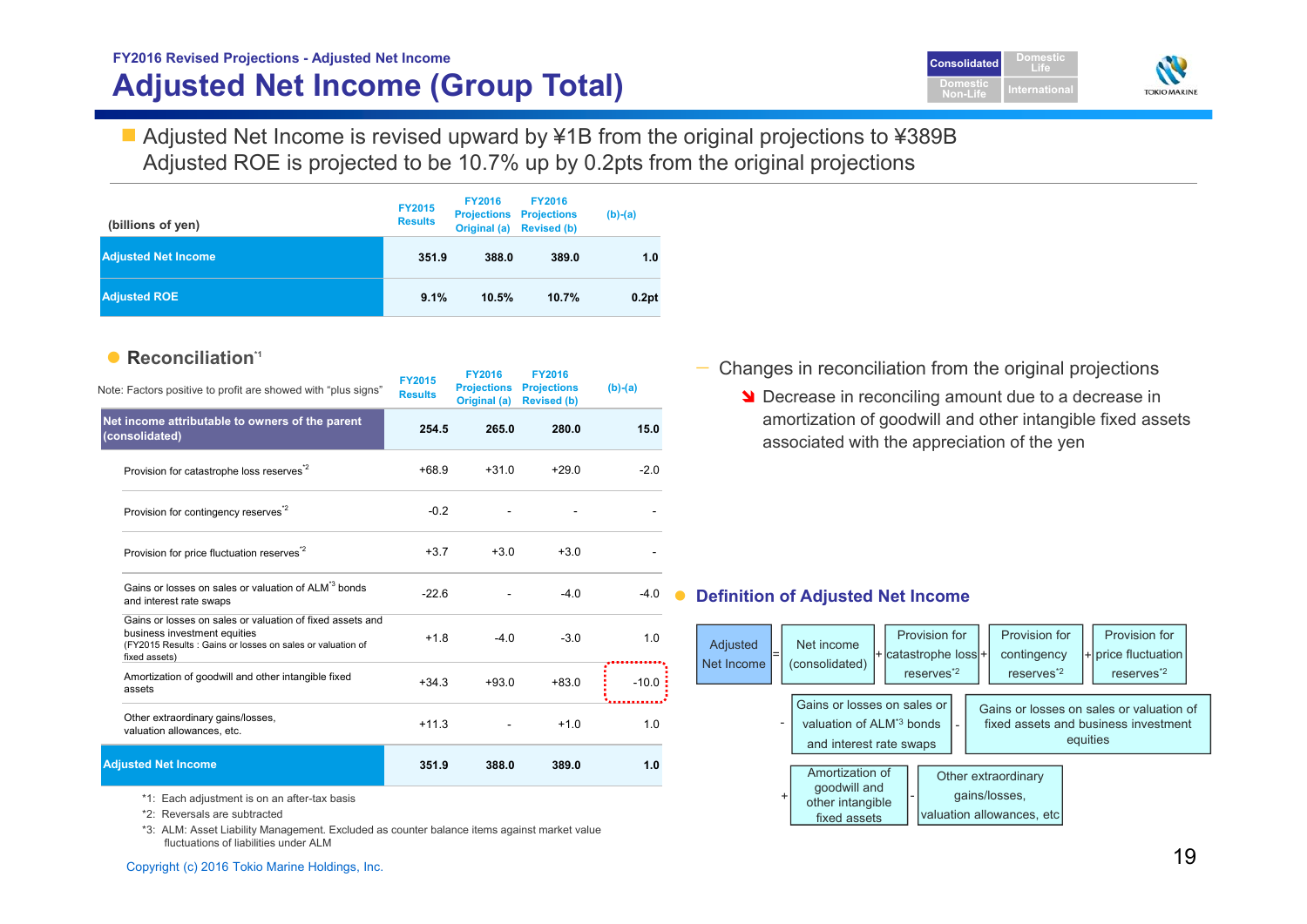# **TMNF Financial Projections**

**Domestic Non-LifeDomesticLifeIternationa** 



# **Changes in Major P/L Items**

|                                                                                          |                |                           |                       |                       | (billions of yen) |  |
|------------------------------------------------------------------------------------------|----------------|---------------------------|-----------------------|-----------------------|-------------------|--|
|                                                                                          | FY2015         | <b>FY2016 Projections</b> |                       |                       |                   |  |
|                                                                                          | <b>Results</b> | Original<br>(a)           | <b>Revised</b><br>(b) | Difference<br>$(b-a)$ | YoY<br>Change     |  |
| <b>Underwriting profit/loss</b>                                                          | 13.8           | 122.0                     | 144.0                 | 22.0                  | 130.1             |  |
| (Underwriting profit/loss: excluding Provision/Reversal<br>of catastrophe loss reserves) | 107.4          | 159.6                     | 179.0                 | 19.3                  | 71.5              |  |
| Net premiums written (Private insurance)                                                 | 1,844.1        | 1,854.0                   | 1,830.4               | $-23.6$               | $-13.7$           |  |
| Net premiums earned (Private insurance)                                                  | 1.784.4        | 1.827.6                   | 1.812.4               | $-15.1$               | 28.0              |  |
| Net incurred losses (Private insurance)*                                                 | $-1.072.4$     | $-1,065.4$                | $-1,035.8$            | 29.5                  | 36.5              |  |
| Natural catastrophes                                                                     | $-73.1$        | $-45.0$                   | $-45.0$               |                       | 28.1              |  |
| Provision/Reversal of<br>foreign currency denominated outstanding claims                 | 5.8            |                           | 10.2                  | 10.2                  | 4.4               |  |
| Other than above                                                                         | $-1,005.0$     | $-1,020.4$                | $-1.001.1$            | 19.2                  | 3.9               |  |
| Business expenses (Private insurance)                                                    | $-600.4$       | $-605.6$                  | $-600.5$              | 5.1                   | $-0.1$            |  |
| Provision/Reversal of catastrophe loss reserves                                          | $-93.6$        | $-37.6$                   | $-35.0$               | 2.6                   | 58.5              |  |
| Auto                                                                                     | $-57.1$        | $-5.5$                    | $-3.3$                | 2.2                   | 53.7              |  |
| Fire                                                                                     | $-15.3$        | $-16.0$                   | $-15.4$               | 0.5                   | $-0.0$            |  |
| Net investment income (loss) and other                                                   | 362.0          | 186.8                     | 178.3                 | $-8.5$                | $-183.6$          |  |
| Net investment income/loss                                                               | 371.4          | 208.0                     | 202.2                 | $-5.8$                | $-169.2$          |  |
| Interest and dividends                                                                   | 278.9          | 176.0                     | 165.7                 | $-10.2$               | $-113.1$          |  |
| Dividends from foreign stocks                                                            | 151.9          | 64.6                      | 59.3                  | $-5.3$                | $-92.6$           |  |
| Gains/Losses on sales of securities                                                      | 116.6          | 70.9                      | 80.1                  | 9.1                   | $-36.5$           |  |
| Impairment losses on securities                                                          | $-1.3$         |                           | $-1.7$                | $-1.7$                | $-0.3$            |  |
| Gains/Losses on derivatives                                                              | 31.5           | 3.1                       | 9.6                   | 6.4                   | $-21.9$           |  |
| <b>Ordinary profit/loss</b>                                                              | 377.2          | 309.0                     | 321.0                 | 12.0                  | $-56.2$           |  |
| <b>Extraordinary gains/losses</b>                                                        | $-12.2$        | 1.6                       | 0.5                   | $-1.1$                | 12.8              |  |
| <b>Net income/loss</b>                                                                   | 301.6          | 245.0                     | 252.0                 | 7.0                   | $-49.6$           |  |

\*Including loss adjustment expenses

1. Plus and minus of the figures in the above table correspond to positive and negative to profit respectively

2. Private insurance includes all lines excluding compulsory automobile liability insurance and residential earthquake insurance

## – Underwriting Profit

Upward revision by ¥22.0B from the original projections mainly due to:

- **7** Decrease in provision for reserves for foreign currency denominated outstanding claims
- *A* Improvement of loss ratio mainly in auto

## – Net Investment Income and Other

Downward revision by ¥8.5B from the original projections mainly due to a decrease in dividends from overseas subsidiaries associated with the appreciation of the yen

## – Net Income

Upward revision by ¥7.0B from the original projections to ¥252.0B accordingly

<sup>(</sup>Notes)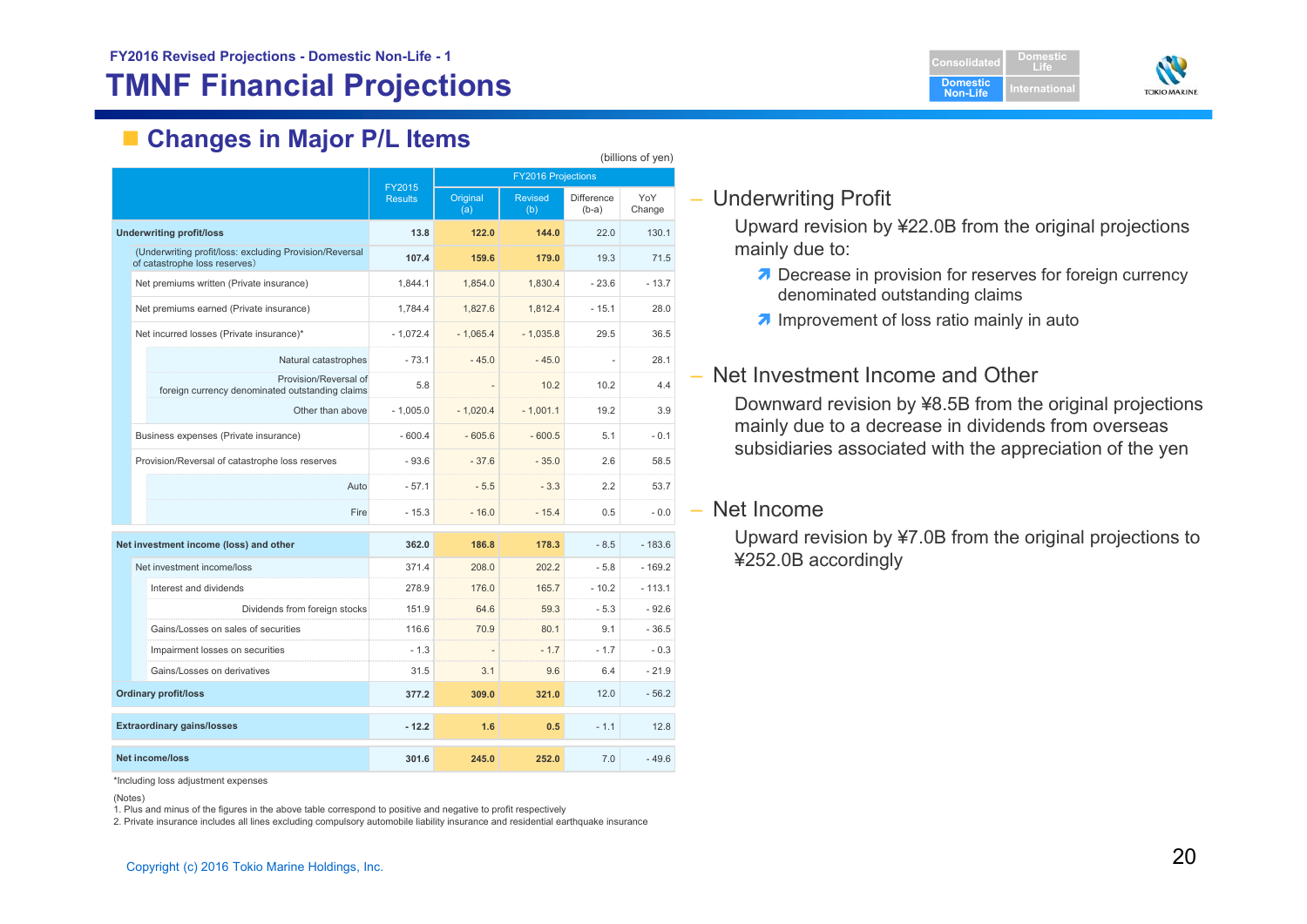# **TMNF Combined Ratio**





|                          |                          | FY2015         | <b>FY2016 Projections</b> |                       |                              |               |  |  |
|--------------------------|--------------------------|----------------|---------------------------|-----------------------|------------------------------|---------------|--|--|
|                          | FY2014<br><b>Results</b> | <b>Results</b> |                           | <b>Revised</b><br>(b) | <b>Difference</b><br>$(b-a)$ | YoY<br>Change |  |  |
| Net premiums written     | 1,758.9                  | 1,844.1        | 1,854.0                   | 1,830.4               | $-23.6$                      | $-13.7$       |  |  |
| Net incurred losses*     | 995.0                    | 1,072.4        | 1,065.4                   | 1,035.8               | $-29.5$                      | $-36.5$       |  |  |
| <b>Business expenses</b> | 566.1                    | 600.4          | 605.6                     | 600.5                 | $-5.1$                       | 0.1           |  |  |
| Corporate expenses       | 219.2                    | 233.4          | 236.7                     | 236.0                 | $-0.7$                       | 2.5           |  |  |
| Agency commissions       | 346.9                    | 367.0          | 368.9                     | 364.5                 | $-4.3$                       | $-2.4$        |  |  |
|                          |                          |                |                           |                       |                              |               |  |  |

**(Reference)**

| <b>Private insurance</b><br>W/P combined ratio* | 89.8% | 89.2% | 89.8% | 89.9% | 0.1 <sub>pt</sub> | 0.7pt             |
|-------------------------------------------------|-------|-------|-------|-------|-------------------|-------------------|
| <b>Private insurance</b><br>W/P loss ratio*     | 57.6% | 56.6% | 57.1% | 57.1% | - 0.0pt           | 0.5 <sub>pt</sub> |

\* Including loss adjustment expenses

## – E/I Basis Loss Ratio

Projected to improve by 1.1 points from the original projections mainly due to:

- **Decrease in provision for reserves for foreign** currency denominated outstanding claims associated with the appreciation of the yen
- **A** Improvement of loss ratio mainly in auto

## – Expense Ratio

Projected to worsen by 0.1 points from the original projections mainly due to a decrease in net premiums written

#### –Combined Ratio

Projected to improve by 1.0 point from the original projections accordingly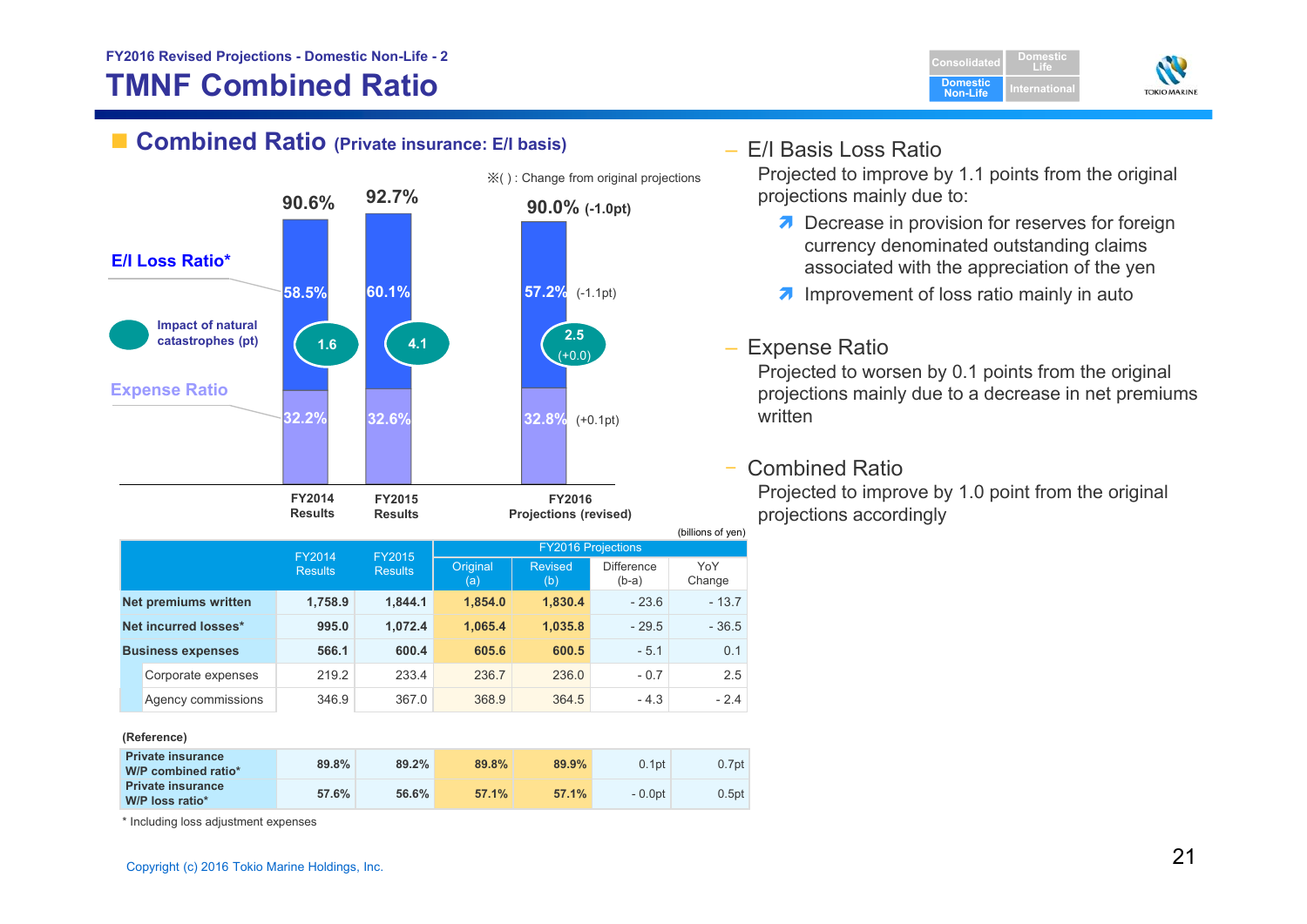**Domestic Non-LifeDomesticLifeI**ternationa



# ■ Net Premiums Written by Line

|                                          |                |                           |                |                   | (billions of yen, except for %) |               |  |
|------------------------------------------|----------------|---------------------------|----------------|-------------------|---------------------------------|---------------|--|
|                                          | FY2015         | <b>FY2016 Projections</b> |                |                   |                                 |               |  |
|                                          | <b>Results</b> | Original                  | <b>Revised</b> | <b>Difference</b> | YoY                             |               |  |
|                                          |                | (a)                       | (b)            | $(b-a)$           | Change                          | $\frac{0}{0}$ |  |
| Fire                                     | 303.4          | 275.3                     | 268.6          | $-6.7$            | $-34.8$                         | 88.5%         |  |
| <b>Marine</b>                            | 66.2           | 63.0                      | 57.2           | $-5.8$            | $-9.0$                          | 86.4%         |  |
| P.A.                                     | 175.2          | 171.0                     | 169.9          | $-1.0$            | $-5.3$                          | 97.0%         |  |
| Auto                                     | 1,030.7        | 1,059.1                   | 1,052.4        | $-6.7$            | 21.6                            | 102.1%        |  |
| CALI                                     | 282.6          | 279.5                     | 278.1          | $-1.4$            | $-4.5$                          | 98.4%         |  |
| Other                                    | 269.9          | 286.7                     | 283.6          | $-3.1$            | 13.6                            | 105.1%        |  |
| <b>Total</b>                             | 2,128.3        | 2,135.0                   | 2,110.0        | $-25.0$           | $-18.3$                         | 99.1%         |  |
| <b>Private insurance</b><br><b>Total</b> | 1,844.1        | 1,854.0                   | 1,830.4        | $-23.6$           | $-13.7$                         | 99.3%         |  |

# **E/I Loss Ratio by Line**

|                                          | FY2015         | <b>FY2016 Projections</b> |                       |                              |               |  |  |  |
|------------------------------------------|----------------|---------------------------|-----------------------|------------------------------|---------------|--|--|--|
|                                          | <b>Results</b> | Original<br>(a)           | <b>Revised</b><br>(b) | <b>Difference</b><br>$(b-a)$ | YoY<br>Change |  |  |  |
| <b>Fire</b>                              | 60.4%          | 52.2%                     | 52.0%                 | $-0.2pt$                     | $-8.4pt$      |  |  |  |
| Marine                                   | 64.9%          | 63.1%                     | 59.4%                 | $-3.8pt$                     | $-5.5pt$      |  |  |  |
| P.A.                                     | 52.2%          | 52.8%                     | 51.0%                 | $-1.8pt$                     | $-1.2pt$      |  |  |  |
| Auto                                     | 60.5%          | 60.9%                     | 60.3%                 | $-0.7pt$                     | $-0.3pt$      |  |  |  |
| Other                                    | 62.1%          | 56.5%                     | 53.6%                 | $-2.9pt$                     | $-8.5pt$      |  |  |  |
| <b>Private insurance</b><br><b>Total</b> | 60.1%          | 58.3%                     | 57.2%                 | $-1.1$ pt                    | $-2.9pt$      |  |  |  |

## – Major Factors of Changes in NPW

- $\bullet$  Fire: Downward revision due to a decrease in foreign currency denominated contracts associated with the appreciation of the yen
- Marine: Downward revision due to a decrease in foreign currency denominated contracts associated with the appreciation of the yen and a decrease in trade and distributions
- $\bullet$  Auto: Downward revision due to not factoring last minute demand in the original projections associated with the postponement of consumption tax hike, etc.
- Major Factors of Changes in E/I Loss Ratio
	- Marine: Projected to decrease due to a decrease in provision for reserves for foreign currency denominated outstanding claims associated with the appreciation of the yen
	- $\bullet$  Auto: Projected to decrease reflecting the recent trend of net incurred losses
	- Other: Projected to decrease due to a decrease in provision for reserves for foreign currency denominated outstanding claims associated with the appreciation of the yen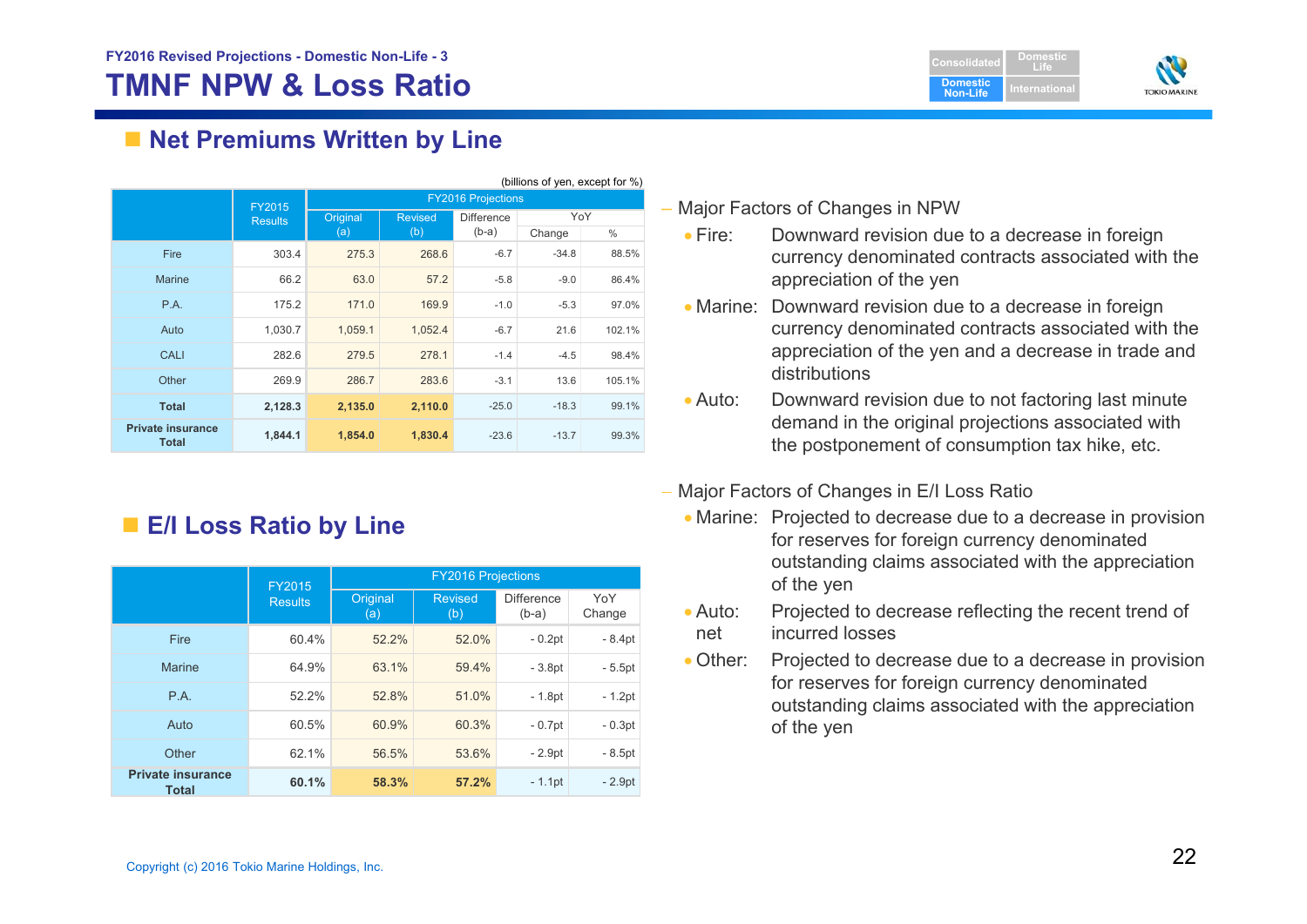# **NF Financial Projections**

**Domestic Non-LifeDomesticLifeIternationa** 



# **Changes in Major P/L Items**

|                                                                                          |                          |                 |                       | (billions of yen, except for %) |               |
|------------------------------------------------------------------------------------------|--------------------------|-----------------|-----------------------|---------------------------------|---------------|
|                                                                                          |                          |                 |                       | <b>FY2016 Projections</b>       |               |
|                                                                                          | FY2015<br><b>Results</b> | Original<br>(a) | <b>Revised</b><br>(b) | <b>Difference</b><br>$(b-a)$    | YoY<br>Change |
| <b>Underwriting profit/loss</b>                                                          | 7.8                      | 5.2             | 4.5                   | $-0.6$                          | $-3.3$        |
| (Underwriting profit/loss: excluding<br>provision/reversal of catastrophe loss reserves) | 10.6                     | 9.9             | 9.9                   | 0.0                             | $-0.7$        |
| Net premiums written (Private insurance)                                                 | 118.0                    | 120.4           | 120.4                 | $-0.0$                          | 2.3           |
| Net premiums earned (Private insurance)                                                  | 120.4                    | 122.3           | 121.5                 | $-0.7$                          | 1.1           |
| Net incurred losses (Private insurance)*                                                 | $-67.7$                  | $-71.4$         | $-70.8$               | 0.5                             | $-3.0$        |
| Natural catastrophe losses                                                               | $-4.1$                   | $-3.0$          | $-3.0$                | $-0.0$                          | 1.1           |
| Other than above                                                                         | $-63.6$                  | $-68.4$         | $-67.8$               | 0.6                             | $-4.2$        |
| Business expenses (Private insurance)                                                    | $-40.6$                  | $-41.9$         | $-42.0$               | $-0.0$                          | $-1.3$        |
| Provision/Reversal of catastrophe loss reserves                                          | $-2.7$                   | $-4.6$          | $-5.3$                | $-0.7$                          | $-2.6$        |
| Fire                                                                                     | 2.1                      | 0.2             | $-0.4$                | $-0.6$                          | $-2.6$        |
| Auto                                                                                     | $-4.1$                   | $-4.1$          | $-41$                 | $-0.0$                          | $-0.0$        |
| Net investment income (loss) and other                                                   | 1.9                      | 1.4             | 1.2                   | $-0.2$                          | $-0.7$        |
| Net investment income/loss                                                               | 2.1                      | 1.9             | 1.6                   | $-0.2$                          | $-0.5$        |
| Interest and dividends                                                                   | 4.7                      | 4.3             | 4.0                   | $-0.2$                          | $-0.6$        |
| Gains/Losses on sales of securities                                                      | 0.1                      |                 | 0.1                   | 0.1                             | $-0.0$        |
| <b>Ordinary profit/loss</b>                                                              | 9.7                      | 6.4             | 5.4                   | $-1.0$                          | $-4.3$        |
| <b>Extraordinary gains/losses</b>                                                        | 0.2                      | $-0.3$          | $-0.0$                | 0.2                             | $-0.3$        |
| <b>Net income/loss</b>                                                                   | 6.1                      | 4.3             | 3.9                   | $-0.4$                          | $-2.2$        |
| Loss ratio (Private insurance, E/I basis)*                                               | 56.3%                    | 58.4%           | 58.3%                 | $-0.1$ pt                       | 2.0pt         |
| <b>Expense ratio (Private insurance)</b>                                                 | 34.4%                    | 34.8%           | 34.9%                 | 0.1 <sub>pt</sub>               | 0.5pt         |
| E/I Combined ratio (Private insurance)*                                                  | 90.7%                    | 93.2%           | 93.2%                 | $-0.0pt$                        | 2.5pt         |

#### \* Including loss adjustment expenses

(Notes)

1. Plus and minus of the figures in the above table correspond to positive and negative to profit respectively

2. Private insurance includes all lines excluding compulsory automobile liability insurance and residential earthquake insurance

## – Underwriting Profit

Downward revision by ¥0.6B from the original projections

- $\blacksquare$  Decrease in amount taken down from catastrophe loss reserves mainly in fire
- ‒Net Investment Income and Other

Downward revision by ¥0.2B from the original projections

 $\blacktriangle$ Decrease in interest and dividends income

Net Income

Accordingly, revised downward by ¥0.4B from the original projections to ¥ 3.9B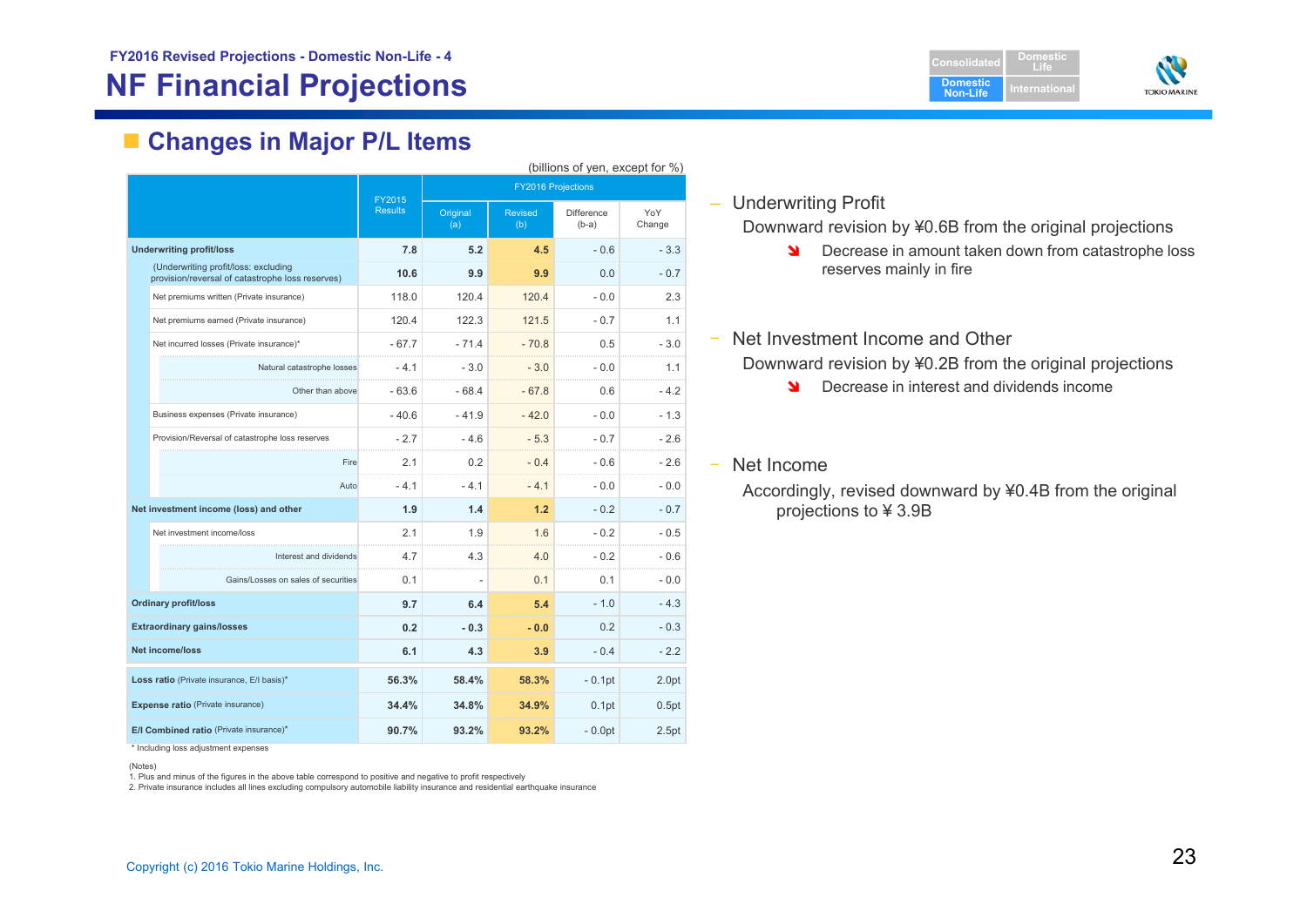# **TMNL Financial Projections International International**

**Consolidated Domestic Non-LifeLife**



# **Annualized Premiums (ANP)**

|  |                                          |                |                           |                       | (billions of yen)              |  |
|--|------------------------------------------|----------------|---------------------------|-----------------------|--------------------------------|--|
|  |                                          | FY2015         | <b>FY2016 Projections</b> |                       |                                |  |
|  |                                          | <b>Results</b> | Original<br>(a)           | <b>Revised</b><br>(b) | <b>Difference</b><br>$(b)-(a)$ |  |
|  | <b>New policies ANP</b>                  | 119.7          | 112.7                     | 110.2                 | $-2.4$                         |  |
|  | excluding long-term saving-type products | 100.4          | 107.1                     | 103.1                 | $-3.9$                         |  |
|  | In-force policies ANP                    | 796.5          | 806.3                     | 810.0                 | 3.7                            |  |

\* Individual annuity and "*whole life with long-term discount* "

# **Key Figures in Financial Accounting**

|                              |                |                           |                       | (billions of yen)              |  |
|------------------------------|----------------|---------------------------|-----------------------|--------------------------------|--|
|                              | <b>FY2015</b>  | <b>FY2016 Projections</b> |                       |                                |  |
|                              | <b>Results</b> | Original<br>(a)           | <b>Revised</b><br>(b) | <b>Difference</b><br>$(b)-(a)$ |  |
| <b>Ordinary income</b>       | 1,054.5        | 1,387.8                   | 1,349.6               | $-38.1$                        |  |
| Insurance premiums and other | 819.4          | 874.4                     | 890.8                 | 16.4                           |  |
| <b>Net income</b>            | 14.7           | 15.6                      | 16.9                  | 1.3                            |  |
| <b>Core operating profit</b> | 25.0           | 24.9                      | 24.9                  | $-0.0$                         |  |

### – New Policies ANP

- Downward revision by ¥2.4B from the original projections to ¥110.2B
- $\bullet$  Excluding long-term saving type products, revised downward by ¥3.9B from the original projections to ¥103.1B reflecting recent sales of cancer insurance, etc. although projected to increase YoY
- In-force Policies ANP
	- Upward revision by ¥3.7B from the original projections to ¥810.0B mainly due to a decrease in surrender of variable annuities

### – Net Income

● Upward revision by ¥1.3B from the original projections to ¥16.9B mainly due to an increase in gains on sales of securities

## – Core Operating Profit

• Projected to remain almost flat from the original projections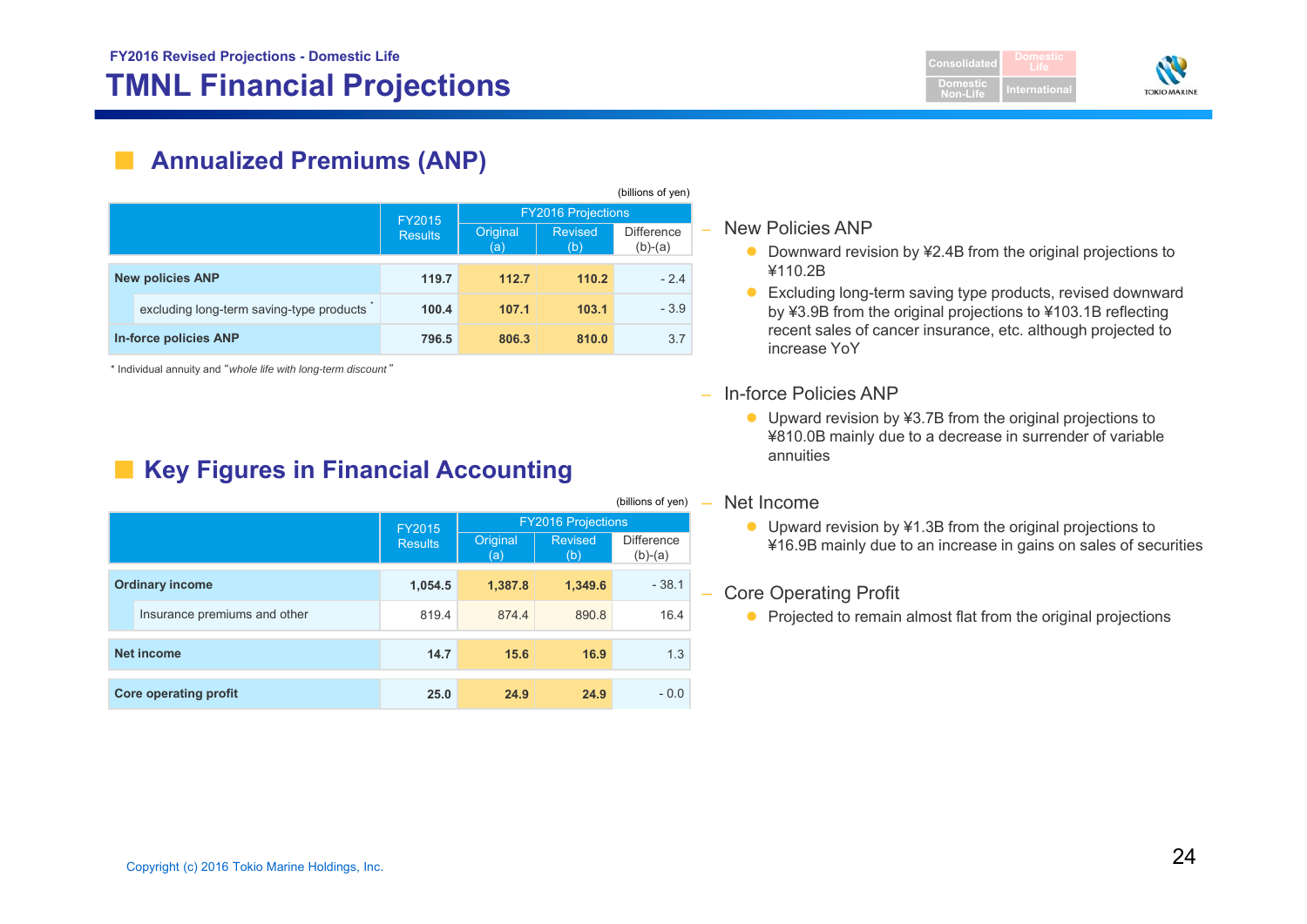# **Net Premiums Written**

|  |                              |                         |                         |                           |                              |         |        | (billions of yen, except for %)                              |  |  |
|--|------------------------------|-------------------------|-------------------------|---------------------------|------------------------------|---------|--------|--------------------------------------------------------------|--|--|
|  |                              | FY2015                  |                         | <b>FY2016 Projections</b> |                              |         |        |                                                              |  |  |
|  |                              | <b>Results</b>          | Original<br>(a)         | <b>Revised</b><br>(b)     |                              | YoY     |        | (Ref.)                                                       |  |  |
|  | Applied FX rate<br>(USD/JPY) | As of end-<br>Dec. 2015 | As of end-<br>Mar. 2016 | As of end-<br>Sep. 2016   | <b>Difference</b><br>$(b-a)$ | Change  | $\%$   | YoY<br>(Excluding<br>$FX$ effects) <sup><math>2</math></sup> |  |  |
|  |                              | JPY 120.6               | JPY 112.6               | JPY 101.1                 |                              |         |        |                                                              |  |  |
|  | North America                | 665.8                   | 994.0                   | 893.0                     | $-101.0$                     | 227.1   | 34%    | 60%                                                          |  |  |
|  | Europe                       | 148.4                   | 147.0                   | 128.0                     | $-19.0$                      | $-20.4$ | $-14%$ | 18%                                                          |  |  |
|  | South &<br>Central America   | 102.7                   | 117.0                   | 109.0                     | $-8.0$                       | 6.2     | 6%     | 5%                                                           |  |  |
|  | Asia<br>(incl. Middle East)  | 115.7                   | 124.0                   | 105.0                     | $-19.0$                      | $-10.7$ | $-9%$  | 6%                                                           |  |  |
|  | Reinsurance                  | 188.3                   | 134.0                   | 136.0                     | 2.0                          | $-52.3$ | $-28%$ | $-12%$                                                       |  |  |
|  | Total Non-Life <sup>*1</sup> | 1,221.1                 | 1,516.0                 | 1,371.0                   | $-145.0$                     | 149.8   | 12%    | 34%                                                          |  |  |
|  | Life                         | 82.9                    | 94.0                    | 79.0                      | $-15.0$                      | $-3.9$  | $-5%$  | 10%                                                          |  |  |
|  | <b>Total</b>                 | 1,304.0                 | 1,610.0                 | 1,450.0                   | $-160.0$                     | 145.9   | 11%    | 32%                                                          |  |  |

\*2: Excluding FX effects due to yen conversion \*1: Total Non-Life figures include some life insurance figures of composite overseas subsidiaries

The above figures of International Insurance Business are the total of foreign branches of TMNF, equity method investees, and non-consolidated companies, etc. which are aligned with the disclosure format of our IR materials from before

 Despite the business expansion mainly in Europe and also Reinsurance on a local currency basis, downward revision by ¥160B from the original projections to ¥1,450B mainly due to the appreciation of the yen

**DomesticNon-Life**

<Difference from original FY2016 projections>

## North America

• Although business is in good progress if excluding FX effects when converting to yen, downward revision by ¥101B mainly due to yen's appreciation

## Europe

 $\bullet$  Although projecting business expansion at Tokio Marine Kiln, downward revision by ¥19B due to yen's appreciation

## South & Central America

 $\bullet$  Downward revision by ¥8B mainly due to economic slowdown of Brazil

### Asia (incl. Middle East)

 $\bullet$  Downward revision by ¥19B mainly due to yen's appreciation as well as slowdown in auto sales in Thailand and Malaysia

### **Reinsurance**

 $\bullet$  Upward revision by ¥2B mainly due to favorable growth mainly from non-catastrophe business

### Life

 $\bullet$  Downward revision by ¥15B mainly due to yen's appreciation and sales circumstances under the low interest rate environment

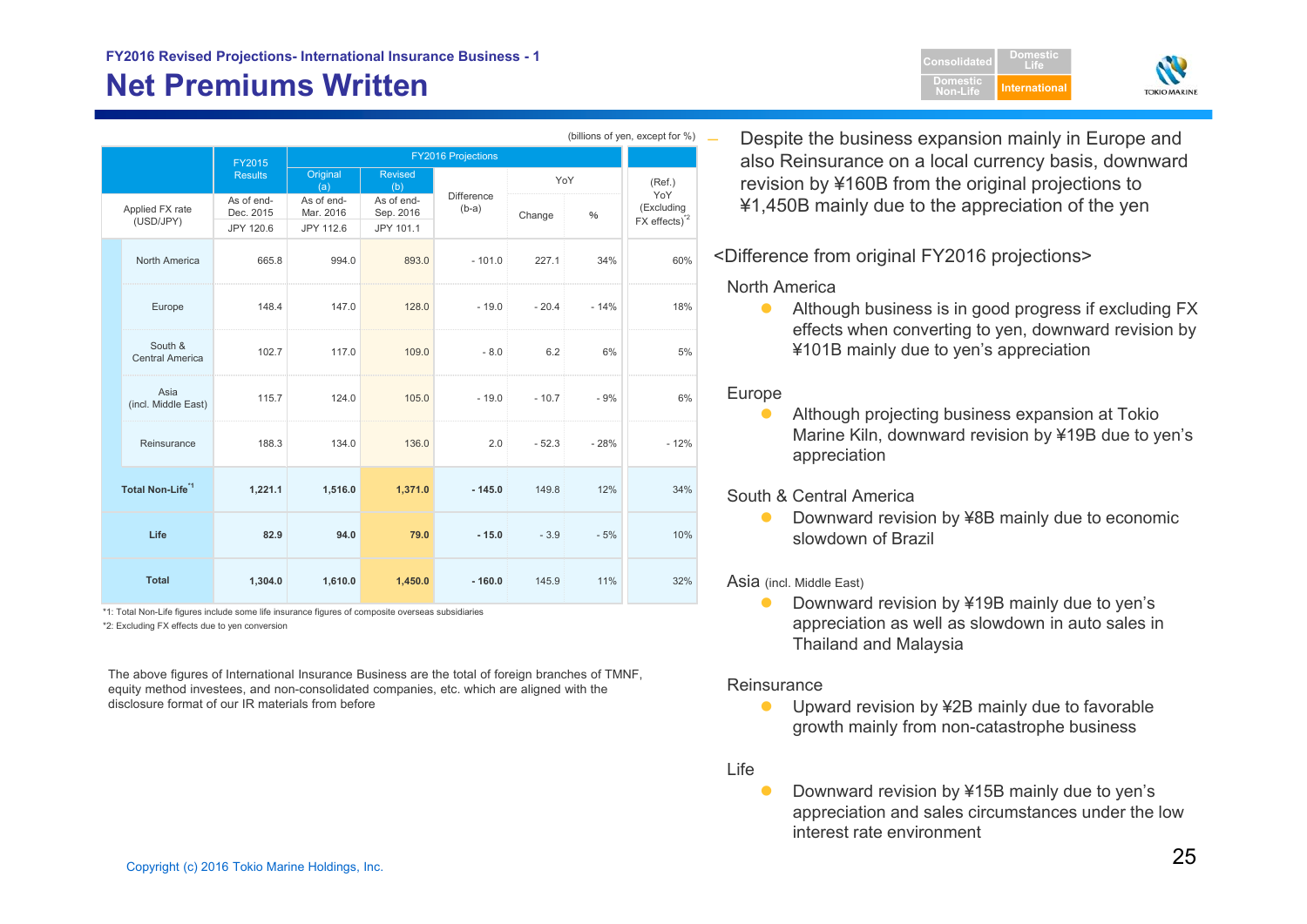# **Business Unit Profits All and Security Computer Security Computer Computer International**





|                                   |                         |                         |                           |                       |        |        | (billions of yen, except for %)        | Despite the favorable result of natural catastrophes and                                                            |
|-----------------------------------|-------------------------|-------------------------|---------------------------|-----------------------|--------|--------|----------------------------------------|---------------------------------------------------------------------------------------------------------------------|
|                                   | FY2015                  |                         | <b>FY2016 Projections</b> |                       |        |        |                                        | FX gains, downward revision by ¥11B from the original                                                               |
|                                   | <b>Results</b>          | Original<br>(a)         | Revised<br>(b)            |                       | YoY    |        | (Ref.)<br>YoY                          | projections to ¥148B mainly due to the appreciation of                                                              |
| Applied FX rate                   | As of end-<br>Dec. 2015 | As of end-<br>Mar. 2016 | As of end-<br>Sep. 2016   | Difference<br>$(b-a)$ | Change | $\%$   | (Excluding<br>FX effects) <sup>2</sup> | the yen                                                                                                             |
| (USD/JPY)                         | JPY 120.6               | JPY 112.6               | JPY 101.1                 |                       |        |        |                                        |                                                                                                                     |
| North America                     | 95.6                    | 129.0                   | 122.0                     | $-7.0$                | 26.3   | 28%    | 52%                                    | <difference from="" fy2016="" original="" projections=""><br/><b>North America</b></difference>                     |
| Europe                            | 8.0                     | 9.0                     | 10.0                      | 1.0                   | 1.9    | 24%    | 73%                                    | Although business expansion and an increase in<br>$\bullet$<br>investment income, etc. downward revision by ¥7B due |
| South &<br><b>Central America</b> | 5.3                     | 4.0                     | 4.0                       |                       | $-1.3$ | $-25%$ | $-25%$                                 | to yen's appreciation                                                                                               |
| Asia<br>(incl. Middle East)       | 14.8                    | 10.0                    | 6.0                       | $-4.0$                | $-8.8$ | $-60%$ | $-52%$                                 | Europe<br>Upward revision by ¥1B mainly due to foreign exchange<br>●                                                |
| Reinsurance                       | 10.6                    | 9.0                     | 9.0                       |                       | $-1.6$ | $-16%$ | 0%                                     | gains                                                                                                               |
| Total Non-Life <sup>*1</sup>      | 134.3                   | 161.0                   | 151.0                     | $-10.0$               | 16.6   | 12%    | 34%                                    | Asia (incl. Middle East)<br>Downward revision by ¥4B mainly due to large losses<br>and yen's appreciation           |
| Life                              | 0.6                     | 2.0                     | 1.0                       | $-1.0$                | 0.3    | 66%    | 104%                                   | Life                                                                                                                |
| <b>Total</b>                      | 131.8                   | 159.0                   | 148.0                     | $-11.0$               | 16.1   | 12%    | 35%                                    | Downward revision by ¥1B due to yen's appreciation                                                                  |

\*2: Excluding FX effects due to yen conversion \*1: Total Non-Life figures include some life insurance figures of composite overseas subsidiaries

The above figures of International Insurance Business are the total of foreign branches of TMNF, equity method investees, and non-consolidated companies, etc. which are aligned with the disclosure format of our IR materials from before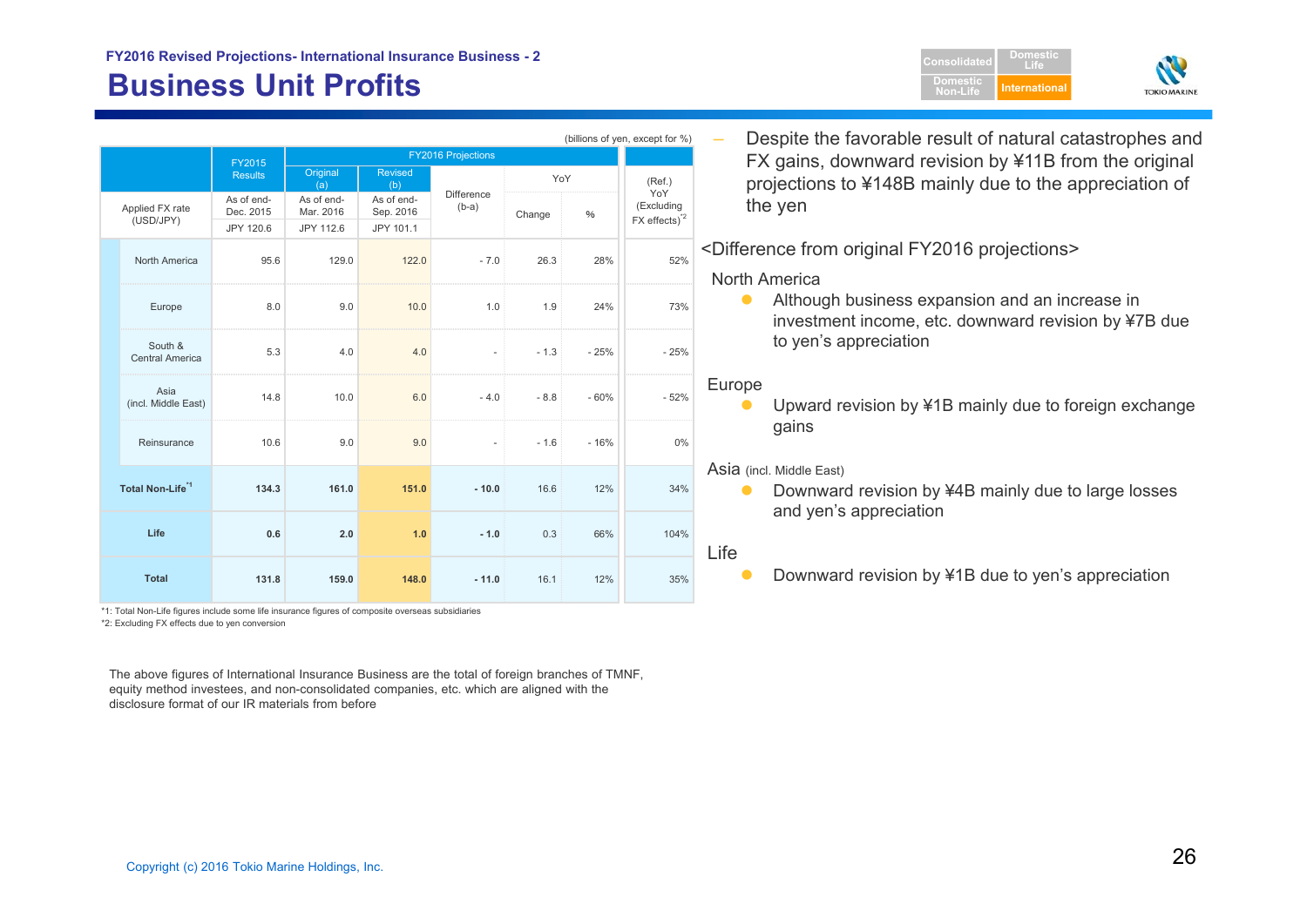# **North America (Breakdown) International**





## **Net Premiums Written**

|                              |                                      |                                      |                                      |                              |         |                          | (billions of yen, except for %) |
|------------------------------|--------------------------------------|--------------------------------------|--------------------------------------|------------------------------|---------|--------------------------|---------------------------------|
|                              | FY2015                               | <b>FY2016 Projections</b>            |                                      |                              |         |                          |                                 |
|                              | <b>Results</b>                       | Original<br>(a)                      | <b>Revised</b><br>(b)                |                              | YoY     |                          | (Ref.)<br>YoY                   |
| Applied FX rate<br>(USD/JPY) | As of end-<br>Dec. 2015<br>JPY 120.6 | As of end-<br>Mar. 2016<br>JPY 112.6 | As of end-<br>Sep. 2016<br>JPY 101.1 | <b>Difference</b><br>$(b-a)$ | Change  | $\%$                     | (Excluding<br>FX effects)       |
| Philadelphia                 | 342.3                                | 332.0                                | 303.0                                | $-29.0$                      | $-39.3$ | $-11%$                   | 6%                              |
| Delphi                       | 241.3                                | 232.0                                | 213.0                                | $-19.0$                      | $-28.3$ | $-12%$                   | 5%                              |
| <b>TMHCC</b>                 | $\overline{\phantom{0}}$             | 349.0                                | 304.0                                | $-45.0$                      | 304.0   | $\overline{\phantom{0}}$ |                                 |

\* Excluding FX effects due to yen conversion

# **Business Unit Profits**

|                 | <b>FY2015</b>           |                         |                         | <b>FY2016 Projections</b>    |        |                          | $\sim$ |                                               |
|-----------------|-------------------------|-------------------------|-------------------------|------------------------------|--------|--------------------------|--------|-----------------------------------------------|
|                 | <b>Results</b>          | Original<br>(a)         | <b>Revised</b><br>(b)   |                              | YoY    |                          | (Ref.) |                                               |
| Applied FX rate | As of end-<br>Dec. 2015 | As of end-<br>Mar. 2016 | As of end-<br>Sep. 2016 | <b>Difference</b><br>$(b-a)$ |        | Change                   | $\%$   | YoY<br>(Excluding<br>FX effects) <sup>*</sup> |
| (USD/JPY)       | JPY 120.6               | JPY 112.6               | JPY 101.1               |                              |        |                          |        |                                               |
| Philadelphia    | 46.4                    | 40.0                    | 39.0                    | $-1.0$                       | $-7.4$ | $-16%$                   | $0\%$  |                                               |
| Delphi          | 44.4                    | 42.0                    | 37.0                    | $-5.0$                       | $-7.4$ | $-17%$                   | $-1%$  |                                               |
| <b>TMHCC</b>    | $\blacksquare$          | 44.0                    | 43.0                    | $-1.0$                       | 43.0   | $\overline{\phantom{a}}$ |        |                                               |

(billions of yen, except for %)

\* Excluding FX effects due to yen conversion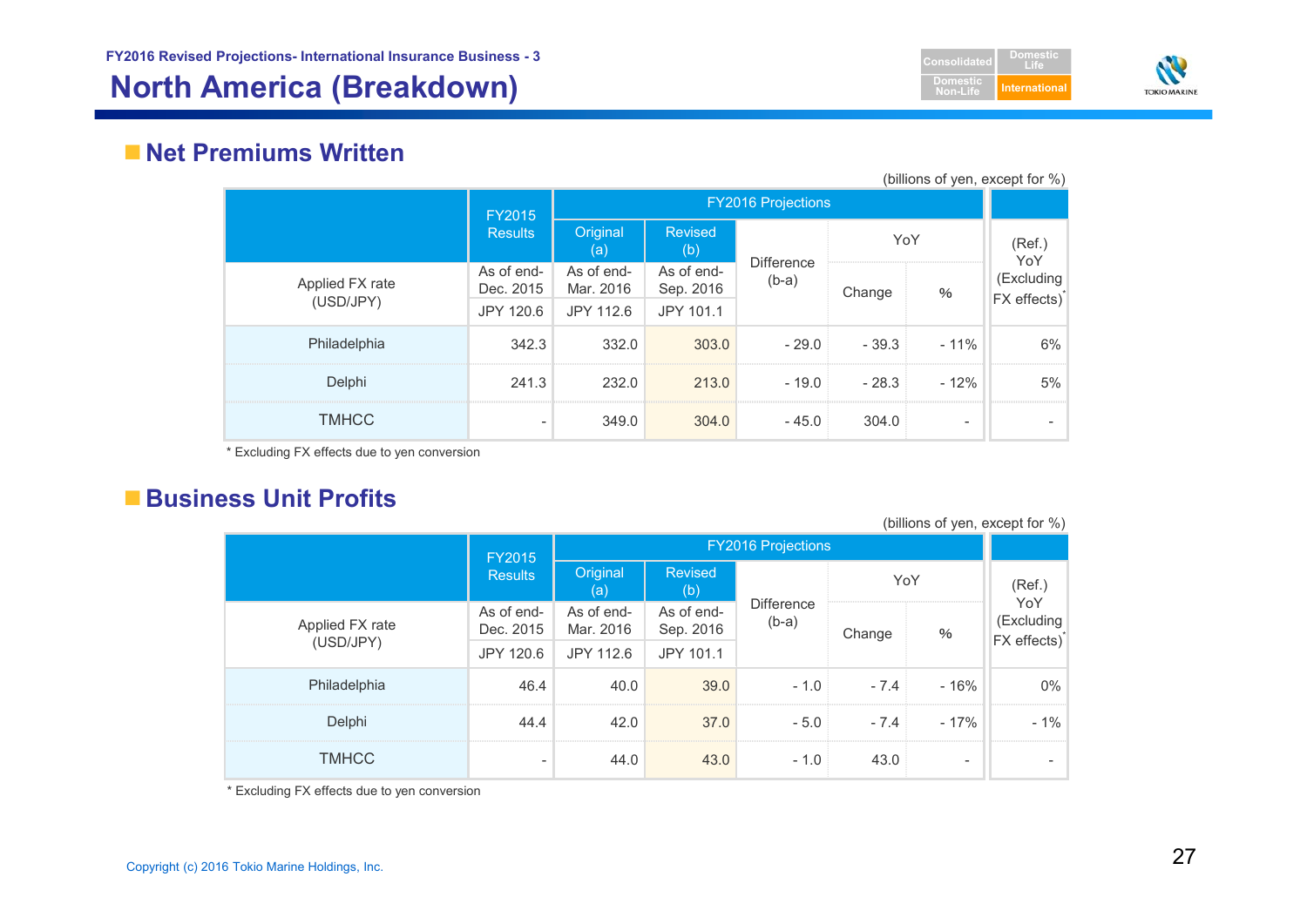

|                                      |                |                      |                                     | (billions of yen) |  |
|--------------------------------------|----------------|----------------------|-------------------------------------|-------------------|--|
| <b>Business Domain</b>               | FY2015         |                      | <b>FY2016</b><br><b>Projections</b> |                   |  |
|                                      | <b>Results</b> | Original (a)         | Revised (b)                         | $(b)-(a)$         |  |
| <b>Domestic Non-Life</b>             | 126.0          | 165.0                | 178.0                               | 13.0              |  |
| <b>TMNF</b>                          | 120.0          | 158.0                | 173.0                               | 15.0              |  |
| NF                                   | 8.8            | 7.0                  | 7.0                                 |                   |  |
| Other                                | $-2.7$         | $-1.0$               | $-2.0$                              | $-1.0$            |  |
| Domestic Life <sup>*1</sup>          | $-188.1$       | 39.0                 | 202.0                               | 163.0             |  |
| <b>TMNL</b>                          | $-187.4$       | 39.0                 | 202.0                               | 163.0             |  |
| <b>International Insurance</b>       | 131.8          | 159.0                | 148.0                               | $-11.0$           |  |
| North America                        | 95.6           | 129.0                | 122.0                               | $-7.0$            |  |
| Europe                               | 8.0            | 9.0                  | 10.0                                | 1.0               |  |
| South & Central America              | 5.3            | 4.0<br>manananananan | 4.0                                 |                   |  |
| Asia (incl. Middle East)             | 14.8           | 10 O                 | 6.0                                 | -4 0              |  |
| Reinsurance                          | 10.6           | 9.0                  | 9.0                                 |                   |  |
| International Non-Life <sup>*2</sup> | 134.3          | 161.0                | 151.0                               | $-10.0$           |  |
| <b>International Life</b>            | 0.6            | 2.0                  | 1.0                                 | $-1.0$            |  |
|                                      |                |                      |                                     |                   |  |
| <b>Financial &amp; General</b>       | 7.3            | 4.0                  | 5.0                                 | 1.0               |  |

\*1: Excluding capital transactions

\*2: International Non-Life figures include some life insurance figures of composite overseas subsidiaries

## Domestic Non-Life

Upward revision by ¥13B from the original projections to ¥178B mainly due to the factors at TMNF:

- **7** Decrease in provision for reserves for foreign currency denominated outstanding claims due to the appreciation of the yen
- **A** Improvement of loss ratio mainly in auto

## Domestic Life

Upward revision by ¥163B from the original projections to ¥202B mainly due to the factors at TMNL:

- **7** Changes in definitions in the measurement method of MCEV
- **S** Changes in economic environment including interest rates, etc. (See P. 29 for details on MCEV including changes in definitions)

## International Insurance

Downward revision by ¥11B from the original projections to ¥148B as shown on P. 26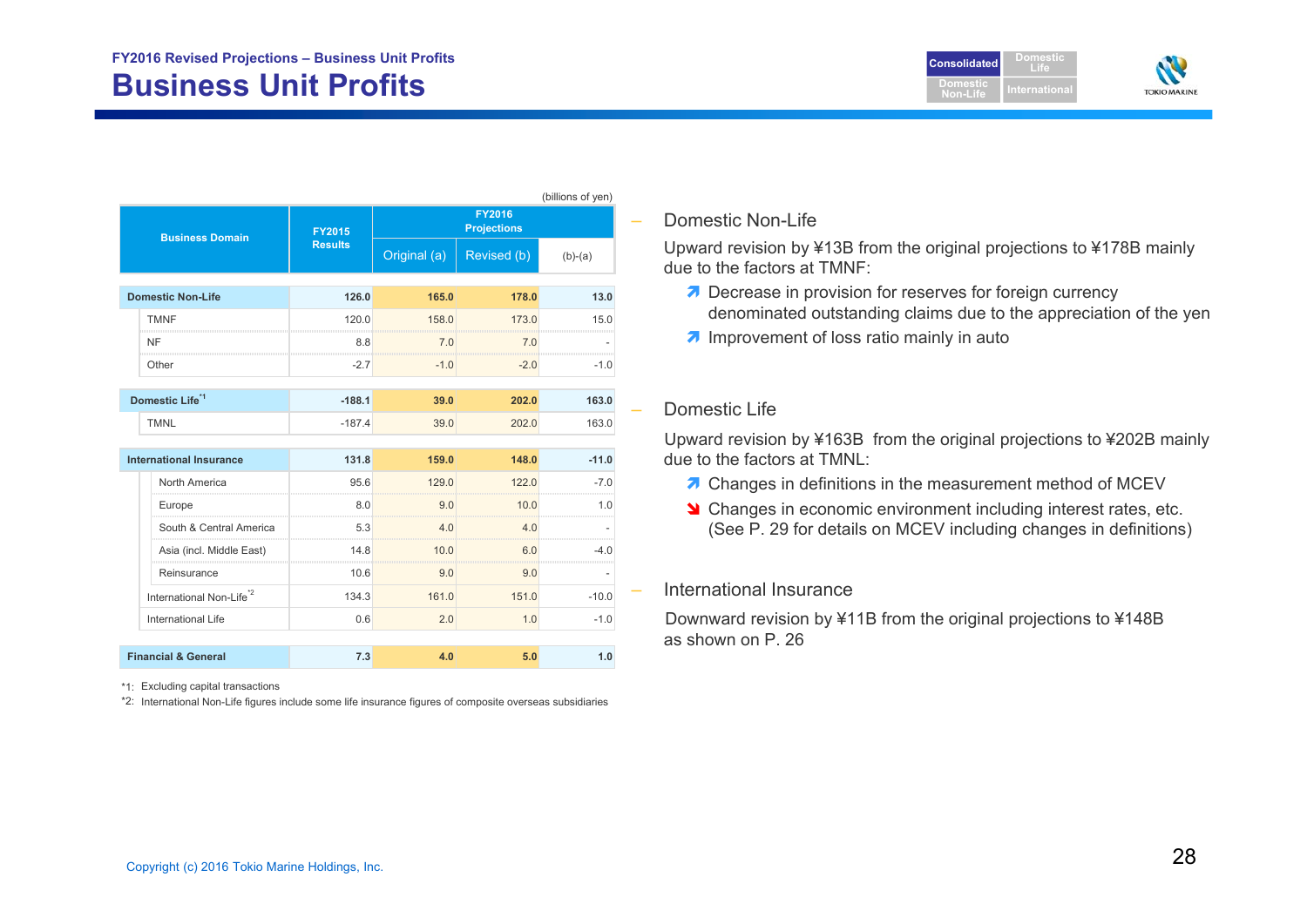

# ■ Business Unit Profits (increase in MCEV)



\*1: Figures for FY 2015 are after payment of shareholders' dividends of the prior fiscal year

- \*2: Excluding the effects of payment of shareholders' dividends
- \*3: Excluding the effects of changes in economic environment and changes in definitions in measurement method
- Business Unit Profits (Increase in MCEV)
	- $\overline{\phantom{0}}$  Upward revision by ¥163.0B from the original projections to ¥202.0B mainly due to changes in definitions in measurement method shown below
	- Value of new business is projected to be positive by promoting sales shift to protection-type products

## Changes in definitions in measurement method

 $\bullet$  Review and updated some factors which can be considered too conservative today, based on the objective data, etc. on the occasion of one year after the introduction of MCEV in Apr. 2015

## 【 Major changes 】

‒ Surrender risk:

Updated surrender rate fluctuation risks considering the definitions in the measurement method of the international capital regulations and TMNL's actual data

Cancer payment risk (the third sector risk):

Updated considering analyses based on estimation models for cancer morbidity by third-party and TMNL's actual data, etc. since previously assuming too high increase in cancer diagnosis rate associated with advancement of medical technology

Business expense risk:

Updated based on the most recent data considering the current situation where business expenses fluctuate less associated with the expansion of business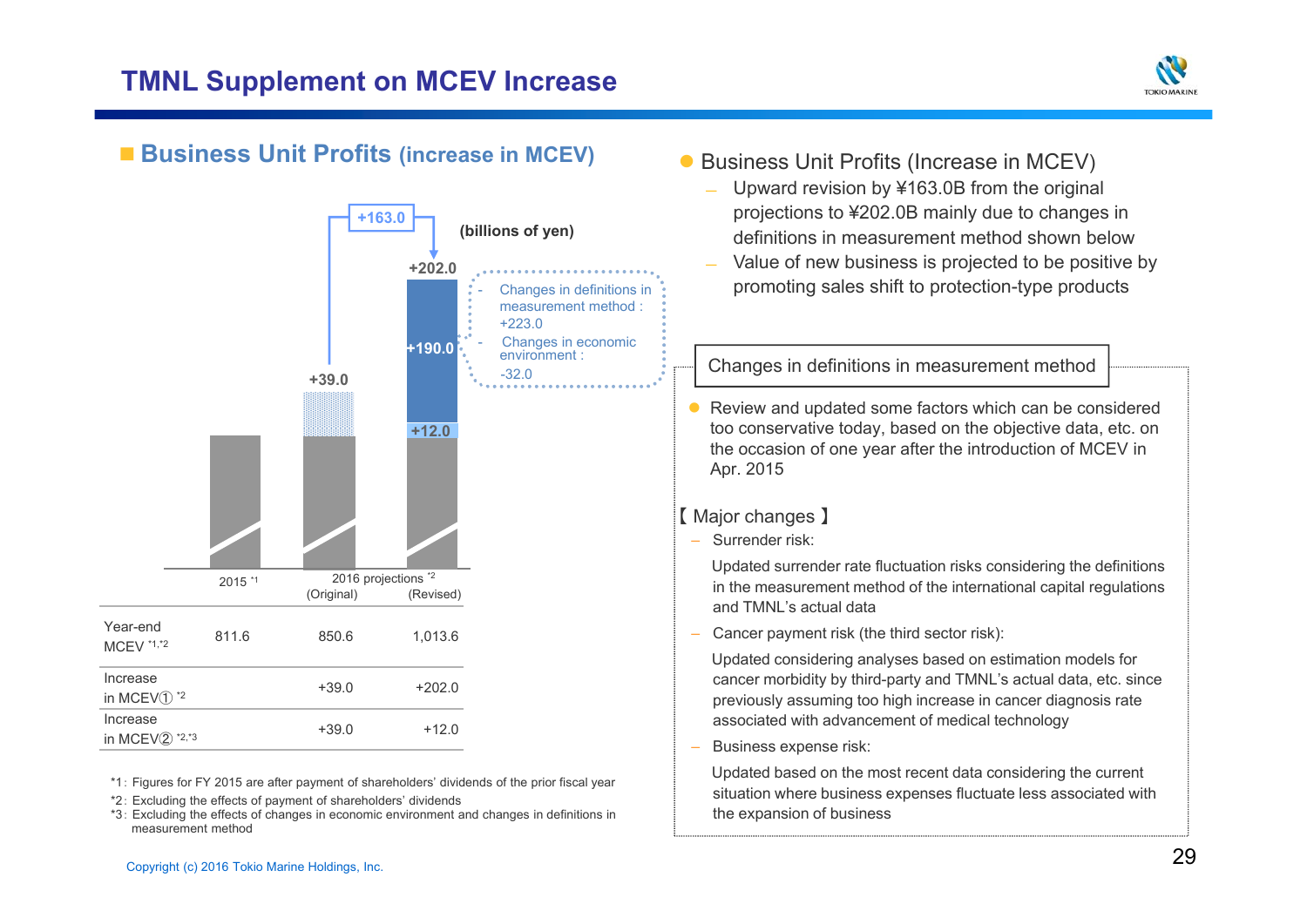

# Ⅲ**. Economic Solvency Ratio**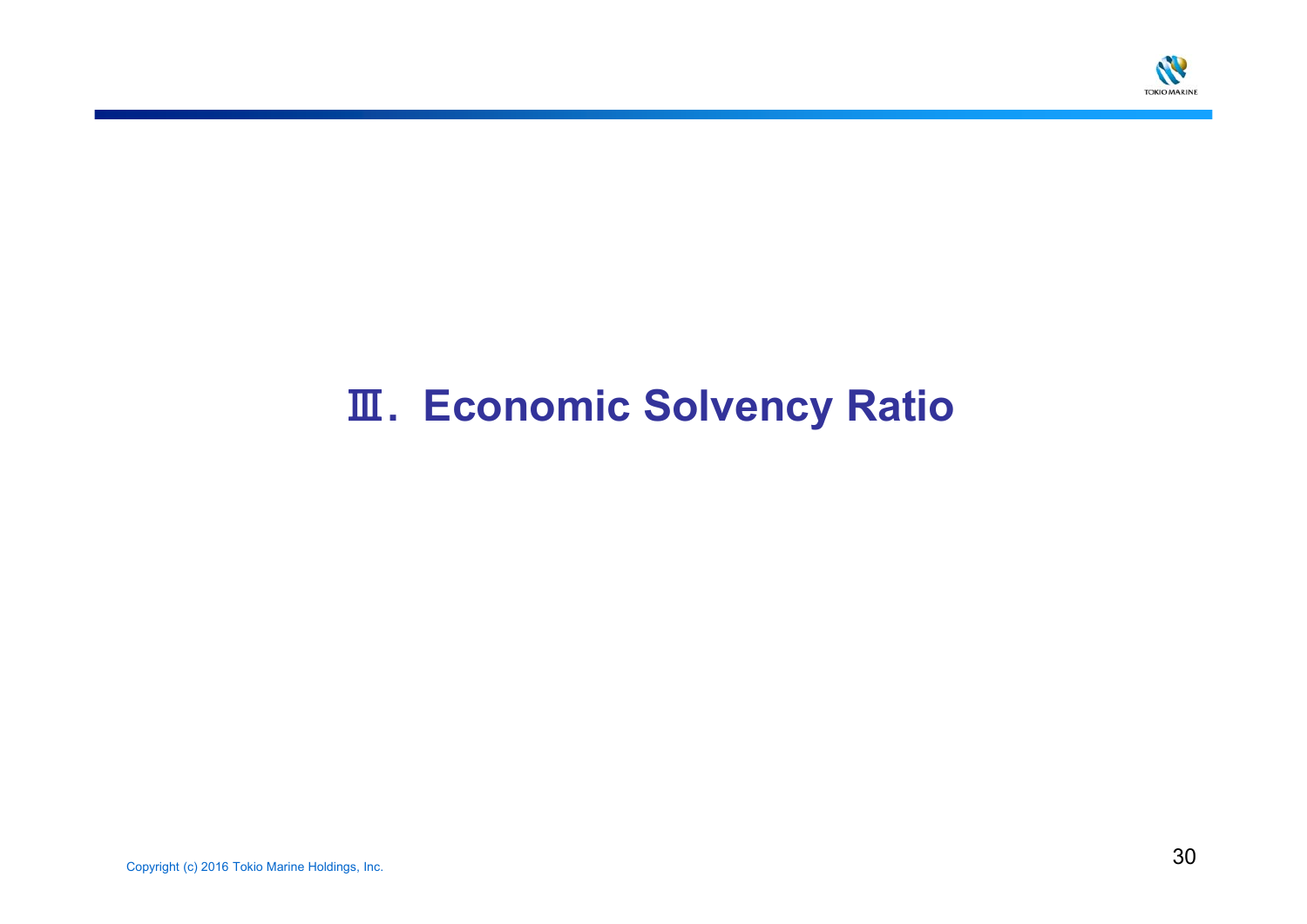# **Economic Solvency Ratio**(**ESR**)



- **Utilize strict capital model which calculates risk capital based on 99.95%VaR (standard to maintain AA credit rating) and excludes restricted capital, while referring to the method in Solvency**Ⅱ**in Europe, etc.**
- **Target range of ESR is 100~130% in light of financial soundness and profitability**



\*1 Including subordinated term loan financed at TMNL

\*2 By reference to international capital regulation, Ultimate Forward Rate, UFR, is set at the level of 3.5% in year 60 and forward rates beyond the 30<sup>th</sup> year are extrapolated accordingly

\*3 Capital level which can maintain AA credit ratings withstanding once-in-a-decade risks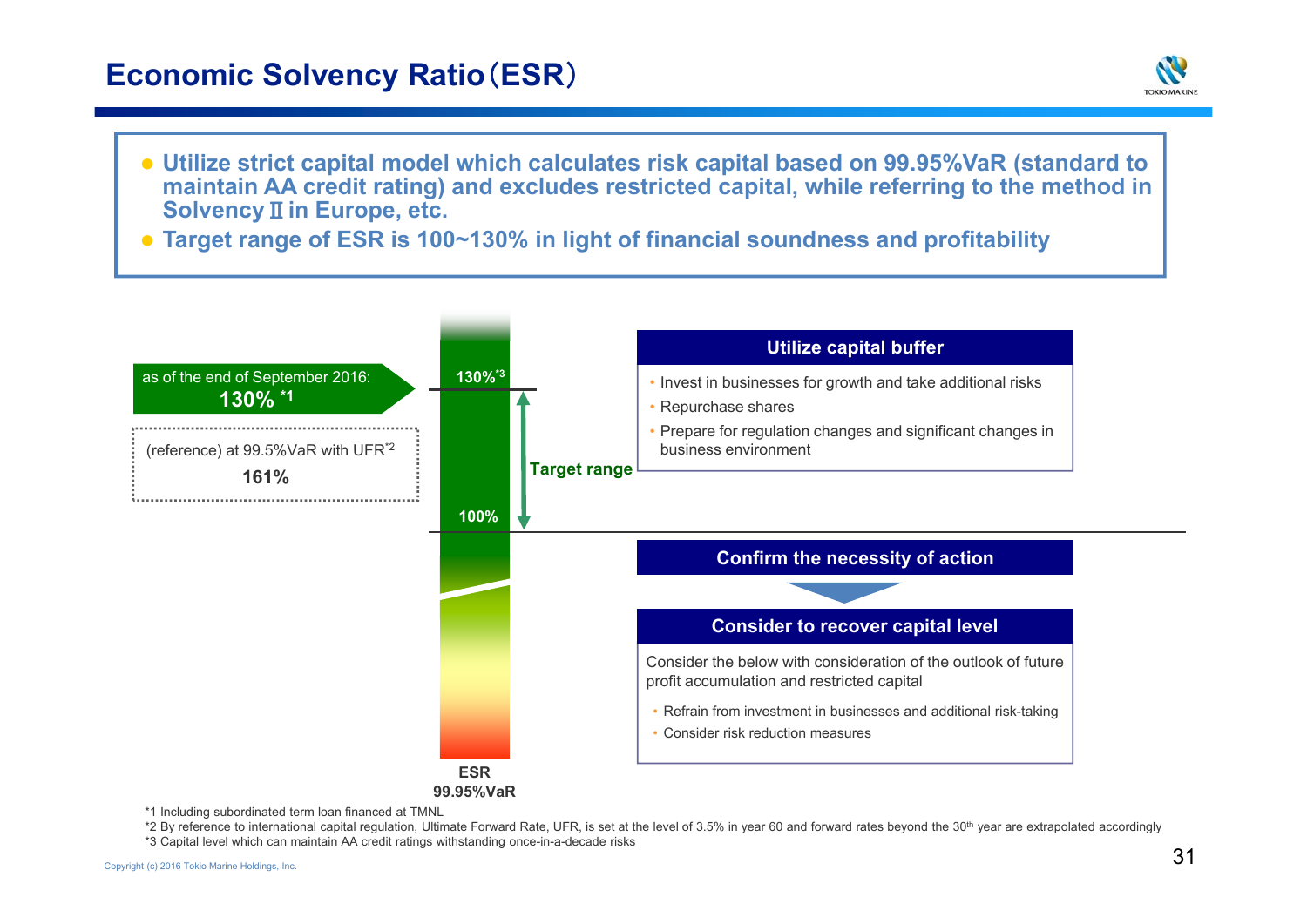# **ESR as of Sep. 30, 2016**







Goodwill, etc.

loss reserves, price fluctuation reserves, etc.) (after-tax basis) +

distribution to shareholders

financial accounting basis

Asset Value

capital, etc.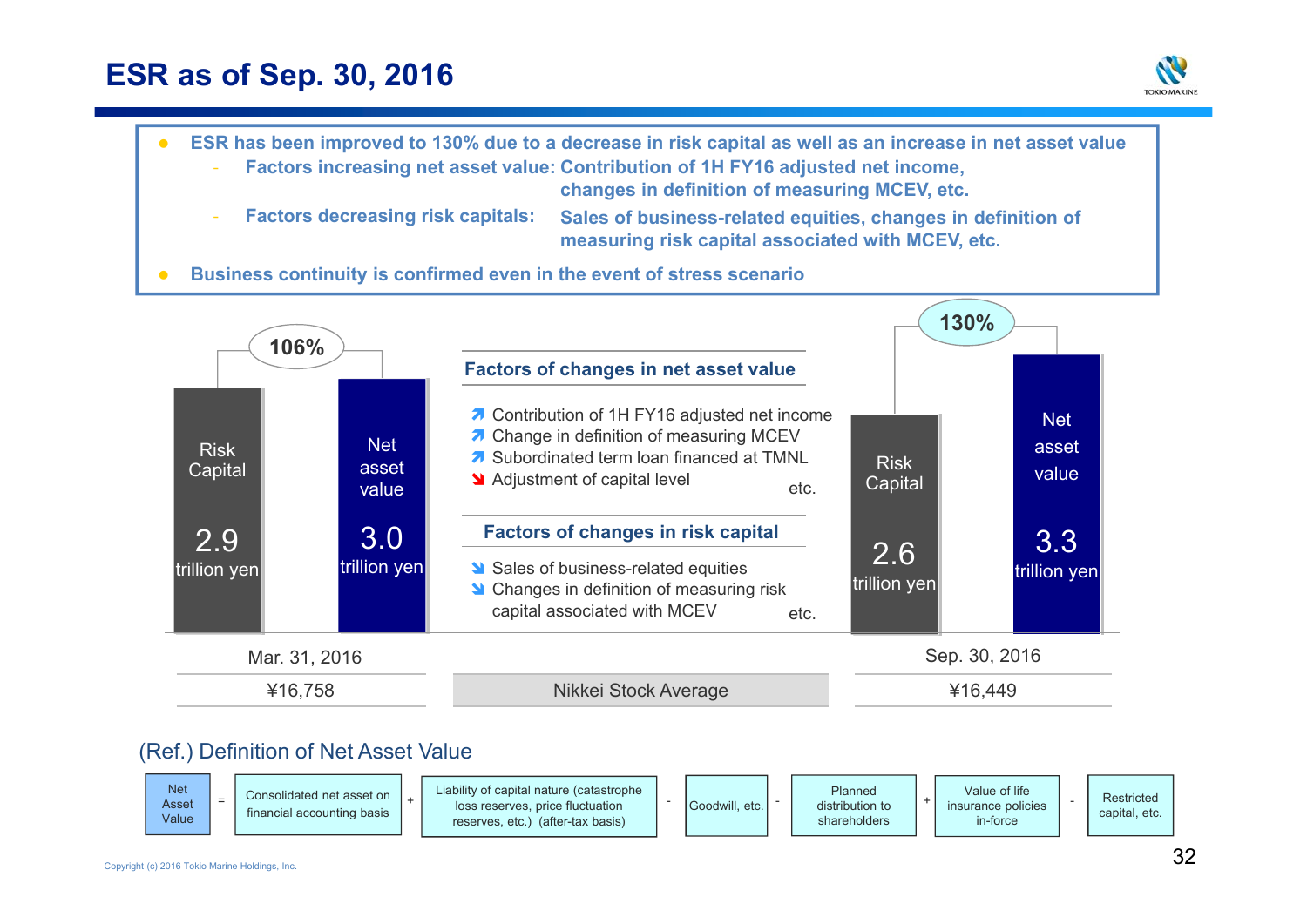

# **Background of the funding**

# **Significant changes in life insurance business environment brought by unprecedented easy money policy**

- **Improving investment return is an immediate issue in the historically low interest rate** environment. As liquidity of Japanese Government Bonds ("JGB") has fallen, it has become more difficult to conduct flexible ALM depending on JGB
- Diversification of investment portfolio is required to improve stability of the means of controlling interest rate risk of insurance liabilities as well as to improve investment return
- In considering capital strategies, taking into account uncertainty in financial markets, such as future interest-rate spike has become more important

# **Purpose of the funding**

TMNL plans to fund through a subordinated term loan to maintain stable financial base in the event of a future drasticenvironmental shift, specifically aiming two points below

- Further enhance its capital preparing for investment portfolio diversification in consideration of the current low interest rate environment
- Prepare for uncertainty such as interest-rate spike in the future, which could lead to a decrease in unrealized capital gains of its bonds and reduce its net assets on financial accounting basis

<Summary of the Loan> Amount : Approx. 100 billion yen Financing method : Syndicated loan Drawdown date : November 2016 (To be scheduled) Maturity : 27 years\* Arranger : The Bank of Tokyo-Mitsubishi UFJ, Ltd. Pricing : Fixed interest rate (Floating interest rate after November 2023) \*As premises for certain criteria, it is possible to be repaid voluntarily in a lump after November 2023

Note : Credit rating will be assigned to the funding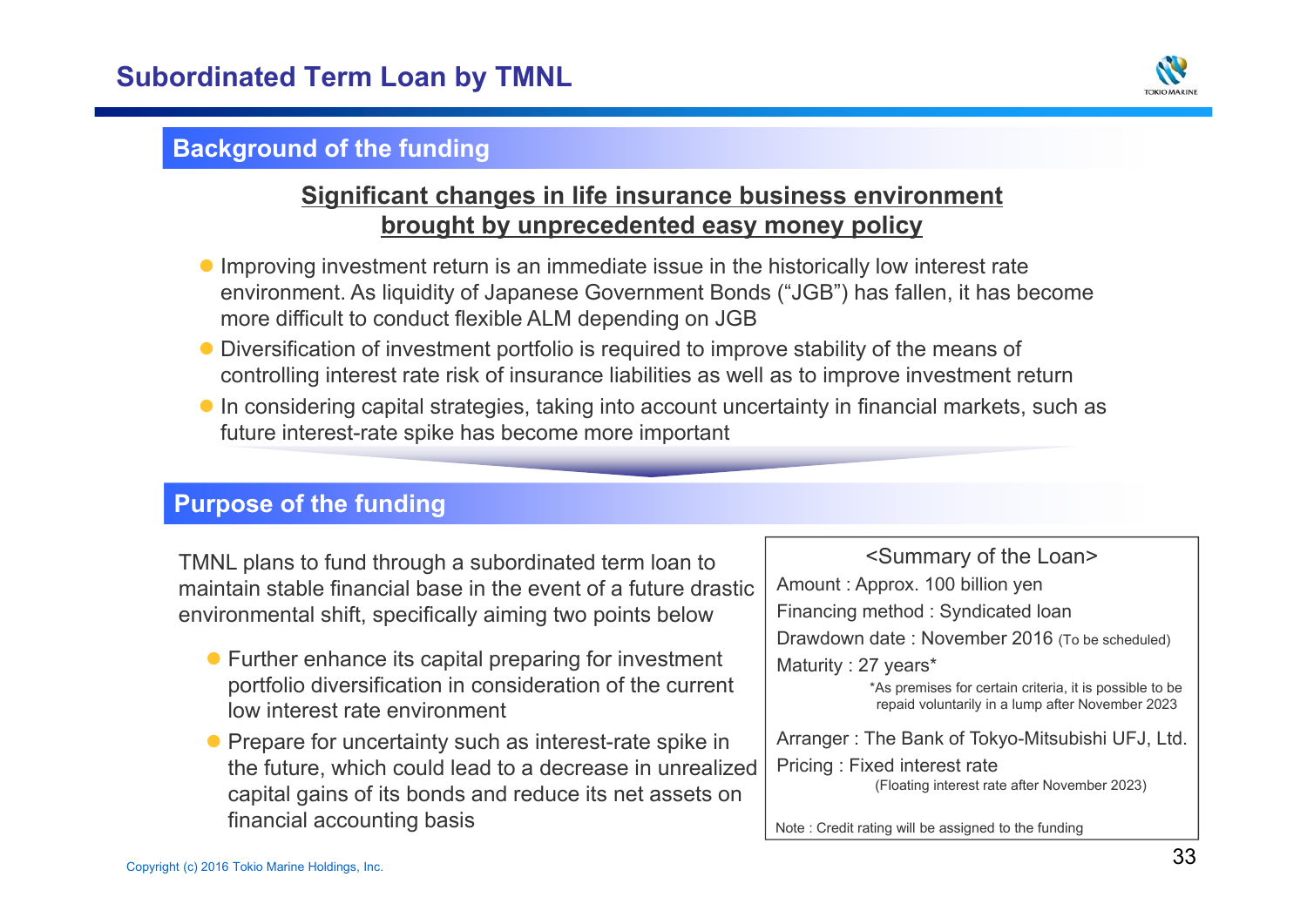

# **Reference**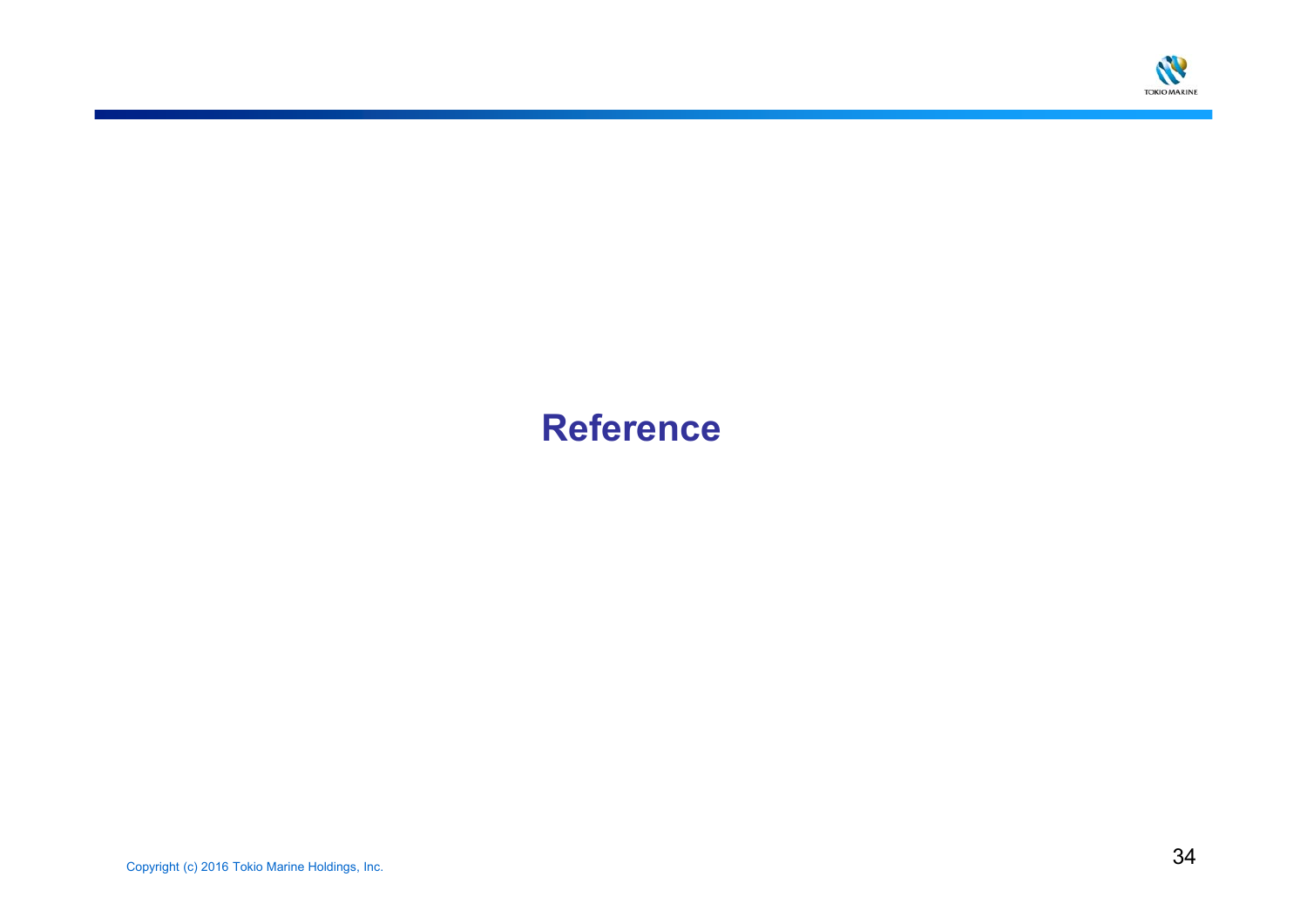

(billions of yen)

#### **The Second Second Status of Investments in Securitized Products**

(Sum of major subsidiaries (domestic and overseas) as of the end of 2Q FY2016)

|                                                                    | As of the end of<br>2Q FY2016 <sup>*1</sup> | <b>Domestic Offices</b> | <b>Overseas Offices</b> |
|--------------------------------------------------------------------|---------------------------------------------|-------------------------|-------------------------|
| <b>CDS</b>                                                         | 15.4                                        | $15.4$                  |                         |
| <b>AAA</b>                                                         |                                             |                         |                         |
| AA                                                                 |                                             |                         |                         |
| Α                                                                  |                                             |                         |                         |
| <b>BBB</b>                                                         | 15.4                                        | 15.4                    |                         |
| Other than above                                                   |                                             |                         |                         |
| <b>ABS (Securitized products)</b>                                  | 1,006.1                                     | 49.5                    | 956.5                   |
| Agency MBS <sup>*2</sup>                                           | 243.4                                       |                         | 243.4                   |
| <b>AAA</b>                                                         | 162.0                                       | 26.0                    | 136.0                   |
| AA                                                                 | 47.0                                        |                         | 47.0                    |
| A                                                                  | 73.3                                        | 13.6                    | 59.7                    |
| <b>BBB</b>                                                         | 195.1                                       | 5.9                     | 189.1                   |
| Other than above                                                   | 285.1                                       | 4.0                     | 281.1                   |
| <b>Total</b>                                                       | 1,021.6                                     | 65.0                    | 956.5                   |
| Financial guarantee reinsurance (relating to securitized products) | 52.9                                        | 52.9                    |                         |

\*1 CDS: Notional value ABS: Market value Financial guarantee reinsurance: Par outstanding

\*2 Agency MBS: MBS by Fannie Mae, Freddie Mac, and Ginnie Mae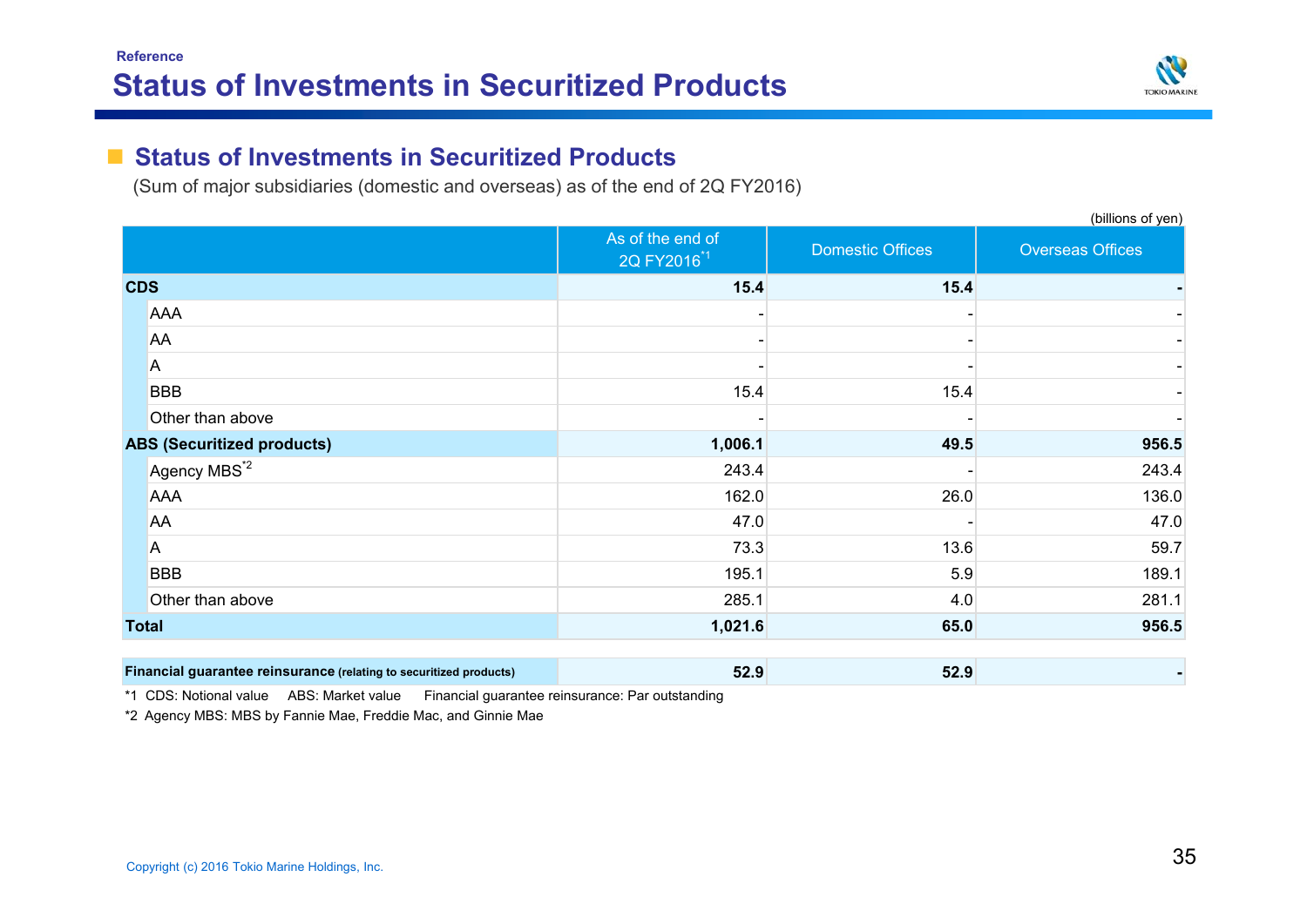

## **Adjusted Net Income (Group total)**

**Enhancing transparency and comparability**

- $\bullet$  For the Group total, **"Adjusted Net Income"**  based on financial accounting is used from the perspective of enhancing transparency and comparability
- $\bullet$  Profit indicator for the Group total as the base for calculating capital efficiency (adjusted ROE)

## **Business Unit Profits**

## **Creating long-term corporate value**

- O For each business domain, **"Business Unit Profits"** is used from the perspective of accurately assessing corporate value including economic value, etc. for the purpose of longterm expansion
- $\bullet$  Use MCEV (market-consistent embedded value) for domestic life, which reflects the economic value of the business more accurately

|                          |                                                               | <b>Adjusted Net Income</b>                          | <b>Business Unit Profits</b>                       |
|--------------------------|---------------------------------------------------------------|-----------------------------------------------------|----------------------------------------------------|
| <b>Domestic non-life</b> | Gains or losses on sales of<br>business-related equities      | Included                                            | Excluded                                           |
|                          | Provision for reserves of capital<br>nature, etc.             | Excluded                                            | Excluded                                           |
| <b>Domestic life</b>     |                                                               | Adjust the financial accounting<br>basis net income | Increase in MCFV<br>during the current fiscal year |
| Other than the above     | Amortization of goodwill and<br>other intangible fixed assets | Excluded                                            | Excluded                                           |

# **<Main differences>**

(Note) Please refer to P.37,39 for details regarding the definition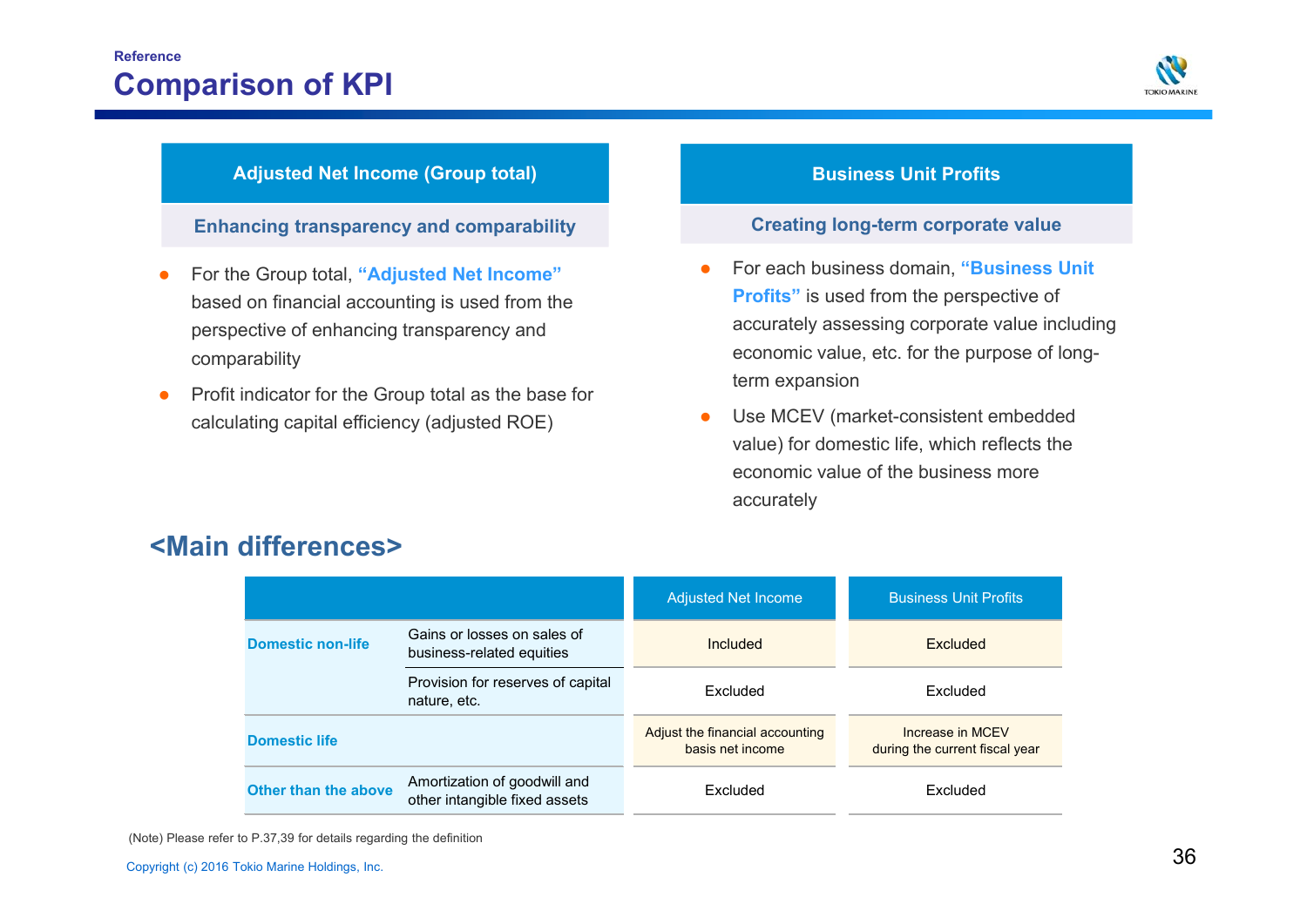## **Reference Definition of Adjusted Net Income (New from FY2016)**



**Definition of Adjusted Net Income**

ò **Adjusted Net Income\*1**



### **Difference Between New Definition and Former Definition**

"Gains or losses on sales or valuation of business investment equities" is added to the adjusting items for Adjusted Net Income (See bold underline text portion).

<Treatment of gains or losses on sales or valuation for the types of equities>

|                                            | Adjusted Net Income (new)                                       | Adjusted Net Income (former)                                    |  |  |
|--------------------------------------------|-----------------------------------------------------------------|-----------------------------------------------------------------|--|--|
| Absolute return investments (note1)        | Included                                                        | Included                                                        |  |  |
| Business-related equities (note2)          | Included                                                        | Included                                                        |  |  |
| Investments in subsidiaries and affiliates | Excluded<br>(excluded as "other extraordinary<br>qains/ losses) | Excluded<br>(excluded as "other extraordinary<br>qains/ losses) |  |  |
| Business investment equities (note3)       | <b>Excluded</b>                                                 | Included                                                        |  |  |

| (note1) Equities held for the purpose of gains derived from the increase in the market |
|----------------------------------------------------------------------------------------|
| value and/or the dividend income                                                       |
| (note2) Domestic equities and other securities held by domestic subsidiaries for the   |
| main purpose of strengthening business relationships                                   |
| (note3) Equities and other securities other than Absolute return investments,          |
| Business-related equities and Investments in subsidiaries and affiliates (such         |
| as equities and other securities substantially equivalent to Investments in            |
| subsidiaries and affiliates, but not treated as Investments in subsidiaries and        |
| affiliates under the applicable accounting principles)                                 |
|                                                                                        |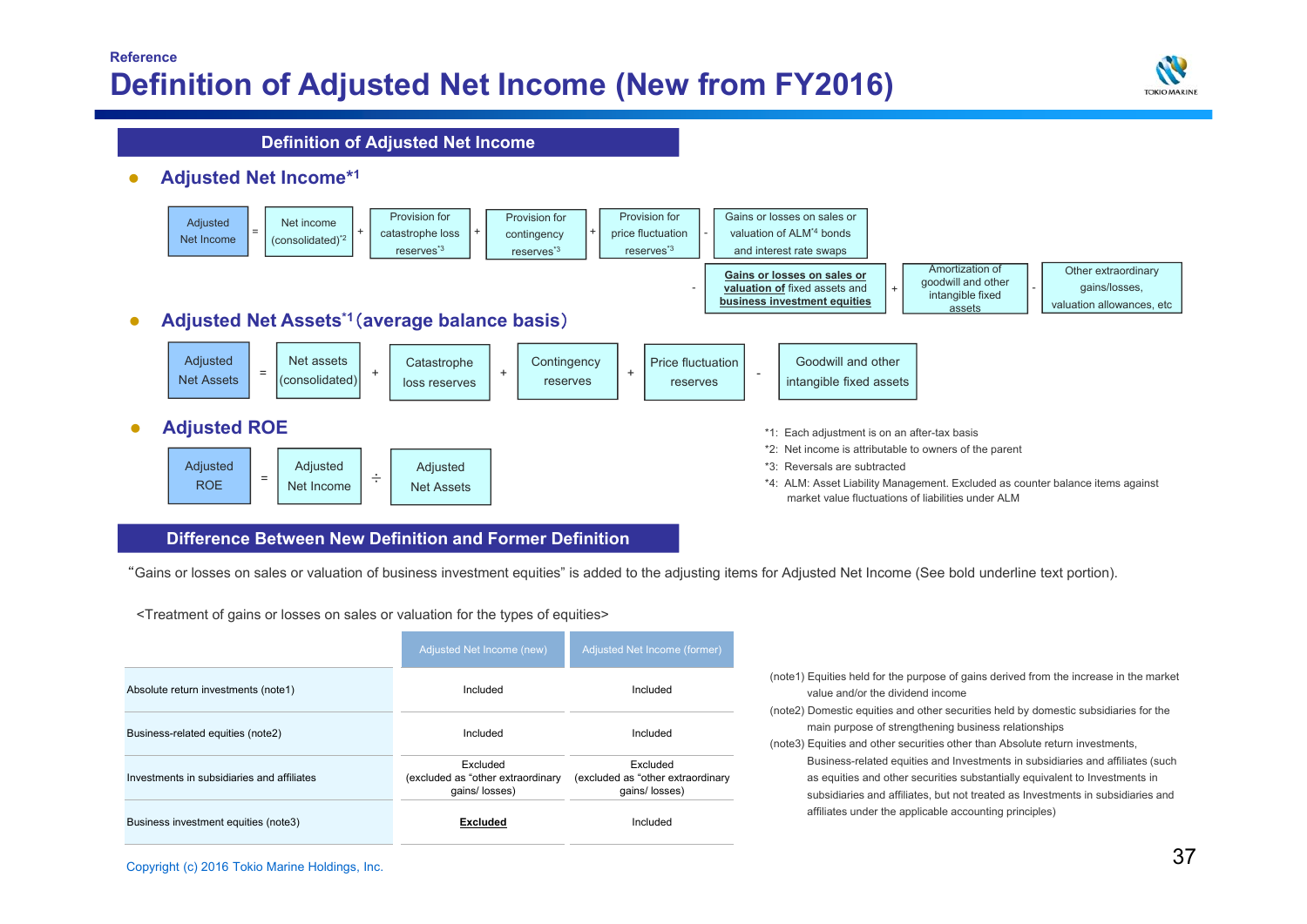

(billions of yen)

| <b>Adjusted Net Income*1</b>    |               |                                                                                          |                                                                                                |                                               |                                 | <b>Adjusted Net Assets*1</b> |                                                           |                                                                                                        | <b>Adjusted ROE</b>             |               |                                                                                                                                                                                |
|---------------------------------|---------------|------------------------------------------------------------------------------------------|------------------------------------------------------------------------------------------------|-----------------------------------------------|---------------------------------|------------------------------|-----------------------------------------------------------|--------------------------------------------------------------------------------------------------------|---------------------------------|---------------|--------------------------------------------------------------------------------------------------------------------------------------------------------------------------------|
| <b>FY2015</b><br><b>Results</b> | <b>FY2016</b> | <b>FY2016</b><br><b>Projections</b><br><b>Revised (b)</b>                                | $(b)-(a)$                                                                                      |                                               | <b>FY2015</b><br><b>Results</b> | <b>FY2016</b>                | <b>FY2016</b><br><b>Projections</b><br><b>Revised (b)</b> |                                                                                                        | <b>FY2015</b><br><b>Results</b> | <b>FY2016</b> | <b>FY2016</b><br><b>Projections</b><br><b>Revised (b)</b>                                                                                                                      |
|                                 |               | 280.0                                                                                    | 15.0                                                                                           | Net assets(consolidated)                      |                                 |                              | 3,356.0                                                   | <b>Net</b><br>income(consolidated)                                                                     |                                 |               | 280.0                                                                                                                                                                          |
|                                 |               | $+29.0$                                                                                  | $-2.0$                                                                                         | Catastrophe loss<br>reserves                  | $+769.1$                        |                              | $+804.0$                                                  | <b>Net</b><br>assets(consolidated)*                                                                    | 3.531.7                         |               | 3,420.0                                                                                                                                                                        |
|                                 |               |                                                                                          | $\sim$                                                                                         | Contingency reserves                          |                                 |                              | $+34.0$                                                   | <b>Financial acccounting</b><br>basis ROE                                                              |                                 |               | 8.2%                                                                                                                                                                           |
|                                 |               | $+3.0$                                                                                   | $\sim$                                                                                         | Price fluctuation reserves                    |                                 |                              | $+67.0$                                                   | * average balance basis                                                                                |                                 |               |                                                                                                                                                                                |
|                                 |               | $-4.0$                                                                                   | $-4.0$                                                                                         | Goodwill and other<br>intangible fixed assets |                                 |                              | $-608.0$                                                  |                                                                                                        | <b>FY2015</b><br><b>Results</b> | <b>FY2016</b> | <b>FY2016</b><br><b>Projections</b><br><b>Revised (b)</b>                                                                                                                      |
|                                 |               | $-3.0$                                                                                   | 1.0                                                                                            | <b>Adiusted Net Assets</b>                    |                                 |                              | 3,654.0                                                   | <b>Adjusted Net Income</b>                                                                             |                                 |               | 389.0                                                                                                                                                                          |
|                                 |               | $+83.0$                                                                                  | $-10.0$                                                                                        |                                               |                                 |                              |                                                           | <b>Adjusted Net Assets*</b>                                                                            |                                 |               | 3,620.0                                                                                                                                                                        |
|                                 | ٠             | $+1.0$                                                                                   | 1.0                                                                                            |                                               |                                 |                              |                                                           | <b>Adjusted ROE</b>                                                                                    |                                 |               | 10.7%                                                                                                                                                                          |
|                                 |               | 389.0                                                                                    | 1.0                                                                                            |                                               |                                 |                              |                                                           | * average balance basis                                                                                |                                 |               |                                                                                                                                                                                |
|                                 |               | 254.5<br>$+68.9$<br>$-0.2$<br>$+3.7$<br>$-22.6$<br>$+1.8$<br>$+34.3$<br>$+11.3$<br>351.9 | <b>Projections</b><br>Original (a)<br>265.0<br>$+31.0$<br>$+3.0$<br>$-4.0$<br>$+93.0$<br>388.0 |                                               |                                 |                              | 3,484.7<br>$+34.2$<br>$+62.8$<br>$-751.5$<br>3,599.3      | <b>Projections</b><br>Original (a)<br>3.605.0<br>$+806.0$<br>$+34.0$<br>$+67.0$<br>$-752.0$<br>3,761.0 |                                 |               | <b>Projections</b><br>Original (a)<br>265.0<br>254.5<br>3,545.0<br>7.2%<br>7.5%<br><b>Projections</b><br>Original (a)<br>388.0<br>351.9<br>3,851.4<br>3,680.0<br>9.1%<br>10.5% |

\*1 Each adjustment is on an after-tax basis

\*2 Reversals are subtracted

\*3 ALM: Asset Liability management

Excluded as counter balance items against market value fluctuations of liabilities under ALM

(Note) Please refer to P.37 for details regarding the definition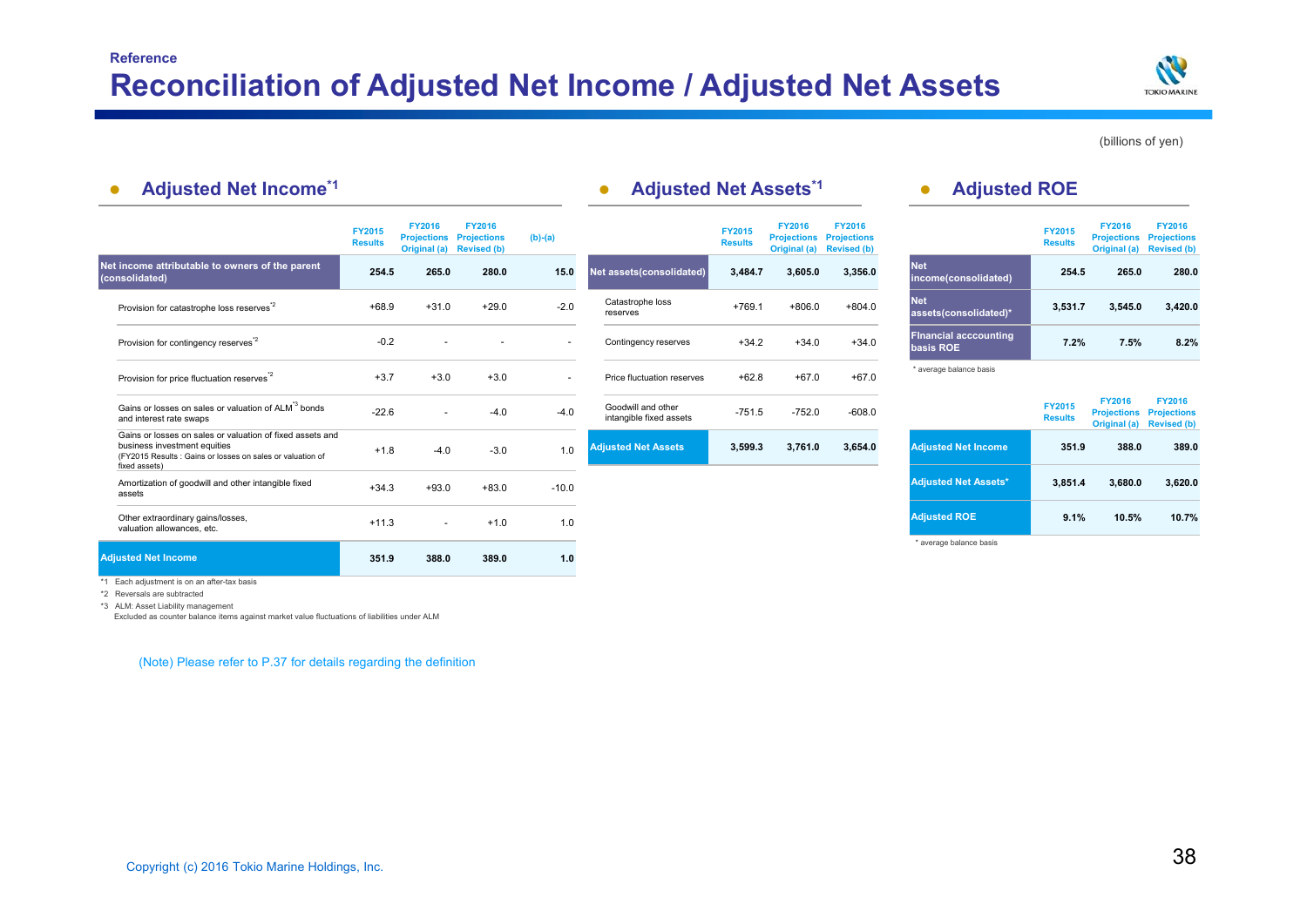## **Reference Definition of Business Unit Profits (New from FY2016)**



#### \*1: Each adjustment is on an after-tax basis \*2: Reversals are subtracted\*3: ALM: Asset Liability Management. Excluded as counter balance items against market value fluctuations of liabilities under ALM \*4: For life insurance companies in certain regions, Business Unit Profits is calculated by using the definition in Other businesses (head office expenses, etc. are deducted from profits)  $\bullet$  **Life insurance business\*4**  $\bullet$  **Non-life insurance business Other businesses Definition of Business Unit ProfitsBusiness** Unit Profits\*1 Net $=$  |  $\frac{1}{2}$  income |  $^+$ Provision forcatastrophe loss reserves\*2 Provision for+ price fluctuation | reserves\*2 Gains or losses on sales orvaluation of ALM\*3 bondsand interest rate swaps **Gains or losses on sales or valuation of Fixed assets, business related equities and business investment equities** Other extraordinary gains/losses, valuation allowances, etc. Increase in EV\*5 during the current fiscal year Capital transactions such ascapital increase = + Business Unit Profits\*1

\*5: EV: Embedded Value. An index that shows the net present value of profits to be gained from policies in-force is added to the net asset value

## $\bullet$

Net income determined in accordance with financial accounting principles

## **Difference Between New Definition and Former Definition**

<Change in the definition of Business Unit Profits for non-life insurance business>

Among the adjusting items for Business Unit Profits, "Gains or losses on sales or valuation of equity holdings" is replaced by "Gains or losses on sales or valuation of business-related equities and business investment equities." (See bold underline text portion).

<Treatment of gains or losses on sales or valuation for the types of equities>

|                                                | <b>Business Unit Profits (new)</b>                              | <b>Business Unit Profits (former)</b>                           |                                                                                                                                                                                                                               |
|------------------------------------------------|-----------------------------------------------------------------|-----------------------------------------------------------------|-------------------------------------------------------------------------------------------------------------------------------------------------------------------------------------------------------------------------------|
| Absolute return investments (note1)            | Included                                                        | Excluded                                                        | (note1) Equities held for the purpose of gains derived from the increase in the market<br>value and/or the dividend income                                                                                                    |
| Business-related equities (note2)              | Excluded                                                        | Excluded                                                        | (note2) Domestic equities and other securities held by domestic subsidiaries for the<br>main purpose of strengthening business relationships<br>(note3) Equities and other securities other than Absolute return investments. |
| Investments in subsidiaries and affiliates     | Excluded<br>(excluded as "other extraordinary<br>qains/ losses) | Excluded<br>(excluded as "other extraordinary<br>qains/ losses) | Business-related equities and Investments in subsidiaries and affiliates (such<br>as equities and other securities substantially equivalent to Investments in                                                                 |
| Business investment equities (note3)           | Excluded                                                        | Excluded                                                        | subsidiaries and affiliates, but not treated as Investments in subsidiaries and<br>affiliates under the applicable accounting principles)                                                                                     |
| Copyright (c) 2016 Tokio Marine Holdings, Inc. |                                                                 |                                                                 |                                                                                                                                                                                                                               |

| (note1) Equities held for the purpose of gains derived from the increase in the market |
|----------------------------------------------------------------------------------------|
| value and/or the dividend income                                                       |
| (note2) Domestic equities and other securities held by domestic subsidiaries for the   |
| main purpose of strengthening business relationships                                   |
| (note3) Equities and other securities other than Absolute return investments.          |
| Business-related equities and Investments in subsidiaries and affiliates (such         |
| as equities and other securities substantially equivalent to Investments in            |
| subsidiaries and affiliates, but not treated as Investments in subsidiaries and        |
| affiliates under the applicable accounting principles)                                 |
|                                                                                        |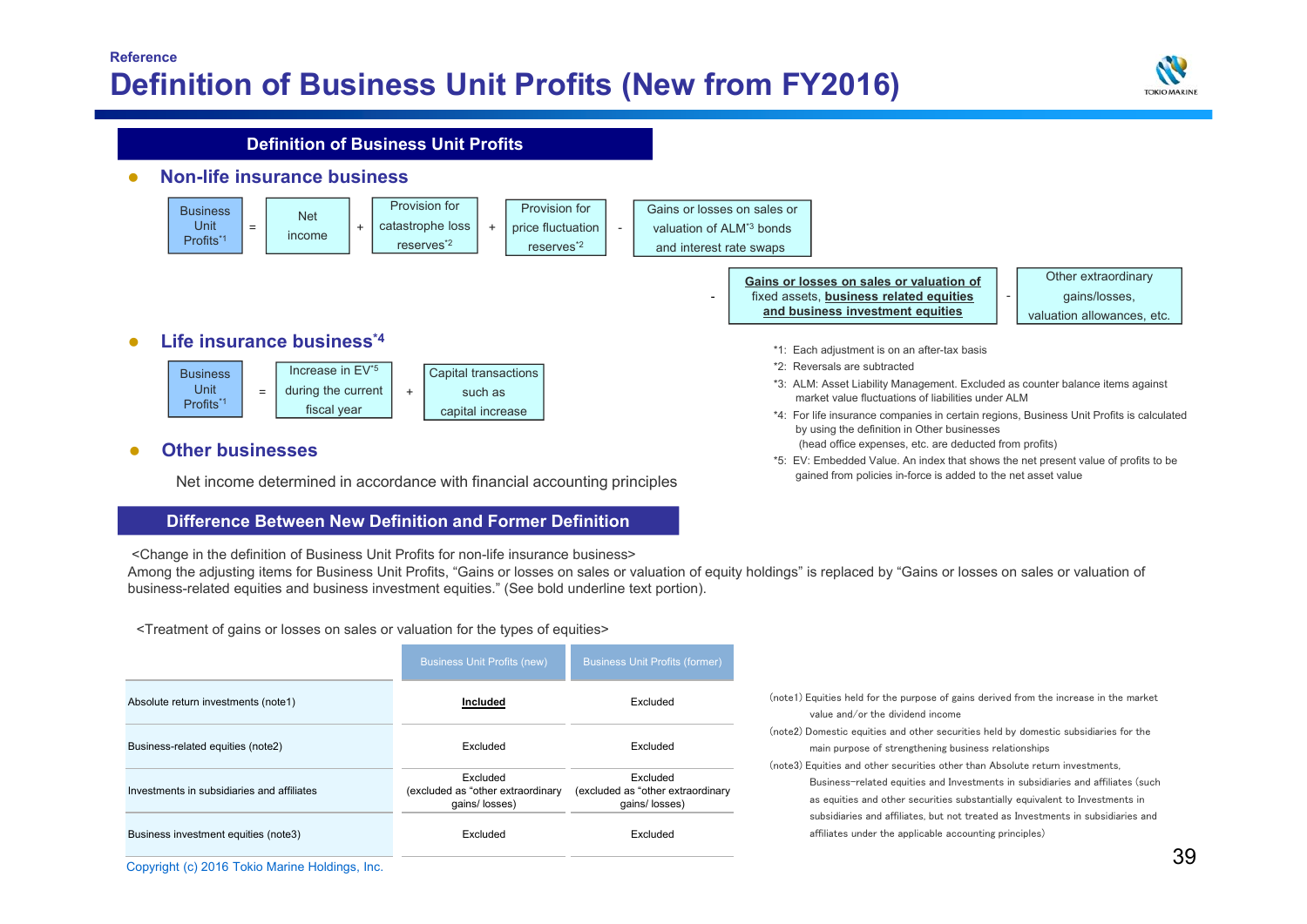## **ReferenceReconciliation of Business Unit Profits**



#### $\bullet$ **Domestic Non-Life<sup>\*1</sup> (TMNF)** (billions of yen)

|                                                                                                                                                                             | <b>FY2015</b><br>2Q<br><b>Results</b> | <b>FY2016</b><br>2Q<br><b>Results</b> | YoY     |                                                                                                                                                                             | <b>FY2015</b><br><b>Results</b> | <b>FY2016</b><br><b>Projections</b><br>Original(a) | <b>FY2016</b><br><b>Projections</b><br><b>Revised(b)</b> |
|-----------------------------------------------------------------------------------------------------------------------------------------------------------------------------|---------------------------------------|---------------------------------------|---------|-----------------------------------------------------------------------------------------------------------------------------------------------------------------------------|---------------------------------|----------------------------------------------------|----------------------------------------------------------|
| income for accounting purposes                                                                                                                                              | 65.7                                  | 124.0                                 | 58.3    | Net income for accounting purposes                                                                                                                                          | 301.6                           | 245.0                                              | 252.0                                                    |
| Provision for catastrophe loss reserves <sup>72</sup>                                                                                                                       | $+45.4$                               | $+25.4$                               | $-20.0$ | Provision for catastrophe loss reserves <sup>72</sup>                                                                                                                       | $+68.3$                         | $+27.0$                                            | $+25.1$                                                  |
| Provision for price fluctuation reserves <sup>72</sup>                                                                                                                      | $+1.2$                                | $+1.7$                                | 0.5     | Provision for price fluctuation reserves <sup>72</sup>                                                                                                                      | $+3.5$                          | $+3.4$                                             | $+3.5$                                                   |
| Gains or losses on sales or valuation of<br>ALM*3 bonds and interest rate swaps                                                                                             | $-2.7$                                | $-2.0$                                | 0.7     | Gains or losses on sales or valuation of<br>ALM*3 bonds and interest rate swaps                                                                                             | $-21.1$                         | $+0.0$                                             | $-3.4$                                                   |
| Gains or losses on sales or valuation of<br>fixed assets and business investment<br>equities<br>(FY2015 Results : Gains or losses on sales or<br>valuation of fixed assets) | $-22.6$                               | $-40.9$                               | $-18.3$ | Gains or losses on sales or valuation of<br>fixed assets and business investment<br>equities<br>(FY2015 Results : Gains or losses on sales or<br>valuation of fixed assets) | $-76.4$                         | $-55.0$                                            | $-51.7$                                                  |
| Intra-group dividends                                                                                                                                                       | $-33.8$                               | $-11.2$                               | 22.6    | Intra-group dividends                                                                                                                                                       | $-155.7$                        | $-62.8$                                            | $-57.1$                                                  |
| Other extraordinary gains/losses,<br>valuation allowances, etc                                                                                                              | $-7.1$                                | $-0.9$                                | 6.2     | Other extraordinary gains/losses,<br>valuation allowances, etc                                                                                                              | $-0.2$                          | $+0.4$                                             | $+4.6$                                                   |
| <b>iness Unit Profits</b>                                                                                                                                                   | 46.1                                  | 96.1                                  | 49.9    | <b>Business Unit Profits</b>                                                                                                                                                | 120.0                           | 158.0                                              | 173.0                                                    |

#### $\bullet$ **International Insurance\*1**

**Net income for accounti** 

**Business Unit Profits**

|                                                                    | <b>FY2015</b><br>20<br><b>Results</b> | <b>FY2016</b><br>20<br><b>Results</b> | YoY    |
|--------------------------------------------------------------------|---------------------------------------|---------------------------------------|--------|
| <b>Overseas subsidiaries</b><br>Net income for accounting purposes | 54.5                                  | 58.7                                  | 4.2    |
| Difference with EV (Life)                                          | $-0.8$                                | 2.3                                   | 3.2    |
| Adjustment of non-controlling interests                            | $-1.4$                                | $-0.7$                                | 0.6    |
| Difference of subsidiaries covered                                 | $+3.8$                                | $+3.5$                                | $-0.2$ |
| Other adjustments <sup>4</sup>                                     | $+7.7$                                | $+15.7$                               | 7.9    |
| <b>Business Unit Profits</b>                                       | 63.7                                  | 79.6                                  | 15.9   |

|                                                                    | <b>FY2015</b><br><b>Results</b> | <b>FY2016</b><br><b>Projections</b><br>Original(a) | <b>FY2016</b><br><b>Projections</b><br><b>Revised(b)</b> | $(b)-(a)$ |
|--------------------------------------------------------------------|---------------------------------|----------------------------------------------------|----------------------------------------------------------|-----------|
| <b>Overseas subsidiaries</b><br>Net income for accounting purposes | 111.5                           | 120.7                                              | 117.0                                                    | $-3.7$    |
| Difference with EV (Life)                                          | $-2.0$                          |                                                    |                                                          |           |
| Adjustment of non-controlling interests                            | $-2.3$                          |                                                    |                                                          |           |
| Difference of subsidiaries covered                                 | $+9.5$                          |                                                    |                                                          |           |
| Other adjustments <sup>*4</sup>                                    | $+15.2$                         |                                                    |                                                          |           |
| <b>Business Unit Profits</b>                                       | 131.8                           | 159.0                                              | 148.0                                                    | $-11.0$   |

\*1: Each adjustment is on an after-tax basis

\*2: Reversals are subtracted

\*3: ALM: Asset Liability Management. Excluded as counter balance items against market value fluctuations of liabilities under ALM

\*4: Amortization of other intangible fixed assets, head office expenses, etc.  $40$ <br>Copyright (c) 2016 Tokio Marine Holdings, Inc.  $\,$ 

### (Note) Please refer to P.39 for details regarding the definition